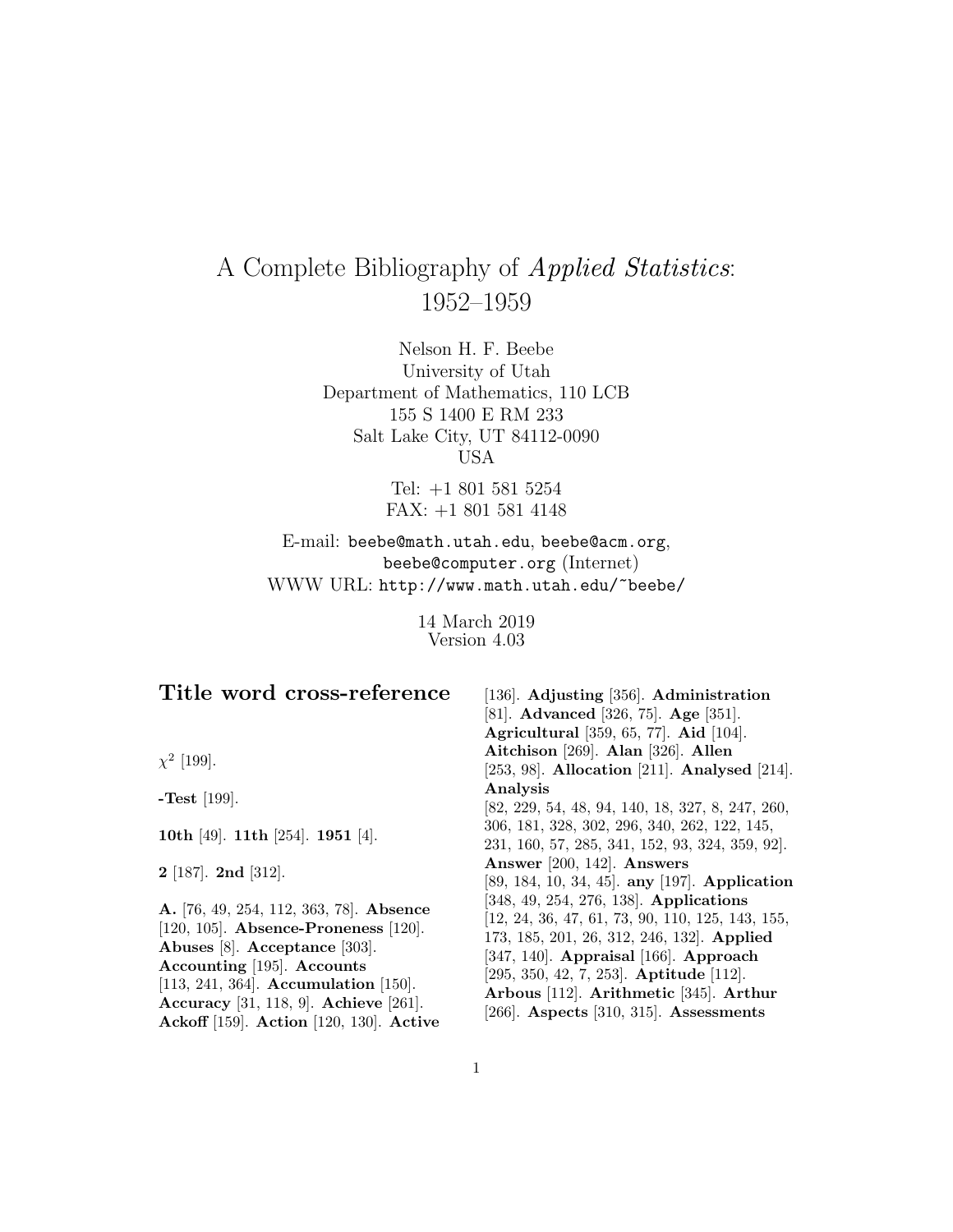[353]. **Associated** [95]. **Attributes** [304]. **Auction** [277]. **Auditing** [350, 69]. **Australia** [354]. **Authorities** [113]. **Automatic** [214]. **Average** [261].

```
B [176, 204]. Back
[99, 115, 133, 192, 207, 221, 365]. Bailey
```
[325]. **Bartlett** [189]. **Basic** [304]. **Basis** [235]. **Batteries** [66]. **be** [84]. **Beginners** [238]. **Bell** [127]. **Belts** [9]. **Bennett** [160]. **Berkeley** [284]. **Between** [259, 149, 40, 211]. **Bias** [317]. **Binomial** [97]. **Biological** [332, 176, 77]. **Biomathematics** [176]. **Biometric** [75]. **Biometrika** [146]. **Bishop** [359]. **Block** [306]. **Blocks** [198]. **Blood** [274]. **Blood-Clotting** [274]. **Boddington** [49]. **Book** [76, 288, 218, 310, 163, 203, 97, 220, 206, 237, 256, 238, 270, 286, 326, 348, 324, 362, 282, 283, 361, 49, 330, 254, 269, 347, 345, 243, 26, 75, 48, 94, 130, 146, 50, 112, 323, 327, 363, 312, 176, 127, 328, 302, 27, 79, 95, 96, 157, 189, 188, 267, 340, 114, 346, 359, 113, 159, 98, 241, 299, 268, 325, 187, 145, 364, 271, 242, 342, 343, 236, 266, 190, 235, 287, 300, 360, 132, 128, 77, 158, 162, 161, 240, 253, 78, 204, 51, 92, 160, 284, 311, 285, 14, 129, 205, 239, 341, 344, 93]. **Borstal** [218]. **Both** [250]. **Branch** [21, 170]. **Britain** [212, 55]. **British** [121]. **Broadcast** [213]. **Brown** [269]. **Buckingham** [287]. **Buckland** [268]. **Budget** [336]. **Budgets** [364]. **Bush** [203]. **Business** [364].

**C** [288, 220, 269, 26, 302, 157, 364, 51]. **C.** [75, 359, 92, 239]. **Calculating** [232]. **Calculation** [150]. **Calculations** [79]. **Calibration** [20]. **Calvin** [158]. **Cardpack** [187]. **Cards** [335]. **Care** [117]. **Carl** [160]. **Carlo** [210]. **Cauter** [205]. **Cave** [128]. **Cedric** [176]. **Census** [39, 271]. **Censuses** [212]. **Certain** [261]. **Chacon** [237]. **Chance** [187]. **Change** [44, 71]. **Chart**

[278, 320, 180]. **Charts** [66, 258]. **Chemical** [270, 18, 42, 160]. **Chemistry** [160]. **Chemists** [27]. **Chessboard** [187]. **Child** [363]. **Choice** [319, 187]. **Cigarette** [334]. **Circle** [63]. **Class** [248, 5]. **Classification** [352, 332, 241]. **Claus** [344]. **Clotting** [274]. **Coal** [31]. **Coding** [241]. **Coke** [355]. **Collaborative** [18]. **Comment** [215]. **Comments** [11, 23, 35, 46, 60, 72, 88, 109, 124, 154, 172, 183, 216, 233, 251, 264, 280, 297, 308, 321, 357]. **Commerce** [49, 254]. **Communication** [205]. **Companies** [351]. **Comparison** [139, 43]. **Compilation** [190]. **Complex** [140, 181]. **Composite** [33]. **Computation** [335]. **Computers** [214, 246, 337]. **Concise** [163]. **Conditions** [171, 261]. **Confidence** [263]. **Congress** [4]. **Connection** [195]. **Construction** [215, 107, 122, 86]. **Consumer** [318, 30]. **Consumption** [41]. **Continuous** [262]. **Contrˆole** [128]. **Contributions** [204]. **Control** [66, 230, 101, 179, 278, 258, 305, 315, 180, 161, 64, 311]. **Controlled** [171]. **Conversion** [319]. **Conveyor** [9]. **Copybook** [238]. **Cornell** [242]. **Correlated** [220]. **Correlation** [54, 324]. **Correlations** [197]. **Cost** [168, 278, 81, 294]. **Costs** [354, 302]. **Cotton** [315, 70]. **Course** [342, 341]. **Cowden** [311]. **Cox** [362]. **Crisi** [307]. **Critique** [162]. **Current** [165, 162]. **Curso** [237]. **Cybernetics** [361].

**D** [359, 98]. **D.** [163, 362, 127, 235]. **Dahlberg** [266]. **Daily** [105]. **Data** [276, 181, 317]. **Davies** [270, 346, 145]. **Decision** [282]. **Decontamination** [198]. **Defectives** [58, 119]. **Deferred** [333]. **Degrees** [33]. **Demand** [328, 102]. **Derivation** [319]. **Descriptiva** [237]. **Design** [209, 171, 6, 48, 94, 306, 249, 159, 145, 235, 93]. **Designing** [336]. **Detect** [231]. **Detergent** [68]. **Determination** [119, 170]. **Development** [57, 93]. **Deviates** [220].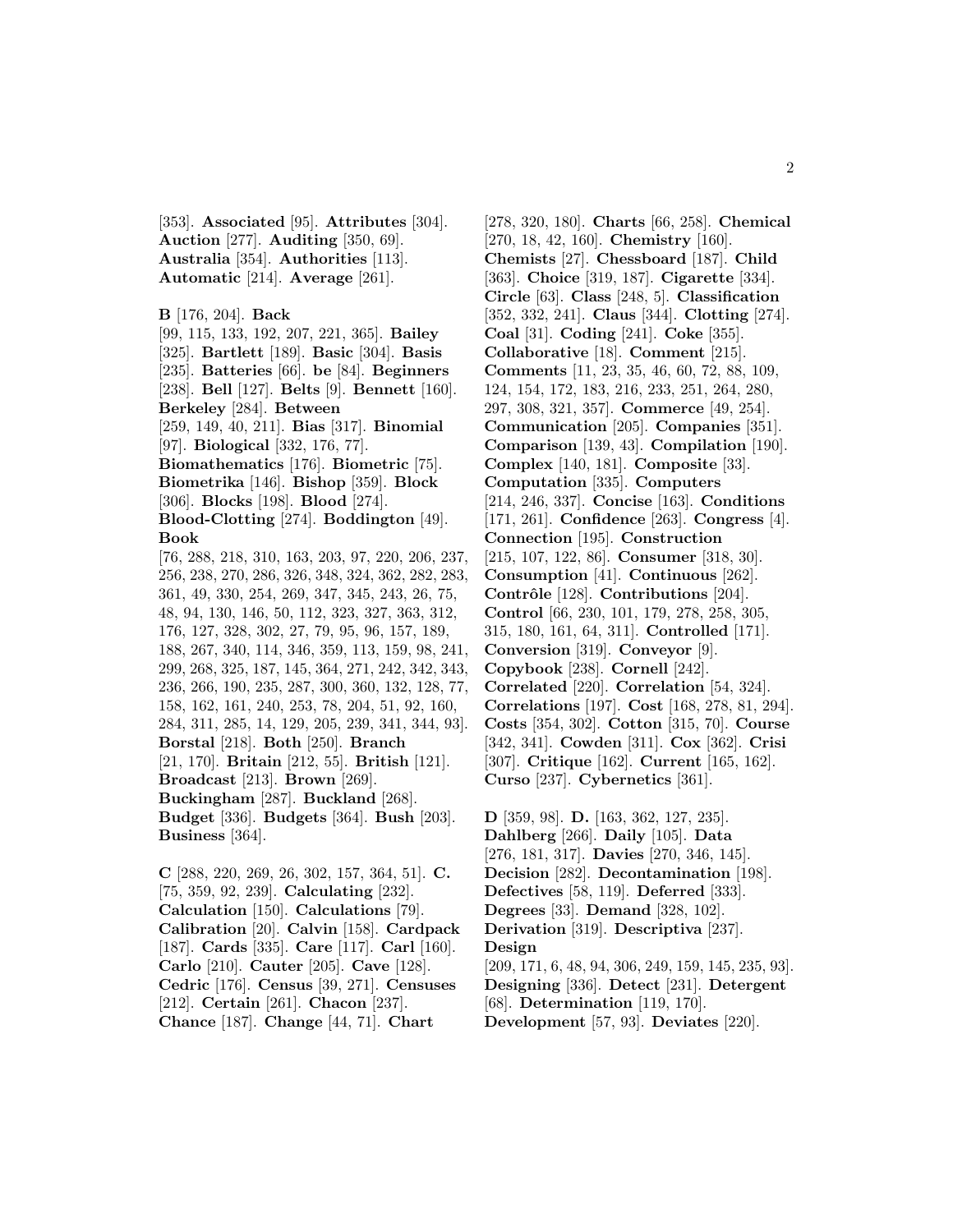**Dictionary** [268]. **Difference** [151]. **Differences** [259, 40]. **Different** [226]. **Digit** [43]. **Discontinued** [319]. **Discriminant** [248]. **Dishwashing** [68]. **Distribution** [326, 39, 269, 305, 228]. **Domestic** [68]. **Donald** [93]. **Doris** [256]. **Dornbusch** [239]. **Downham** [205]. **DuBois** [324]. **Dudley** [311]. **Dynamic** [240].

**E.** [220, 206, 146, 236]. **Econometrics** [225, 103, 284]. **Economic** [345, 248, 359, 275, 55]. **Economics** [58, 269, 204]. **Economist** [292]. **Economists** [347]. **Economy** [121]. **Edey** [364]. **Edge** [335]. **Edge-Punched** [335]. **Edition** [312, 302, 270, 49, 254]. **Editor** [123, 108, 153, 338, 59, 87, 141]. **Editorial** [2, 16, 291]. **Educational** [242]. **Edward** [98]. **Effect** [226]. **Effects** [213]. **Eight** [198]. **Elasticities** [102]. **Electrical** [127]. **Electronic** [246]. **Elementary** [256]. **Elements** [157, 337]. **Elimination** [317]. **Ely** [98]. **Empirical** [107]. **Engineering** [76, 206, 249, 127]. **Enrick** [161]. **Enrique** [237]. **Environmental** [171]. **Epidemics** [325]. **Epidemiology** [360]. **Error** [232]. **Errors** [106, 231]. **Essentials** [242]. **Establishments** [170]. **Estadistica** [237]. **Estimates** [120]. **Estimating** [17, 40, 32, 5]. **Evaluation** [167, 68]. **Evolutionary** [245]. **Examination** [317]. **Examining** [181]. **Examples** [194, 76]. **Executive** [120, 137]. **Exercises** [114]. **Expenditure** [182, 32]. **Experience** [30]. **Experienced** [259]. **Experiences** [54]. **Experiment** [198, 196, 122, 65, 70, 94]. **Experimental** [283, 140, 316, 235]. **Experiments** [229, 214, 104, 93, 362, 48, 145]. **Exports** [67]. **Extension** [199].

**F** [327, 158, 239]. **F.** [203]. **Fabrications** [128]. **Factor** [319, 8, 181, 296, 57]. **Factorial** [229, 198, 122]. **Factors** [240].

**Factory** [302]. **Facts** [14]. **Family** [226, 32]. **Fascination** [286]. **Feller** [312]. **Field** [182]. **Fieller** [220]. **Figures** [137, 14]. **Finite** [356]. **Finney** [235]. **Firm** [81]. **First** [271, 342]. **Fisher** [188, 267, 77]. **Flowers** [18]. **Flowmeter** [20]. **Fluctuations** [41]. **Foodstuffs** [166, 181]. **Forecasting** [167, 55]. **Foreword** [223]. **Formulas** [256, 78]. **Forward** [1]. **Foundations** [307]. **Four** [198]. **Francis** [242]. **Frank** [77]. **Franklin** [160]. **Frederick** [327]. **Freedom** [33]. **Front** [15, 52, 100, 116, 134, 193, 208, 222]. **Fryer** [157]. **Functions** [248, 121]. **Fundamental** [166]. **Fundamentals** [330]. **Funds** [178]. **Future** [17].

**G** [97, 206, 326, 130, 50, 112, 114, 113, 98, 268, 242, 343, 341]. **G.** [361]. **Games** [243]. **Gas** [20]. **George** [204]. **Gets** [83]. **Glass** [29]. **Good** [84]. **Goulden** [92]. **Grant** [206]. **Graphic** [158]. **Graphical** [151, 122]. **Graphing** [137]. **Great** [212, 55]. **Grenander** [285]. **Ground** [18]. **Group** [247, 260]. **Guide** [256, 197, 236, 303]. **Guiding** [120]. **Guilbaud** [361].

#### **H**

[324, 330, 347, 26, 94, 302, 95, 340, 190, 51, 92]. **H.** [146, 157, 360, 129]. **Hald** [76, 78]. **Handbook** [206, 158]. **Harold** [364]. **Harry** [97, 323, 253]. **Hartley** [146]. **Henry** [323]. **Hermann** [218]. **Hilde** [363]. **Himmelweit** [363]. **History** [163]. **Hogben** [307, 187]. **Hospital** [209]. **Household** [182]. **Hugh** [190].

**Ideas** [205]. **II** [260, 122]. **Ilersic** [49, 254]. **Income** [182, 165, 266]. **Increasing** [245]. **Index** [19, 215, 319, 136, 67, 86]. **Individual** [32]. **Industrial** [12, 24, 36, 47, 61, 73, 90, 110, 125, 143, 155, 173, 185, 201, 352, 206, 282, 245, 210, 139, 121, 212, 145, 240, 284]. **Industry** [270, 3, 160]. **Infection** [148].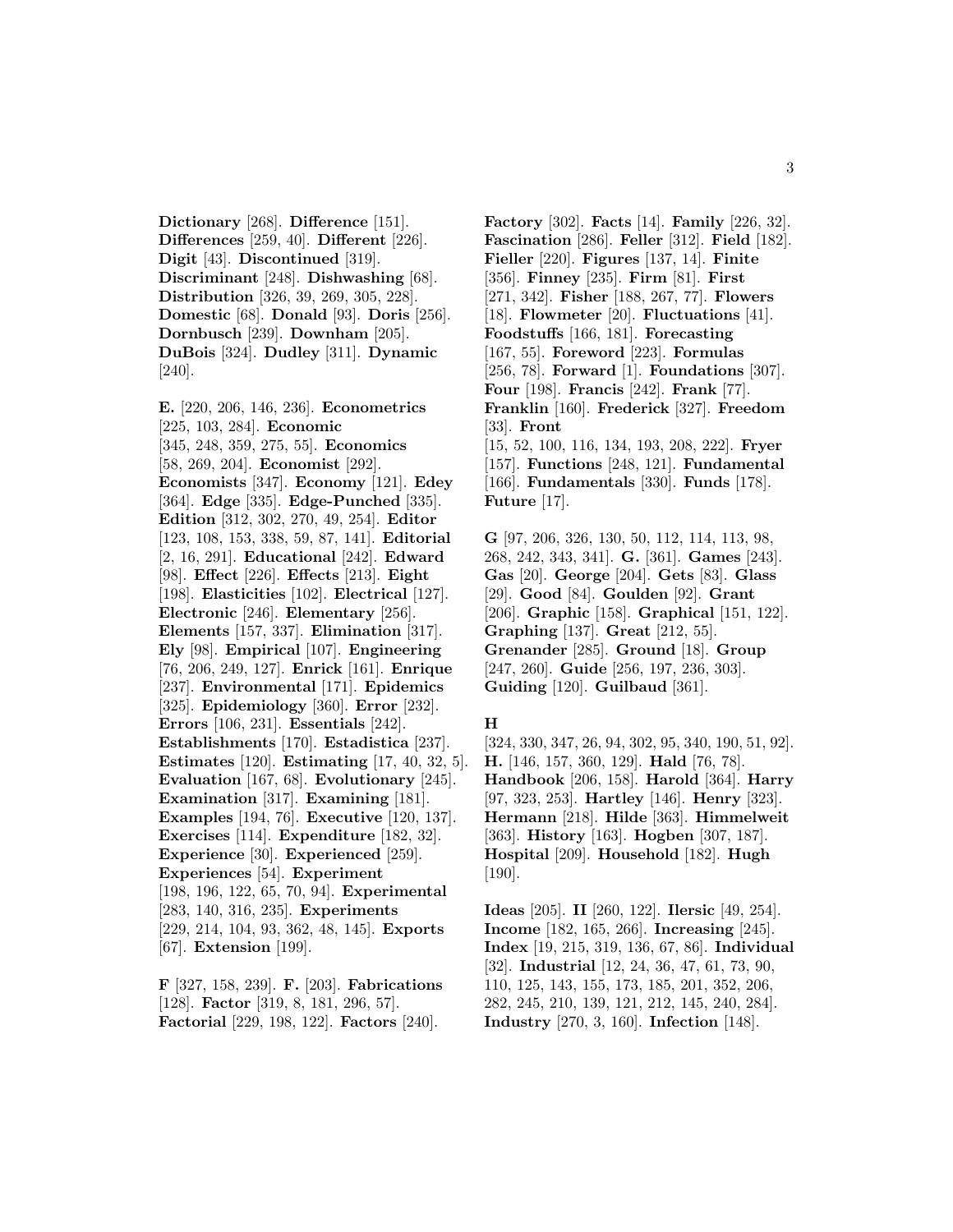**Inference** [288, 267, 129]. **Information** [38, 53, 80, 135, 147, 177, 224, 244, 273, 290, 314, 331, 366, 226]. **Informats** [226]. **Initial** [279]. **Inquiry** [226]. **Inspection** [304]. **Integrating** [20]. **Intermediate** [231]. **International** [98, 4]. **Interview** [250]. **Interviewer** [194]. **Interviewers** [259]. **Introduction** [288, 3, 312, 79, 189, 359, 300]. **Inventories** [328]. **Investigation** [18, 106, 344].

**Investment** [178]. **Ireson** [206].

**J** [163, 286, 327, 27, 325, 235, 300, 311, 14]. **J.** [310, 283, 269, 79, 113, 98, 241, 360, 284, 129, 205]. **James** [204]. **Jerome** [288]. **John** [96, 204]. **Johnson** [256]. **Jurors** [71]. **Jury** [6].

**Karmel** [347]. **Katona** [204]. **Kempthorne** [48]. **Kendall** [326, 50, 114, 268, 341]. **Kingdom** [50]. **Klein** [204].

**L** [206, 270, 159, 145, 160]. **L.** [26, 51]. **Lancelot** [187]. **Landblom** [238, 238]. **Lansing** [204]. **Lawrence** [204]. **Learning** [203]. **Length** [334]. **Leonard** [302]. **Leslie** [218]. **Lester** [49]. **Letter** [108, 153, 338, 59, 87, 141]. **Letters** [123, 279]. **Lev** [129]. **Level** [168]. **Lewis** [220, 162]. **Li** [288]. **Limitations** [225]. **Limits** [179, 263]. **Line** [22]. **Linear** [243, 227, 138]. **Lives** [29]. **Lloyd** [161]. **Local** [113]. **Lognormal** [269, 305]. **Looks** [4]. **Lot** [356]. **Loveday** [342]. **Lyle** [302].

**M** [328, 241, 129, 239]. **M.** [330, 94, 50, 95, 189, 340, 114, 285, 14]. **Madge** [96]. **Magazines** [169]. **Maintenance** [328]. **Makeshift** [140]. **Making** [29]. **Management** [4, 206]. **Mannheim** [218]. **Manufacture** [168, 42]. **Marginal** [294]. **Market** [299]. **Marris** [345]. **Martin** [310]. **Massed** [66]. **Matching** [332]. **Matematico** [237].

**Material** [316]. **Materials** [231, 138, 211]. **Mathematical** [325, 284]. **Mathematics** [163, 130, 176]. **Matter** [15, 52, 99, 115, 133, 100, 116, 134, 192, 207, 221, 193, 208, 222, 365]. **Maurice** [326, 268, 341]. **Maverick** [162]. **Max** [346]. **McCarthy** [327, 300]. **Mean** [33]. **Means** [139]. **Measured** [149]. **Measurement** [102, 105, 21, 231]. **Measurements** [262, 95]. **Measuring** [169]. **Medical** [63, 28, 117, 77]. **Medicine** [352, 83]. **Meetings** [217, 234, 252, 265, 281, 298, 309, 322, 339, 358]. **Melman** [240]. **Method** [245, 137]. **Methods** [218, 270, 75, 140, 3, 18, 127, 210, 27, 188, 267, 204, 51, 92, 311, 344, 287, 161]. **Michel** [346]. **Mill** [70]. **Minimisation** [295]. **Minimum** [168]. **Missing** [306, 214]. **Modelo** [237]. **Models** [203]. **Modified** [179]. **Monte** [210]. **Monthly** [355]. **Moore** [343]. **Morbidity** [226]. **Morgan** [204]. **Moroney** [14]. **Morris** [256, 282]. **Morse** [328]. **Mortality** [293]. **Moser** [344]. **Mosteller** [203]. **Motivation** [323]. **Mounsey** [79]. **Multi** [231]. **Multi-Stage** [231]. **Multiple** [260, 149, 340, 170]. **Multivariate** [324, 341, 152].

**N** [256, 363, 204]. **N.** [325]. **National** [165, 266]. **Nature** [50]. **Neale** [236]. **Neglected** [86]. **Nellie** [238]. **Net** [67]. **Newspapers** [169]. **Neyman** [284]. **Nomogram** [85]. **Nomograms** [107, 122]. **Non** [151]. **Non-Parametric** [151]. **Norbert** [161]. **Normal** [220]. **Normality** [258]. **Norman** [160]. **Notes** [11, 23, 35, 46, 60, 72, 88, 109, 124, 154, 172, 183, 216, 233, 251, 264, 280, 297, 308, 321, 357]. **Number** [43]. **Numbers** [19, 215, 86, 286]. **Numerical** [287].

**O** [146, 266]. **O.** [270, 130, 145]. **Observation** [106]. **Observational** [276]. **Observations** [306]. **Obtaining** [226]. **Official** [275, 236]. **One** [316, 22].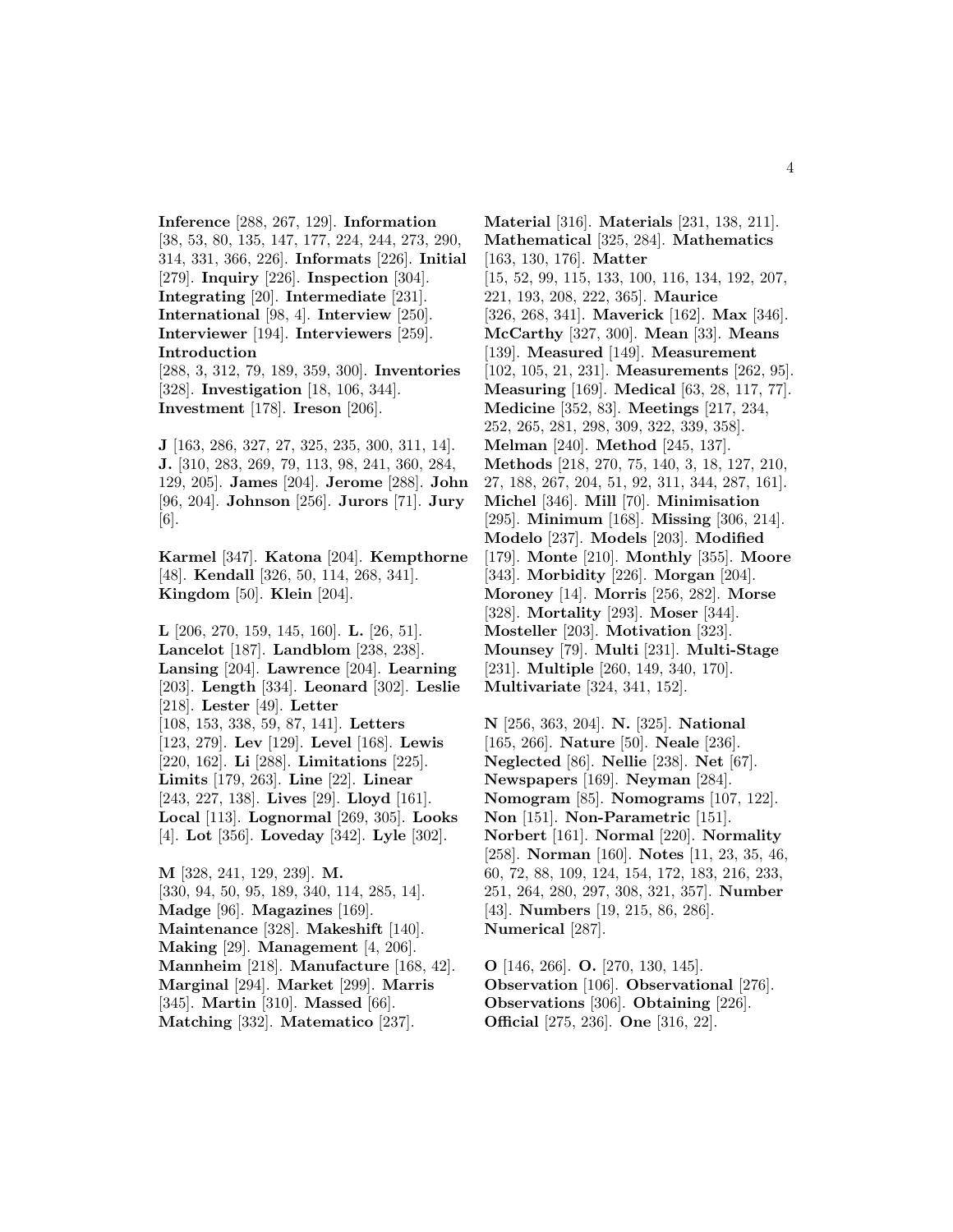**Operation** [245]. **Operational** [328, 346]. **Operations** [302]. **Opinions** [327]. **Oppenheim** [363]. **Optical** [262]. **Organisation** [170]. **Orgin** [57]. **Oscar** [48]. **Other** [131].

**P** [310, 236]. **P.** [347, 343]. **Pamela** [363]. **Pandurang** [132]. **Panel** [30]. **Paper** [348]. **Parametric** [151]. **Part** [247, 260, 107, 122]. **Pattern** [318]. **Pearson** [220, 146]. **Pemberton** [360]. **Percentage** [119]. **Percentages** [320]. **Performance** [68, 21]. **Periodograph** [262]. **Personnel** [180]. **Petroleum** [41]. **Philip** [324, 327, 328, 302, 300]. **Pilot** [271]. **Plane** [149]. **Planning** [209, 362, 70]. **Plans** [356]. **Plastics** [7]. **Point** [86]. **Points** [149]. **Population** [17, 271, 190]. **Postal** [250]. **Pots** [29]. **Practical** [167]. **Practice** [227, 346]. **Prediction** [218, 332, 56]. **Predictive** [197]. **Preliminary** [317]. **Prescribing** [310]. **Presentation** [229, 283, 158]. **Price** [215, 86]. **Prices** [19]. **Primer** [239]. **Principle** [332]. **Principles** [304, 176, 343]. **Probability** [312, 284]. **Probits** [276]. **Problem** [352, 230, 42]. **Problems** [166, 195, 210]. **Procedure** [261, 327]. **Procedures** [58]. **Proceedings** [284]. **Process** [231]. **Processes** [44, 282, 189]. **Production** [270, 230, 302, 121, 81]. **Productivity** [136, 245, 162, 240]. **Products** [211]. **Professor** [307]. **Programming** [227, 138, 243]. **Proneness** [120]. **Proportion** [232, 71]. **Pseudo** [337]. **Pseudo-Random** [337]. **Psychometry** [284]. **Public** [351]. **Publication** [272]. **Publications** [131, 164, 175, 191, 219, 255, 289, 301, 313, 329, 349]. **Pulmonary** [148]. **Punched** [335]. **Purchases** [318]. **Pyrethrum** [18].

**Qualification** [6]. **Quality** [101, 168, 258, 305, 315, 161, 64, 311, 355].

**Quarterly** [355]. **Quenouille** [330, 94, 95, 340]. **Question** [200, 142]. **Questions** [89, 184, 10, 34, 45]. **Queueing** [117]. **Queues** [328]. **Quoted** [351].

**R** [288, 203, 362, 49, 254, 268, 204]. **R.** [203, 159, 98, 342, 287, 128]. **Radar** [263]. **Radhakrishna** [75]. **Radioactive** [198]. **Random** [220, 104, 337, 43]. **Randomised** [306]. **Range** [263]. **Rao** [75]. **Rates** [293]. **Rationalization** [282]. **Raw** [138]. **Readership** [169]. **Readings** [40]. **Reasoning** [330, 300]. **Received** [131, 164, 175, 191, 219, 255, 272, 289, 301, 313, 329, 349]. **Records** [195]. **Reduction** [283]. **Reference** [270, 269]. **Regression** [247, 260, 302, 149, 278, 180, 231]. **Regulators** [101]. **Reichmann** [286]. **Relation** [218, 81]. **Reliability** [353]. **Research** [238, 270, 188, 346, 284, 93, 75, 323, 159, 299, 77]. **Reservoirs** [148]. **Results** [82, 229, 140, 167, 122, 283]. **Retail** [19]. **Returns** [65]. **Review** [176, 14]. **Reviews** [76, 288, 218, 310, 163, 203, 97, 220, 206, 237, 256, 238, 270, 286, 326, 348, 324, 362, 282, 283, 361, 49, 330, 254, 269, 347, 345, 243, 26, 75, 48, 94, 130, 146, 50, 112, 323, 327, 363, 312, 127, 328, 302, 27, 79, 95, 96, 157, 189, 188, 267, 340, 114, 346, 359, 113, 159, 98, 241, 299, 268, 325, 187, 145, 364, 271, 242, 342, 343, 236, 266, 190, 235, 287, 300, 360, 132, 128, 77, 158, 162, 161, 240, 253, 78, 204, 51, 92, 160, 284, 311, 285, 129, 205, 239, 341, 344, 93]. **Richardson** [283]. **Risk** [241]. **Road** [257]. **Robert** [256]. **Roberts** [253]. **Robin** [345]. **Romig** [97]. **Ronald** [188, 267, 77]. **Rosenblatt** [285]. **Royal** [12, 24, 36, 13, 25, 37, 47, 61, 73, 63, 62, 74, 90, 110, 125, 91, 111, 126, 143, 155, 173, 144, 156, 174, 185, 201, 217, 186, 202, 234, 252, 265, 281, 298, 309, 322, 339, 358].

**S** [220, 146, 189, 241, 205]. **S.** [243, 239].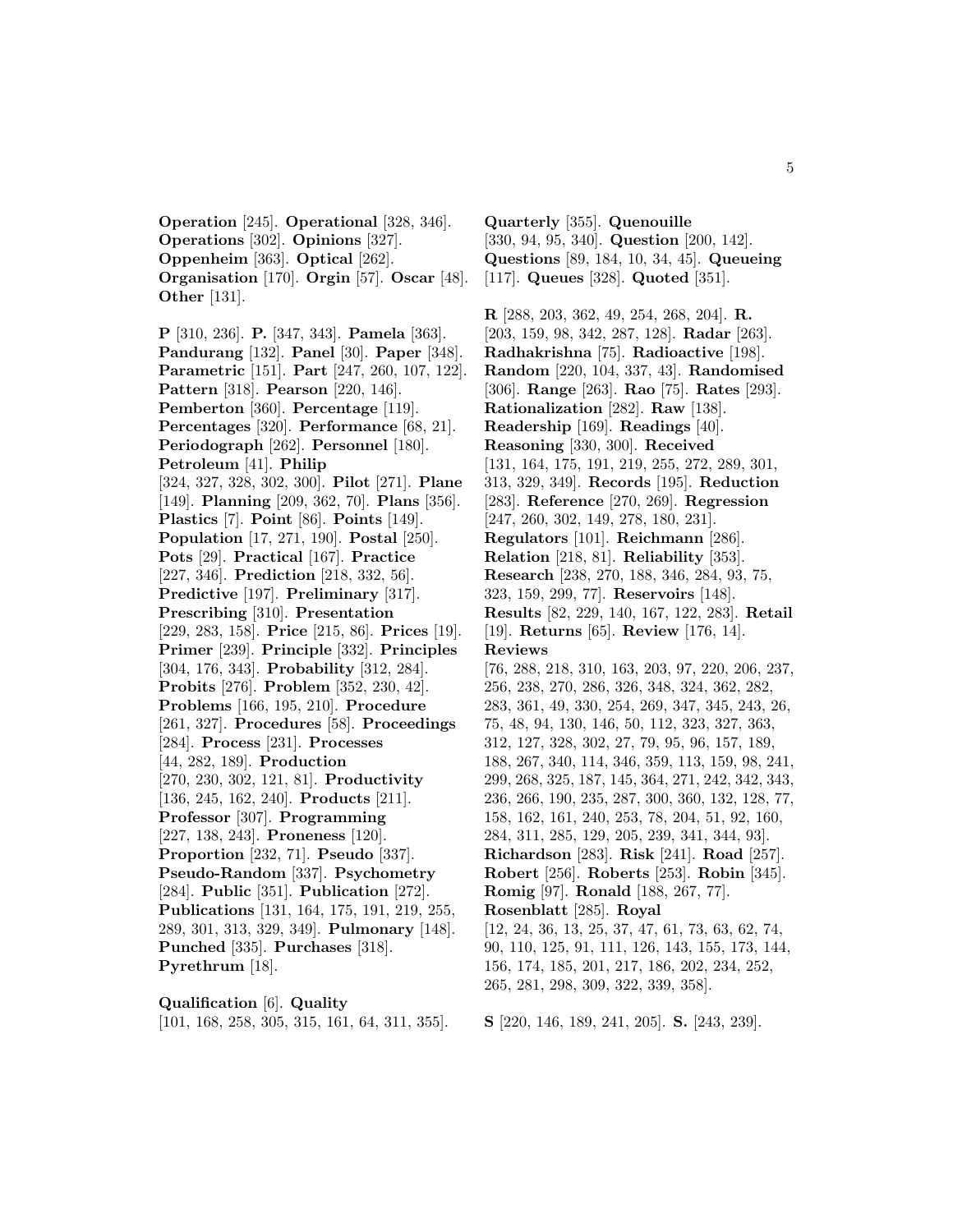**Sale** [277]. **Sales** [167, 21, 137]. **Same** [316]. **Sample** [182, 6, 194, 250, 119]. **Samples** [69]. **Sampling** [58, 327, 304, 356, 31, 195, 9, 65, 43, 132, 257, 303, 228]. **Scarce** [211]. **Schemes** [333, 119]. **Schmid** [158, 239]. **Science** [176, 96]. **Scientific** [267]. **Scope** [28, 225]. **Search** [263]. **Section** [12, 24, 36, 13, 25, 37, 47, 61, 73, 62, 74, 90, 110, 125, 91, 111, 126, 143, 155, 173, 144, 156, 174, 185, 201, 186, 202]. **Sections** [217, 234, 252, 265, 281, 298, 309, 322, 339, 358]. **Selection** [180, 138]. **Selector** [104]. **Sensory** [353]. **Sentencing** [333]. **Sequential** [58, 261]. **Serial** [43]. **Series** [319, 139, 340, 285]. **Service** [136]. **Set** [316]. **Setting** [101]. **Several** [171]. **Seymour** [240]. **Sheet** [149]. **Shipping** [354]. **Shop** [170]. **Short** [41]. **Short-Term** [41]. **Significance** [151, 320]. **Simple** [295, 151, 293, 247, 261]. **Single** [356, 119]. **Single-Sample** [119]. **Size** [295, 356, 81]. **Skew** [228]. **Smith** [176]. **Social** [310, 96, 113, 159, 5, 239, 344]. **Societ** [234]. **Society** [12, 24, 36, 13, 25, 37, 47, 61, 73, 63, 62, 74, 90, 110, 125, 91, 111, 126, 143, 155, 173, 144, 156, 174, 185, 201, 217, 186, 202, 252, 265, 281, 298, 309, 322, 339, 358]. **Socio** [248]. **Socio-Economic** [248]. **Some** [85, 140, 304, 195, 246, 167, 315]. **Sources** [50, 299]. **Special** [270, 269]. **Specification** [168, 7]. **Spinning** [70]. **Squares** [33]. **Staff** [170]. **Stage** [250, 231]. **Standard** [232, 261]. **Standardising** [66]. **States** [212]. **Stationary** [285]. **Statistical** [12, 24, 36, 13, 25, 37, 76, 47, 61, 73, 63, 62, 74, 90, 110, 125, 91, 111, 126, 143, 155, 173, 144, 156, 174, 185, 201, 217, 186, 202, 234, 252, 265, 281, 298, 309, 322, 339, 358, 288, 256, 270, 330, 75, 3, 127, 350, 27, 79, 188, 267, 246, 42, 299, 268, 343, 235, 300, 77, 161, 78, 92, 160, 311, 7, 285, 335, 129, 93]. **Statistician** [4]. **Statisticians** [146]. **Statistics** [63, 28, 209, 44, 326, 348, 49, 85, 254, 347, 50, 277, 178, 56, 118, 104, 307, 107,

122, 275, 342, 165, 190, 292, 253, 284, 239, 26, 157, 114, 98, 242, 236, 51]. **Statistique** [128]. **Statler** [93]. **Stephan** [327]. **Stochastic** [44, 203, 189]. **Store** [295]. **Store-Size** [295]. **Stores** [350]. **Structure** [351]. **Struik** [163]. **Stuart** [326]. **Stubs** [334]. **Students** [176]. **Studies** [274, 360]. **Study** [13, 25, 37, 63, 62, 74, 91, 111, 126, 144, 156, 174, 186, 202, 198, 353, 29, 249]. **Studying** [213]. **Subjective** [352, 166]. **Successive** [40]. **Sudan** [271]. **Sukhatme** [132]. **Supply** [328]. **Surnames** [279]. **Survey** [327, 250, 336, 307, 204, 344]. **Surveys** [182, 194, 132]. **Sutton** [130]. **Symposium** [284]. **Systematic** [9, 43]. **Systems** [328].

**T** [218, 238, 282, 283, 361, 363, 325]. **T.** [220, 205]. **Tables** [146, 112, 77, 78, 97]. **Taken** [194]. **Tasting** [196]. **Teaching** [104]. **Technique** [66, 213, 181]. **Techniques** [343]. **Technological** [26]. **Television** [213, 363]. **Term** [41]. **Terms** [354, 268]. **Test** [274, 82, 151, 199, 261]. **Testers** [112]. **Testing** [171, 348]. **Textile** [82]. **Textiles** [315]. **Their** [49, 254, 33, 190]. **Theoretical** [114]. **Theory** [76, 326, 243, 312, 325, 132, 326]. **Third** [270, 302, 284]. **Three** [247, 260]. **Three-Group** [247, 260]. **Time** [139, 285, 340]. **Time-Series** [340]. **Tippett** [26, 302, 51]. **Tolerances** [355]. **Too** [84]. **Tools** [96]. **Totals** [32]. **Toussaint** [359]. **Towns** [5]. **Trade** [354, 98]. **Traffic** [257]. **Training** [218]. **Treatments** [171, 316]. **Trends** [275, 165]. **True** [107, 84]. **Tuberculosis** [148]. **Two** [274, 194, 22].

**U.** [285]. **United** [50, 212]. **USA** [64]. **Usage** [162]. **Use** [120, 6, 316, 178, 262, 199, 107, 122, 180, 231, 137, 335, 69]. **Used** [29]. **User** [30]. **Uses** [85, 269, 8]. **Utting** [113].

**V** [132, 253, 284]. **Vajda** [243]. **Value** [197]. **Values** [214]. **Variability** [274, 194, 40, 249].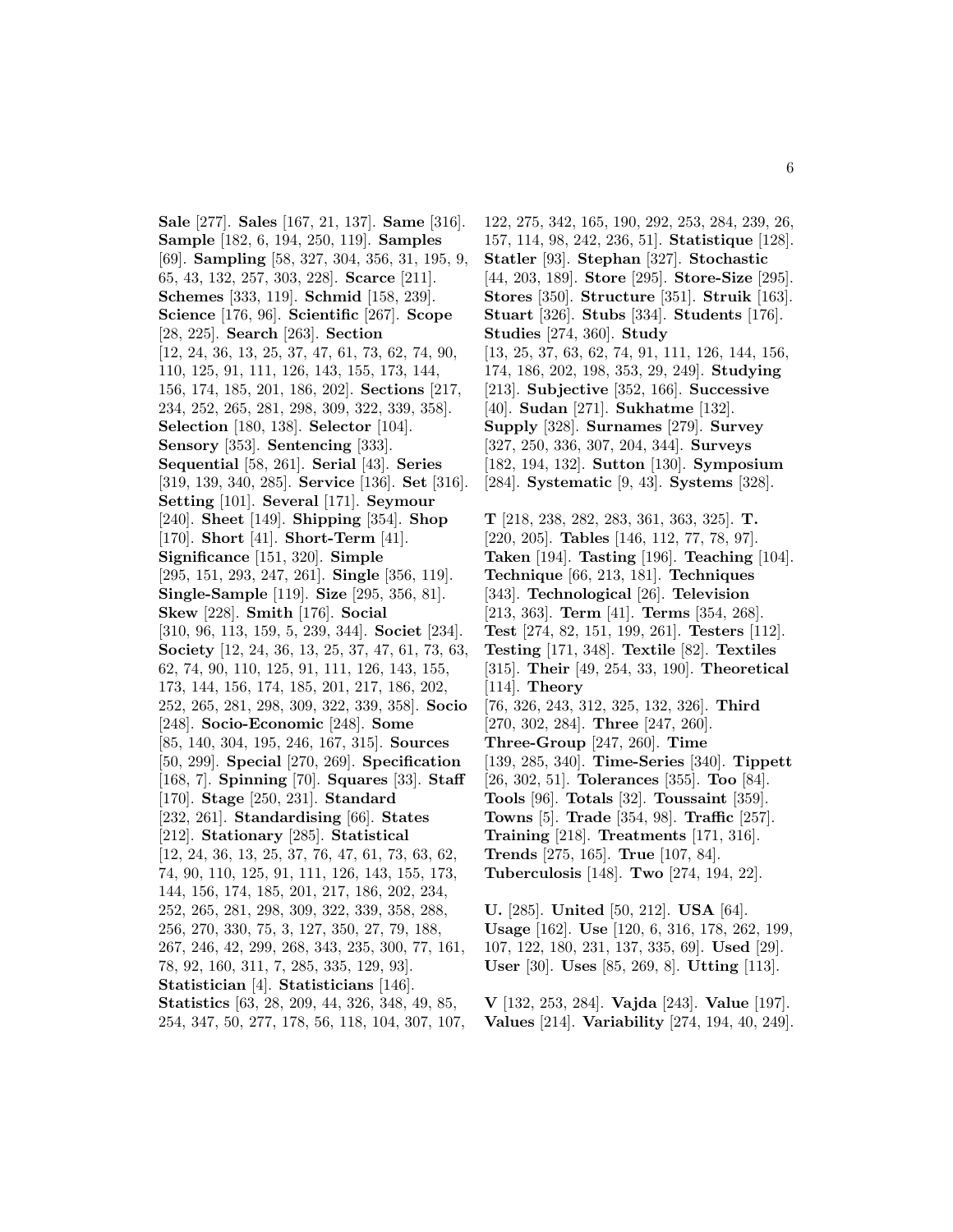**Variable** [328]. **Variables** [149, 228]. **Variance** [306]. **Variations** [105]. **Verhulst** [346]. **Very** [228]. **Villars** [93]. **Vince** [363]. **Visual** [82]. **Visualized** [266]. **Vol** [284]. **Voltage** [101]. **Volume** [38, 53, 80, 135, 147, 177, 224, 244, 273, 290, 314, 331, 366, 237, 326, 67, 146, 50, 312, 187].

**W.** [206, 286, 27, 359, 253]. **Walker** [129]. **Wallis** [253]. **Warwickshire** [148]. **Weekly** [355]. **Whether** [261]. **Who** [83]. **Wilkins** [218]. **Willard** [360]. **William** [282, 312, 268]. **Wolfenden** [190]. **Work** [182, 238]. **Workers** [188].

**Yarn** [82]. **Yates** [77]. **Youden** [27].

**Zealand** [354, 236].

# **References**

# **Anonymous:1952:F**

[1] Anonymous. Forward. Applied Statistics, 1(1):1, March 1952. CODEN AP-STAG. ISSN 0035-9254 (print), 1467- 9876 (electronic).

### **Anonymous:1952:Ea**

[2] Anonymous. Editorial. Applied Statistics, 1(1):2, March 1952. CODEN AP-STAG. ISSN 0035-9254 (print), 1467- 9876 (electronic).

### **Dudding:1952:ISM**

[3] Bernard P. Dudding. The introduction of statistical methods to industry.  $Ap$ plied Statistics, 1(1):3–20, March 1952. CODEN APSTAG. ISSN 0035-9254 (print), 1467-9876 (electronic).

# **Swan:1952:SLI**

[4] Albert W. Swan. A statistician looks at The International Management Congress of 1951. Applied Statistics, 1 (1):21–26, March 1952. CODEN AP-STAG. ISSN 0035-9254 (print), 1467- 9876 (electronic).

# **Wilkins:1952:ESC**

[5] Leslie T. Wilkins. Estimating the social class of towns. Applied Statistics, 1(1): 27–33, March 1952. CODEN APSTAG. ISSN 0035-9254 (print), 1467-9876 (electronic).

### **Corlett:1952:UJQ**

[6] Thomas Corlett. A use for the jury qualification in sample design. Applied Statistics, 1(1):34–36, March 1952. CO-DEN APSTAG. ISSN 0035-9254 (print), 1467-9876 (electronic).

#### **Wainwright:1952:SAS**

[7] Charles Wainwright. A statistical approach to the specification of plastics. Applied Statistics, 1(1):37–44, March 1952. CODEN APSTAG. ISSN 0035- 9254 (print), 1467-9876 (electronic).

### **Eysenck:1952:UAF**

[8] Hans J. Eysenck. Uses and abuses of factor analysis. Applied Statistics,  $1(1)$ : 45–49, March 1952. CODEN APSTAG. ISSN 0035-9254 (print), 1467-9876 (electronic).

#### **Jowett:1952:ASS**

[9] Geoffrey H. Jowett. The accuracy of systematic sampling from conveyor belts. Applied Statistics, 1(1):50–59, March 1952. CODEN APSTAG. ISSN 0035- 9254 (print), 1467-9876 (electronic).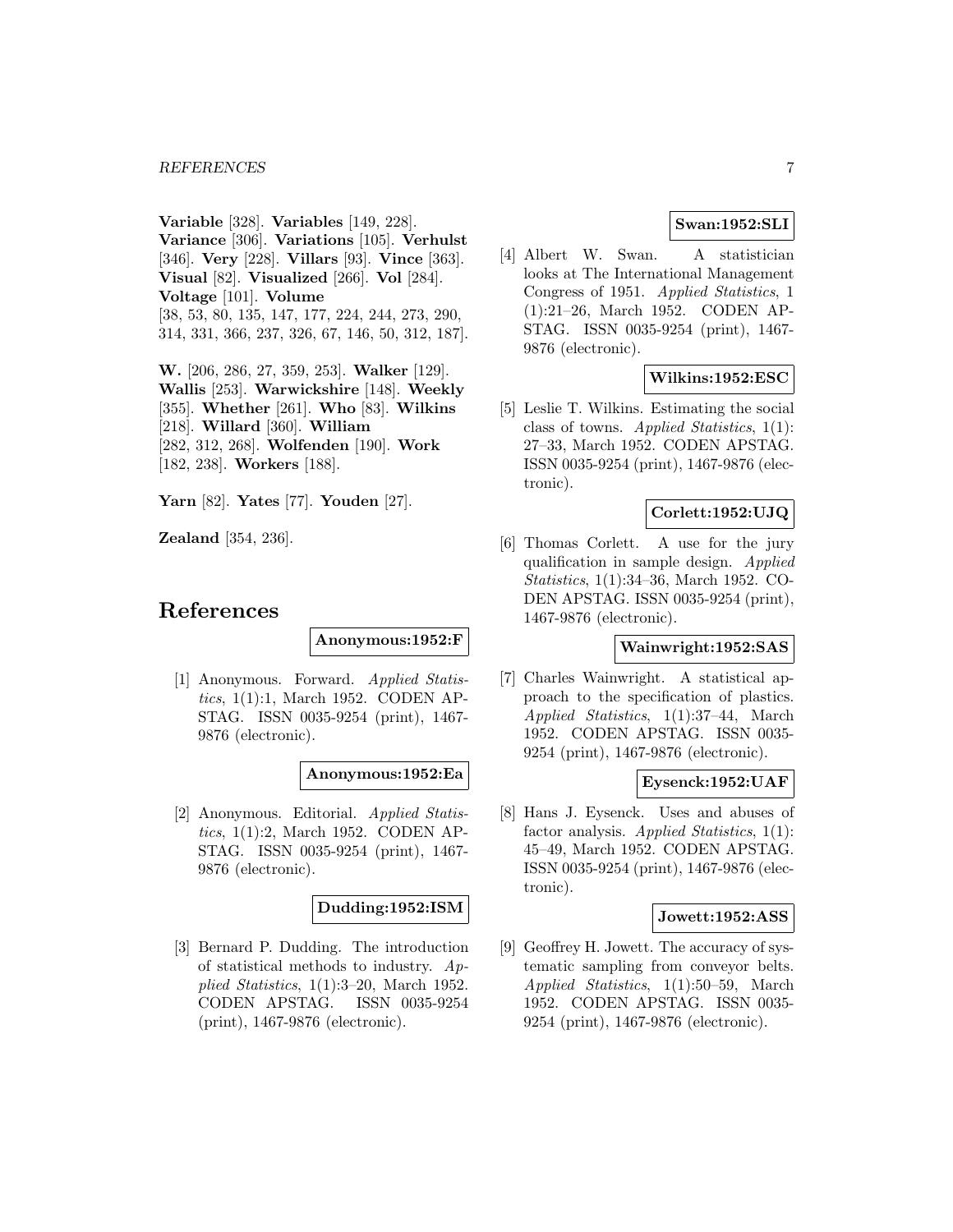# **Salter:1952:QA**

[10] G. Salter, L. T. Wilkins, and G. H. Jowett. Questions and answers. Applied Statistics, 1(1):60–62, March 1952. CO-DEN APSTAG. ISSN 0035-9254 (print), 1467-9876 (electronic).

# **Anonymous:1952:NCa**

[11] Anonymous. Notes and comments. Applied Statistics, 1(1):63–64, March 1952. CODEN APSTAG. ISSN 0035-9254 (print), 1467-9876 (electronic).

# **Anonymous:1952:IASa**

[12] Anonymous. Industrial applications section of the royal statistical society.  $Ap$ plied Statistics, 1(1):65–73, March 1952. CODEN APSTAG. ISSN 0035-9254 (print), 1467-9876 (electronic).

# **Anonymous:1952:SSRa**

[13] Anonymous. Study section of the royal statistical society. Applied Statistics, 1 (1):74–79, March 1952. CODEN AP-STAG. ISSN 0035-9254 (print), 1467- 9876 (electronic).

#### **Wilkins:1952:BRF**

[14] L. T. Wilkins. Book review: Facts from Figures, by M. J. Moroney. Applied Statistics, 1(1):80, March 1952. CO-DEN APSTAG. ISSN 0035-9254 (print), 1467-9876 (electronic).

#### **Anonymous:1952:FMP**

[15] Anonymous. Front matter. Applied Statistics, 1(1):[3], March 1952. CO-DEN APSTAG. ISSN 0035-9254 (print), 1467-9876 (electronic).

### **Anonymous:1952:Eb**

[16] Anonymous. Editorial. Applied Statistics, 1(2):81, June 1952. CODEN AP-STAG. ISSN 0035-9254 (print), 1467- 9876 (electronic).

# **Cox:1952:EFP**

[17] Peter R. Cox. Estimating the future population. Applied Statistics, 1(2): 82–94, June 1952. CODEN APSTAG. ISSN 0035-9254 (print), 1467-9876 (electronic).

#### **Dyke:1952:CIM**

[18] George V. Dyke and Emily P. Simpson. A collaborative investigation into methods of chemical analysis of ground pyrethrum flowers. Applied Statistics, 1(2):95–105, June 1952. CODEN AP-STAG. ISSN 0035-9254 (print), 1467- 9876 (electronic).

### **Allen:1952:INR**

[19] Roy G. D. Allen. Index numbers of retail prices 1938–51. Applied Statistics, 1(2): 106–117, June 1952. CODEN APSTAG. ISSN 0035-9254 (print), 1467-9876 (electronic).

#### **Spendley:1952:CIG**

[20] William Spendley. Calibration of an integrating gas flowmeter. Applied Statistics, 1(2):118–125, June 1952. CO-DEN APSTAG. ISSN 0035-9254 (print), 1467-9876 (electronic).

#### **Ramm:1952:MBS**

[21] Bernard T. Ramm. The measurement of branch sales performance. Applied Statistics, 1(2):126–130, June 1952. CO-DEN APSTAG. ISSN 0035-9254 (print), 1467-9876 (electronic).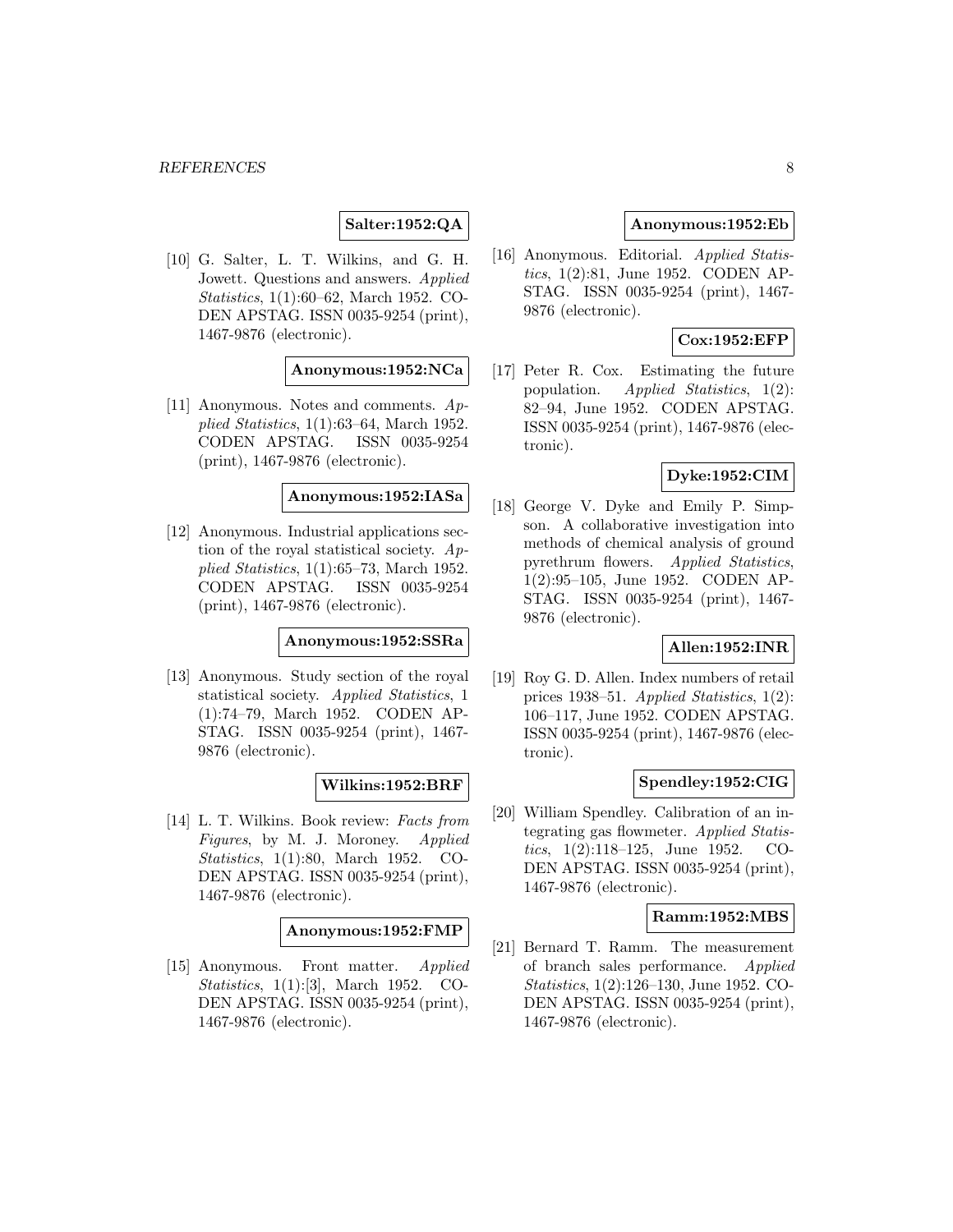# **Jessop:1952:OLT**

[22] William N. Jessop. One line or two? Applied Statistics, 1(2):131–137, June 1952. CODEN APSTAG. ISSN 0035- 9254 (print), 1467-9876 (electronic).

#### **Anonymous:1952:NCb**

[23] Anonymous. Notes and comments. Applied Statistics, 1(2):138–139, June 1952. CODEN APSTAG. ISSN 0035-9254 (print), 1467-9876 (electronic).

#### **Anonymous:1952:IASb**

[24] Anonymous. Industrial applications section of the royal statistical society. Applied Statistics, 1(2):140–144, June 1952. CODEN APSTAG. ISSN 0035-9254 (print), 1467-9876 (electronic).

#### **Anonymous:1952:SSRb**

[25] Anonymous. Study section of the royal statistical society. Applied Statistics, 1 (2):145–147, June 1952. CODEN AP-STAG. ISSN 0035-9254 (print), 1467- 9876 (electronic).

#### **Davies:1952:BRT**

[26] O. L. Davies. Book reviews: Technological Applications of Statistics, by L. H. C. Tippett. Applied Statistics, 1 (2):148, June 1952. CODEN APSTAG. ISSN 0035-9254 (print), 1467-9876 (electronic).

### **Jowett:1952:BRS**

[27] G. H. Jowett. Book reviews: Statistical Methods for Chemists, by W. J. Youden. Applied Statistics, 1(2):148, June 1952. CODEN APSTAG. ISSN 0035-9254 (print), 1467-9876 (electronic).

### **Bailey:1952:SMS**

[28] Norman T. J. Bailey. The scope of medical statistics. Applied Statistics, 1(3): 149–162, November 1952. CODEN AP-STAG. ISSN 0035-9254 (print), 1467- 9876 (electronic).

# **Keen:1952:SLP**

[29] Joan Keen and Denys J. Page. A study of the lives of pots used in making glass. Applied Statistics, 1(3):163–168, November 1952. CODEN APSTAG. ISSN 0035-9254 (print), 1467-9876 (electronic).

#### **Wadsworth:1952:EUC**

[30] Robert N. Wadsworth. The experience of a user of a consumer panel.  $Ap$ plied Statistics, 1(3):169–178, November 1952. CODEN APSTAG. ISSN 0035- 9254 (print), 1467-9876 (electronic).

# **Hebden:1952:ASC**

[31] Jack Hebden and Geoffrey H. Jowett. The accuracy of sampling coal. Applied Statistics, 1(3):179–191, November 1952. CODEN APSTAG. ISSN 0035- 9254 (print), 1467-9876 (electronic).

### **Kemsley:1952:EIE**

[32] W. F. F. Kemsley. Estimating individual expenditure from family totals.  $Ap$ plied Statistics, 1(3):192–201, November 1952. CODEN APSTAG. ISSN 0035- 9254 (print), 1467-9876 (electronic).

#### **Johnson:1952:CMS**

[33] Leroy P. V. Johnson and Ernest S. Keeping. Composite mean squares and their degrees of freedom. Applied Statistics, 1(3):202–205, November 1952. CO-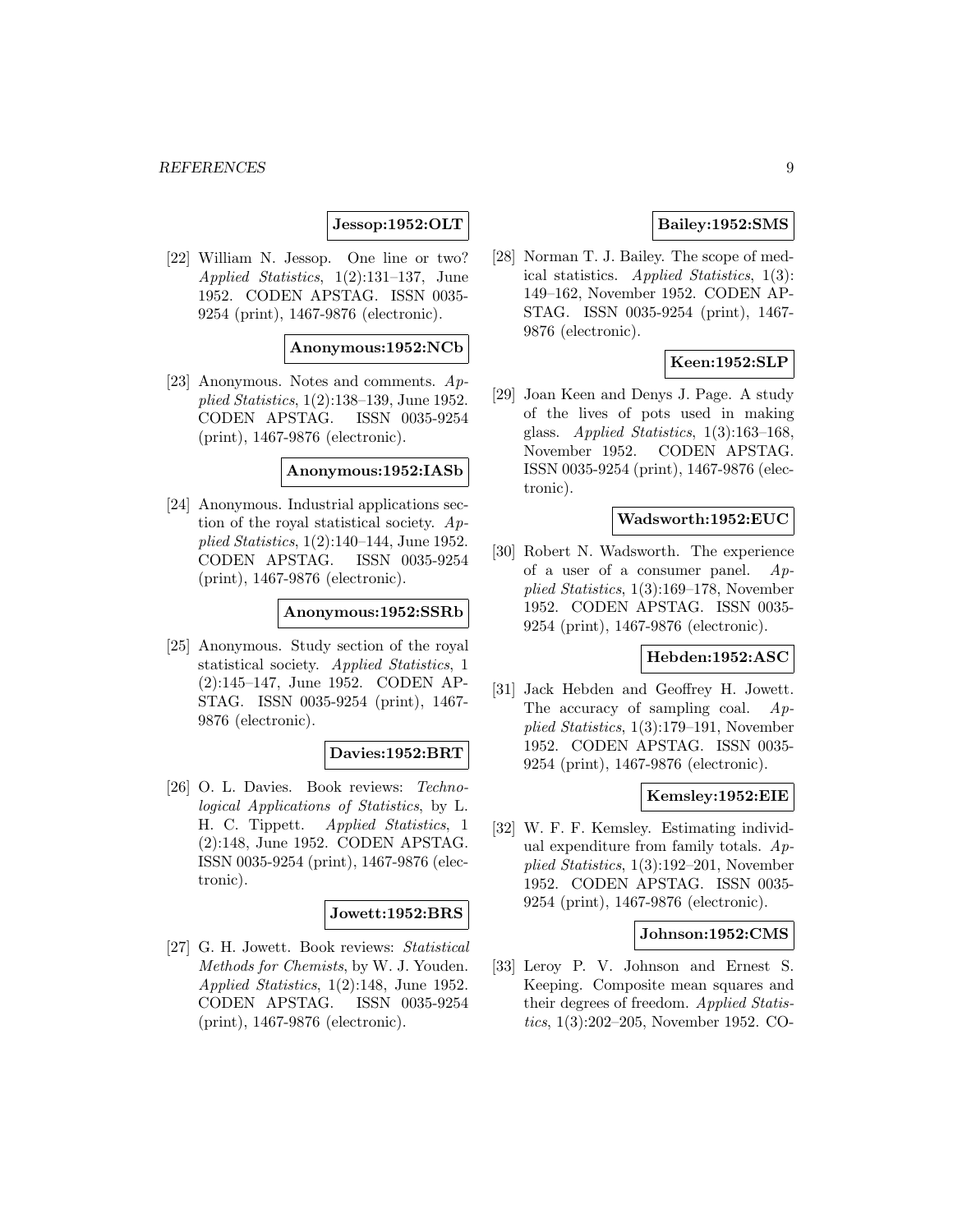DEN APSTAG. ISSN 0035-9254 (print), 1467-9876 (electronic).

#### **Shankleman:1952:QA**

[34] E. Shankleman and O. L. Davies. Questions and answers. Applied Statistics, 1(3):206–207, November 1952. CO-DEN APSTAG. ISSN 0035-9254 (print), 1467-9876 (electronic).

**Anonymous:1952:NCc**

[35] Anonymous. Notes and comments. Applied Statistics, 1(3):208–209, November 1952. CODEN APSTAG. ISSN 0035- 9254 (print), 1467-9876 (electronic).

#### **Anonymous:1952:IASc**

[36] Anonymous. Industrial applications section of the royal statistical society. Applied Statistics, 1(3):210, November 1952. CODEN APSTAG. ISSN 0035- 9254 (print), 1467-9876 (electronic).

#### **Anonymous:1952:SSRc**

[37] Anonymous. Study section of the royal statistical society. Applied Statistics, 1(3):211–212, November 1952. CO-DEN APSTAG. ISSN 0035-9254 (print), 1467-9876 (electronic).

### **Anonymous:1952:VIP**

[38] Anonymous. Volume information. Applied Statistics, 1(3):[2], November 1952. CODEN APSTAG. ISSN 0035-9254 (print), 1467-9876 (electronic).

### **Clark:1953:CD**

[39] Dudley A. Clark. The census of distribution. Applied Statistics,  $2(1):1$ 12, March 1953. CODEN APSTAG. ISSN 0035-9254 (print), 1467-9876 (electronic).

# **Keen:1953:EVD**

[40] Joan Keen and Denys J. Page. Estimating variability from the differences between successive readings. Applied Statistics, 2(1):13–23, March 1953. CO-DEN APSTAG. ISSN 0035-9254 (print), 1467-9876 (electronic).

### **Butler:1953:STF**

[41] John Douglas Butler. Short-term fluctuations in petroleum consumption.  $Ap$ plied Statistics, 2(1):24–29, March 1953. CODEN APSTAG. ISSN 0035-9254 (print), 1467-9876 (electronic).

# **Muir:1953:SAP**

[42] Andrew Muir and Frank Downton. A statistical approach to a problem of chemical manufacture. Applied Statistics, 2(1):30–38, March 1953. CO-DEN APSTAG. ISSN 0035-9254 (print), 1467-9876 (electronic).

# **Price:1953:CSN**

[43] Orville O. Price and Alfred J. McKeon. A comparison of serial number digit sampling with systematic and random sampling. Applied Statistics, 2(1): 39–43, March 1953. CODEN APSTAG. ISSN 0035-9254 (print), 1467-9876 (electronic).

# **Bartlett:1953:SPS**

[44] Maurice S. Bartlett. Stochastic processes or the statistics of change. Applied Statistics, 2(1):44–64, March 1953. CO-DEN APSTAG. ISSN 0035-9254 (print), 1467-9876 (electronic).

### **VanRest:1953:QA**

[45] E. D. Van Rest and W. J. Martin. Questions and answers. Applied Statistics, 2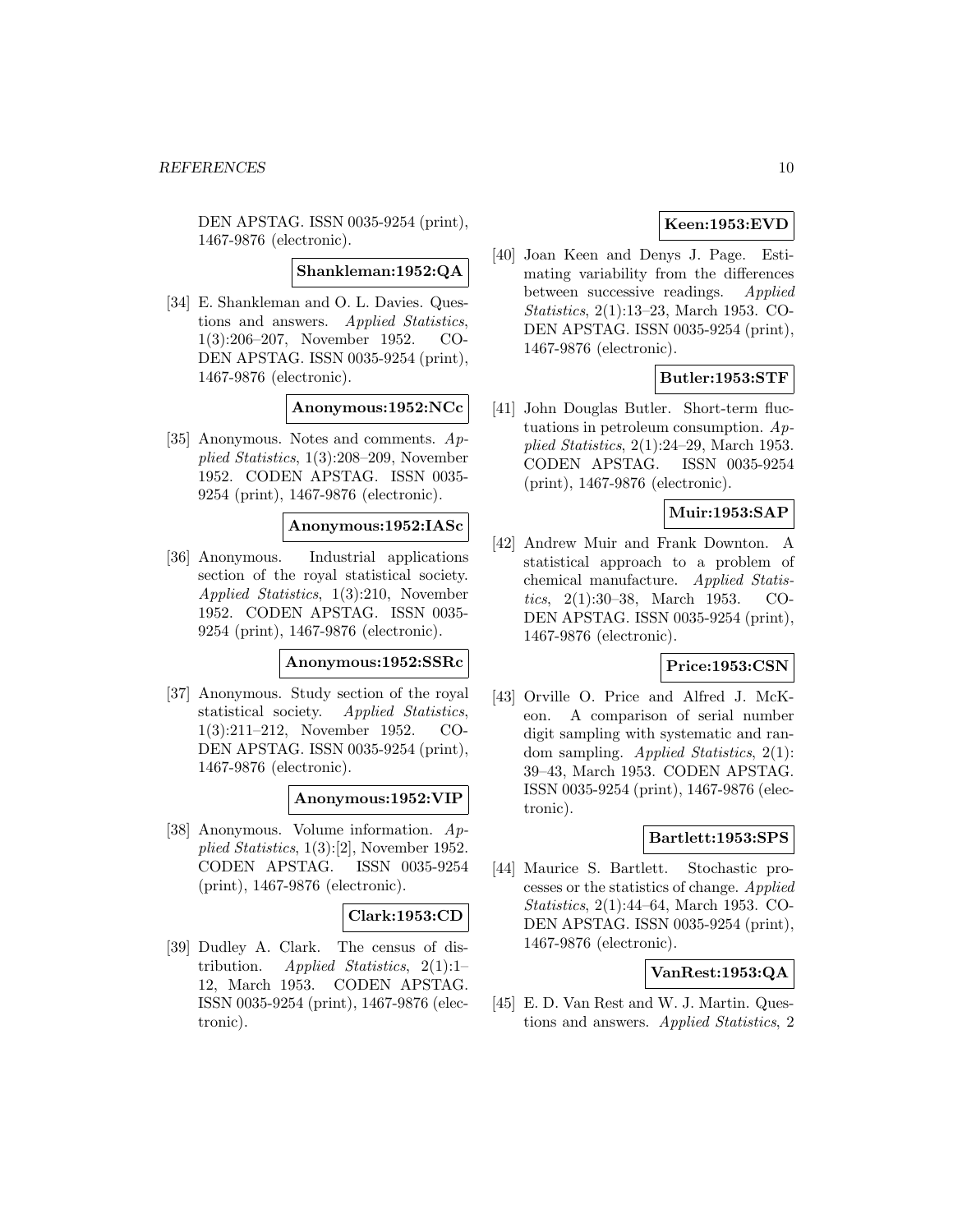(1):65–66, March 1953. CODEN AP-STAG. ISSN 0035-9254 (print), 1467- 9876 (electronic).

**Anonymous:1953:NCa**

[46] Anonymous. Notes and comments. Applied Statistics, 2(1):67, March 1953. CODEN APSTAG. ISSN 0035-9254 (print), 1467-9876 (electronic).

### **Anonymous:1953:IASa**

[47] Anonymous. Industrial applications section of the royal statistical society. Applied Statistics, 2(1):68–69, March 1953. CODEN APSTAG. ISSN 0035-9254 (print), 1467-9876 (electronic).

# **Davies:1953:BRD**

[48] O. L. Davies. Book reviews: The Design and Analysis of Experiments, by Oscar Kempthorne. Applied Statistics, 2 (1):70, March 1953. CODEN APSTAG. ISSN 0035-9254 (print), 1467-9876 (electronic).

### **Booker:1953:BRS**

[49] H. S. Booker. Book reviews: Statistics and Their Application to Commerce. 10th Edition, by A. Lester Boddington and A. R. Ilersic. Applied Statistics, 2 (1):70–71, March 1953. CODEN AP-STAG. ISSN 0035-9254 (print), 1467- 9876 (electronic).

### **Devons:1953:BRS**

[50] E. Devons. Book reviews: The Sources and Nature of the Statistics of the United Kingdom. Volume I, by M. G. Kendall. Applied Statistics, 2(1):71–72, March 1953. CODEN APSTAG. ISSN 0035- 9254 (print), 1467-9876 (electronic).

### **VanRest:1953:BRM**

[51] E. D. Van Rest. Book reviews: The Methods of Statistics, by L. H. C. Tippett. Applied Statistics, 2(1):72, March 1953. CODEN APSTAG. ISSN 0035- 9254 (print), 1467-9876 (electronic).

#### **Anonymous:1953:FMP**

[52] Anonymous. Front matter. Applied Statistics, 2(1):[2], March 1953. CO-DEN APSTAG. ISSN 0035-9254 (print), 1467-9876 (electronic).

#### **Anonymous:1953:VIPa**

[53] Anonymous. Volume information. Applied Statistics, 2(1):[2], March 1953. CODEN APSTAG. ISSN 0035-9254 (print), 1467-9876 (electronic).

### **Beech:1953:ECA**

[54] Donald G. Beech. Experiences of correlation analysis. Applied Statistics, 2(2): 73–85, June 1953. CODEN APSTAG. ISSN 0035-9254 (print), 1467-9876 (electronic).

#### **Shankleman:1953:EFG**

[55] Eric Shankleman. Economic forecasting in Great Britain. Applied Statistics, 2 (2):86–100, June 1953. CODEN AP-STAG. ISSN 0035-9254 (print), 1467- 9876 (electronic).

#### **Hughes:1953:SP**

[56] Cyril Davenport Hughes. Statistics and prediction. Applied Statistics, 2(2):101– 106, June 1953. CODEN APSTAG. ISSN 0035-9254 (print), 1467-9876 (electronic).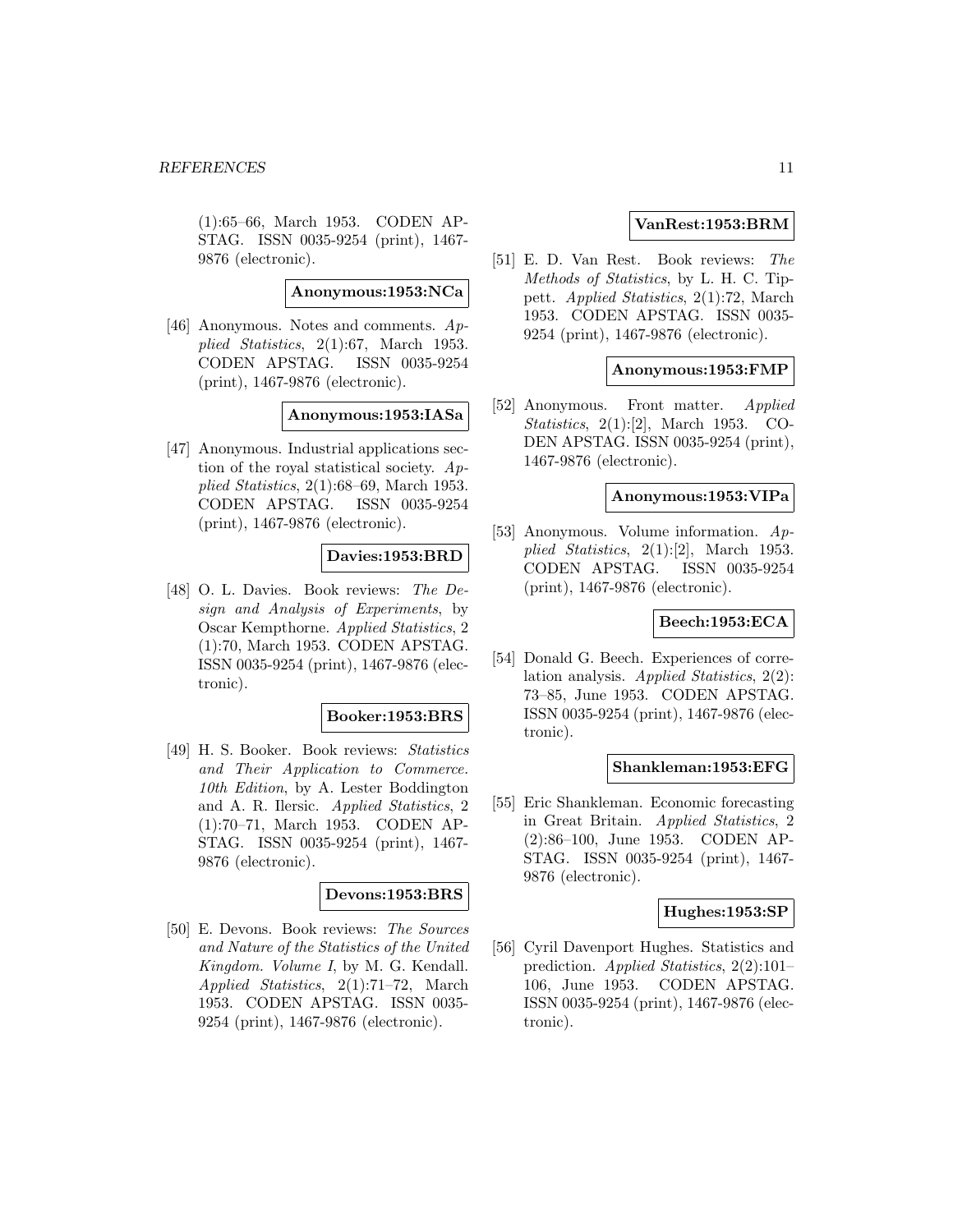# **Vincent:1953:ODF**

[57] Douglas F. Vincent. The orgin and development of factor analysis. Applied Statistics, 2(2):107–117, June 1953. CO-DEN APSTAG. ISSN 0035-9254 (print), 1467-9876 (electronic).

# **Champernowne:1953:ESS**

[58] David G. Champernowne. The economics of sequential sampling procedures for defectives. Applied Statistics, 2(2):118–130, June 1953. CODEN AP-STAG. ISSN 0035-9254 (print), 1467- 9876 (electronic).

#### **Nicholson:1953:LE**

[59] J. L. Nicholson and W. F. F. Kemsley. Letter to the editor. Applied Statistics, 2(2):131–132, June 1953. CODEN AP-STAG. ISSN 0035-9254 (print), 1467- 9876 (electronic).

### **Anonymous:1953:NCb**

[60] Anonymous. Notes and comments. Applied Statistics, 2(2):133–135, June 1953. CODEN APSTAG. ISSN 0035-9254 (print), 1467-9876 (electronic).

### **Anonymous:1953:IASb**

[61] Anonymous. Industrial applications section of the royal statistical society.  $Ap$ plied Statistics, 2(2):136–137, June 1953. CODEN APSTAG. ISSN 0035-9254 (print), 1467-9876 (electronic).

#### **Anonymous:1953:SSRa**

[62] Anonymous. Study section of the royal statistical society. Applied Statistics, 2 (2):138–139, June 1953. CODEN AP-STAG. ISSN 0035-9254 (print), 1467- 9876 (electronic).

#### **Anonymous:1953:SCM**

[63] Anonymous. Study circle on medical statistics: Royal statistical society. Applied Statistics, 2(2):140, June 1953. CODEN APSTAG. ISSN 0035-9254 (print), 1467-9876 (electronic).

### **VanRest:1953:QCU**

[64] Edward D. Van Rest. Quality control in the USA. Applied Statistics, 2(3): 141–151, November 1953. CODEN AP-STAG. ISSN 0035-9254 (print), 1467- 9876 (electronic).

### **Palca:1953:ESA**

[65] Henry Palca. An experiment in the sampling of agricultural returns.  $Ap$ plied Statistics, 2(3):152–159, November 1953. CODEN APSTAG. ISSN 0035- 9254 (print), 1467-9876 (electronic).

# **Beer:1953:TSM**

[66] Stafford Beer. A technique for standardising massed batteries of control charts. Applied Statistics,  $2(3):160-165$ , November 1953. CODEN APSTAG. ISSN 0035-9254 (print), 1467-9876 (electronic).

### **Billewicz:1953:IVN**

[67] Wladyslaw Z. Billewicz. An index of the volume of net exports. Applied Statistics, 2(3):166–171, November 1953. CO-DEN APSTAG. ISSN 0035-9254 (print), 1467-9876 (electronic).

### **Pugh:1953:EDP**

[68] Clifford Pugh. The evaluation of detergent performance in domestic dishwashing. Applied Statistics, 2(3):172–179, November 1953. CODEN APSTAG.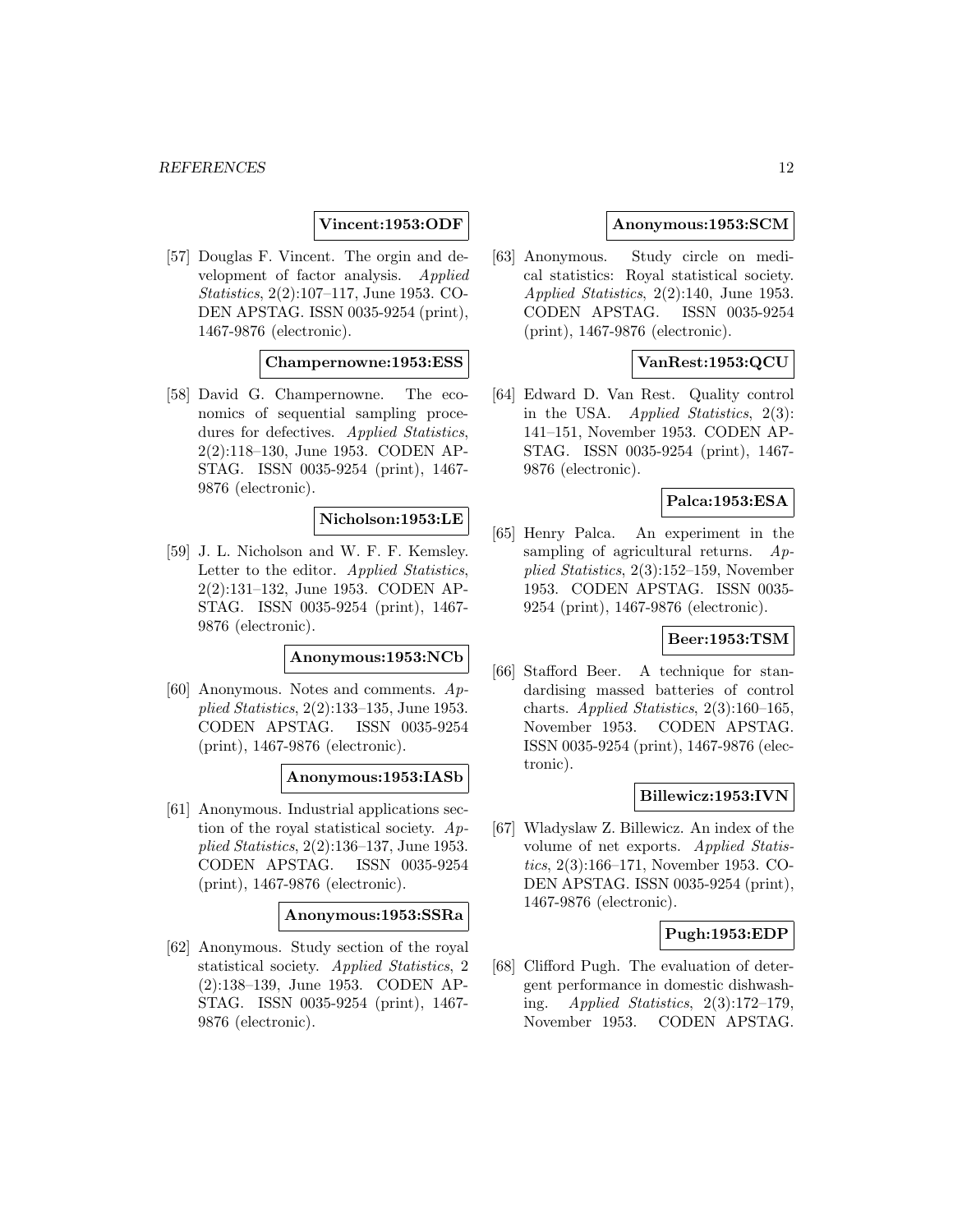ISSN 0035-9254 (print), 1467-9876 (electronic).

**Williams:1953:USA**

[69] Noel Williams. The use of samples in auditing. Applied Statistics, 2(3):180–183, November 1953. CODEN APSTAG. ISSN 0035-9254 (print), 1467-9876 (electronic).

# **Peake:1953:PEC**

[70] Robert E. Peake. Planning an experiment in a cotton spinning mill.  $Ap$ plied Statistics, 2(3):184–192, November 1953. CODEN APSTAG. ISSN 0035- 9254 (print), 1467-9876 (electronic).

# **Corlett:1953:CPJ**

[71] Thomas Corlett. A change in the proportion of jurors. Applied Statistics, 2(3):193–195, November 1953. CO-DEN APSTAG. ISSN 0035-9254 (print), 1467-9876 (electronic).

#### **Anonymous:1953:NCc**

[72] Anonymous. Notes and comments. Applied Statistics, 2(3):196, November 1953. CODEN APSTAG. ISSN 0035- 9254 (print), 1467-9876 (electronic).

### **Anonymous:1953:IASc**

[73] Anonymous. Industrial applications section of the royal statistical society. Applied Statistics, 2(3):197–199, November 1953. CODEN APSTAG. ISSN 0035- 9254 (print), 1467-9876 (electronic).

#### **Anonymous:1953:SSRb**

[74] Anonymous. Study section of the royal statistical society. Applied Statistics, 2(3):200–201, November 1953. CO-DEN APSTAG. ISSN 0035-9254 (print), 1467-9876 (electronic).

# **Davies:1953:BRA**

[75] O. L. Davies. Book reviews: Advanced Statistical Methods in Biometric Research, by C. Radhakrishna Rao. Applied Statistics, 2(3):202, November 1953. CODEN APSTAG. ISSN 0035- 9254 (print), 1467-9876 (electronic).

### **Anonymous:1953:BRS**

[76] Anonymous. Book reviews: Statistical Theory with Engineering Examples, by A. Hald. *Applied Statistics*, 2(3):203, November 1953. CODEN APSTAG. ISSN 0035-9254 (print), 1467-9876 (electronic).

### **Tippett:1953:BRS**

[77] L. H. C. Tippett. Book reviews: Statistical Tables for Biological, Agricultural and Medical Research, by Ronald A. Fisher and Frank Yates. Applied Statistics, 2(3):203, November 1953. CO-DEN APSTAG. ISSN 0035-9254 (print), 1467-9876 (electronic).

# **Turner:1953:BRS**

[78] F. C. Turner. Book reviews: Statistical Tables and Formulas, by A. Hald. Applied Statistics, 2(3):203, November 1953. CODEN APSTAG. ISSN 0035- 9254 (print), 1467-9876 (electronic).

#### **Jowett:1953:BRI**

[79] G. H. Jowett. Book reviews: An Introduction to Statistical Calculations, by J. Mounsey. *Applied Statistics*, 2(3):204, November 1953. CODEN APSTAG. ISSN 0035-9254 (print), 1467-9876 (electronic).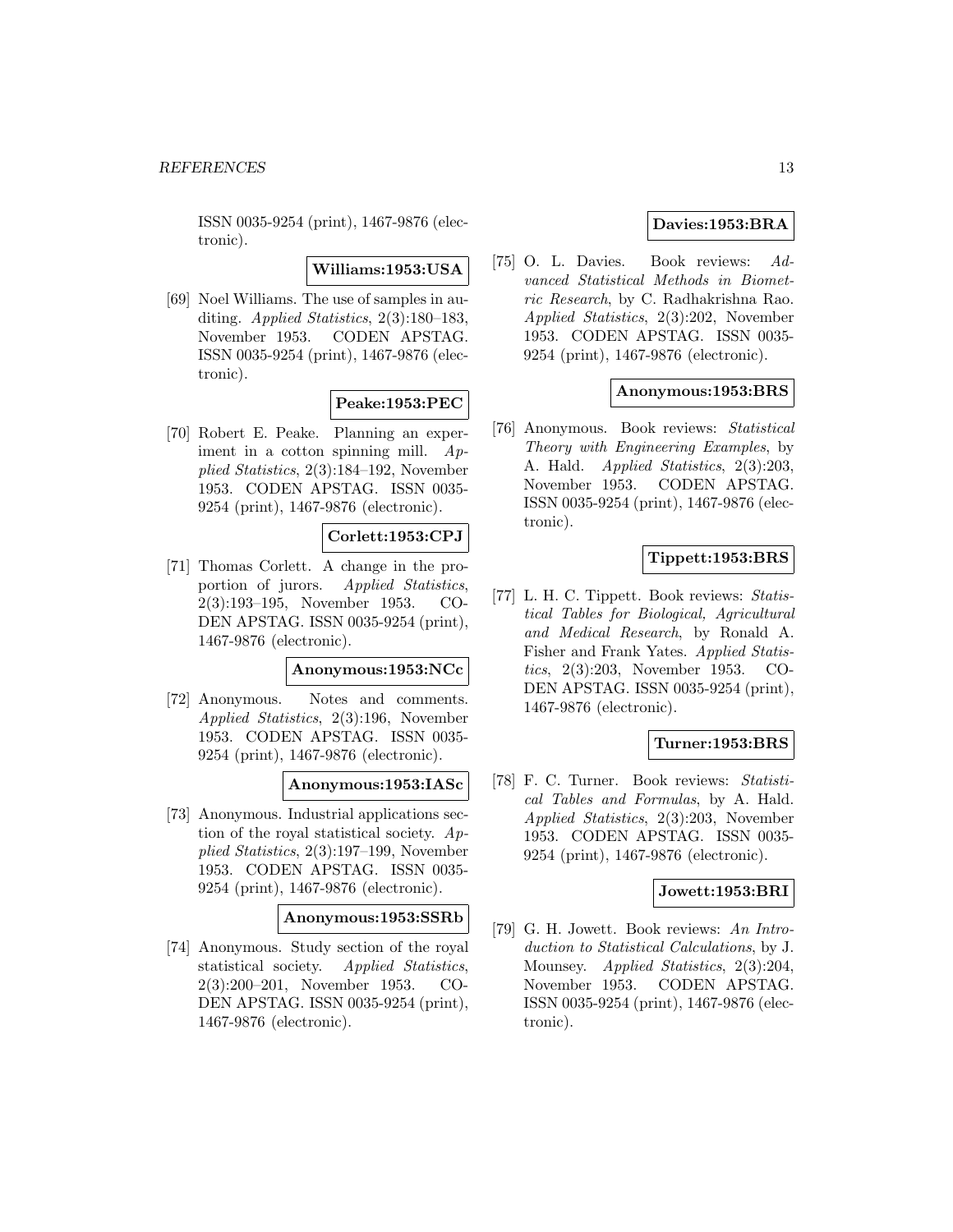#### **Anonymous:1953:VIPb**

[80] Anonymous. Volume information. Applied Statistics, 2(3):[2], November 1953. CODEN APSTAG. ISSN 0035-9254 (print), 1467-9876 (electronic).

# **Melman:1954:PAC**

[81] Seymour Melman. Production and administration cost in relation to size of firm. Applied Statistics, 3(1):1– 11, March 1954. CODEN APSTAG. ISSN 0035-9254 (print), 1467-9876 (electronic).

# **Baker:1954:ARV**

[82] Anthony G. Baker, Kenneth W. Hillier, and Robert H. Woodward. An analysis of the results of a visual test of textile yarn. Applied Statistics, 3(1):12– 18, March 1954. CODEN APSTAG. ISSN 0035-9254 (print), 1467-9876 (electronic).

# **Gray:1954:WGM**

[83] Percy G. Gray and Ann Cartwright. Who gets the medicine? Applied Statistics, 3(1):19–28, March 1954. CO-DEN APSTAG. ISSN 0035-9254 (print), 1467-9876 (electronic).

### **Stuart:1954:TGT**

[84] Alan Stuart. Too good to be true? Applied Statistics, 3(1):29–32, March 1954. CODEN APSTAG. ISSN 0035-9254 (print), 1467-9876 (electronic).

#### **Broadbent:1954:SUN**

[85] Simon Broadbent. Some uses of the nomogram in statistics. Applied Statistics, 3(1):33–43, March 1954. CO-DEN APSTAG. ISSN 0035-9254 (print), 1467-9876 (electronic).

#### **Ruderman:1954:NPC**

[86] Armand Peter Ruderman. A neglected point in the construction of price index numbers. *Applied Statistics*, 3(1): 44–47, March 1954. CODEN APSTAG. ISSN 0035-9254 (print), 1467-9876 (electronic).

### **Robson:1954:LE**

[87] Peter Robson. Letter to the editor. Applied Statistics, 3(1):48–49, March 1954. CODEN APSTAG. ISSN 0035-9254 (print), 1467-9876 (electronic).

#### **Anonymous:1954:NCa**

[88] Anonymous. Notes and comments. Applied Statistics, 3(1):50–51, March 1954. CODEN APSTAG. ISSN 0035-9254 (print), 1467-9876 (electronic).

### **Lyle:1954:QA**

[89] Philip Lyle and E. Shankleman. Questions and answers. Applied Statistics, 3 (1):52–54, March 1954. CODEN AP-STAG. ISSN 0035-9254 (print), 1467- 9876 (electronic).

### **Anonymous:1954:IASa**

[90] Anonymous. Industrial applications section of the royal statistical society. Applied Statistics, 3(1):55–57, March 1954. CODEN APSTAG. ISSN 0035-9254 (print), 1467-9876 (electronic).

#### **Anonymous:1954:SSRa**

[91] Anonymous. Study section of the royal statistical society. Applied Statistics, 3 (1):58, March 1954. CODEN APSTAG. ISSN 0035-9254 (print), 1467-9876 (electronic).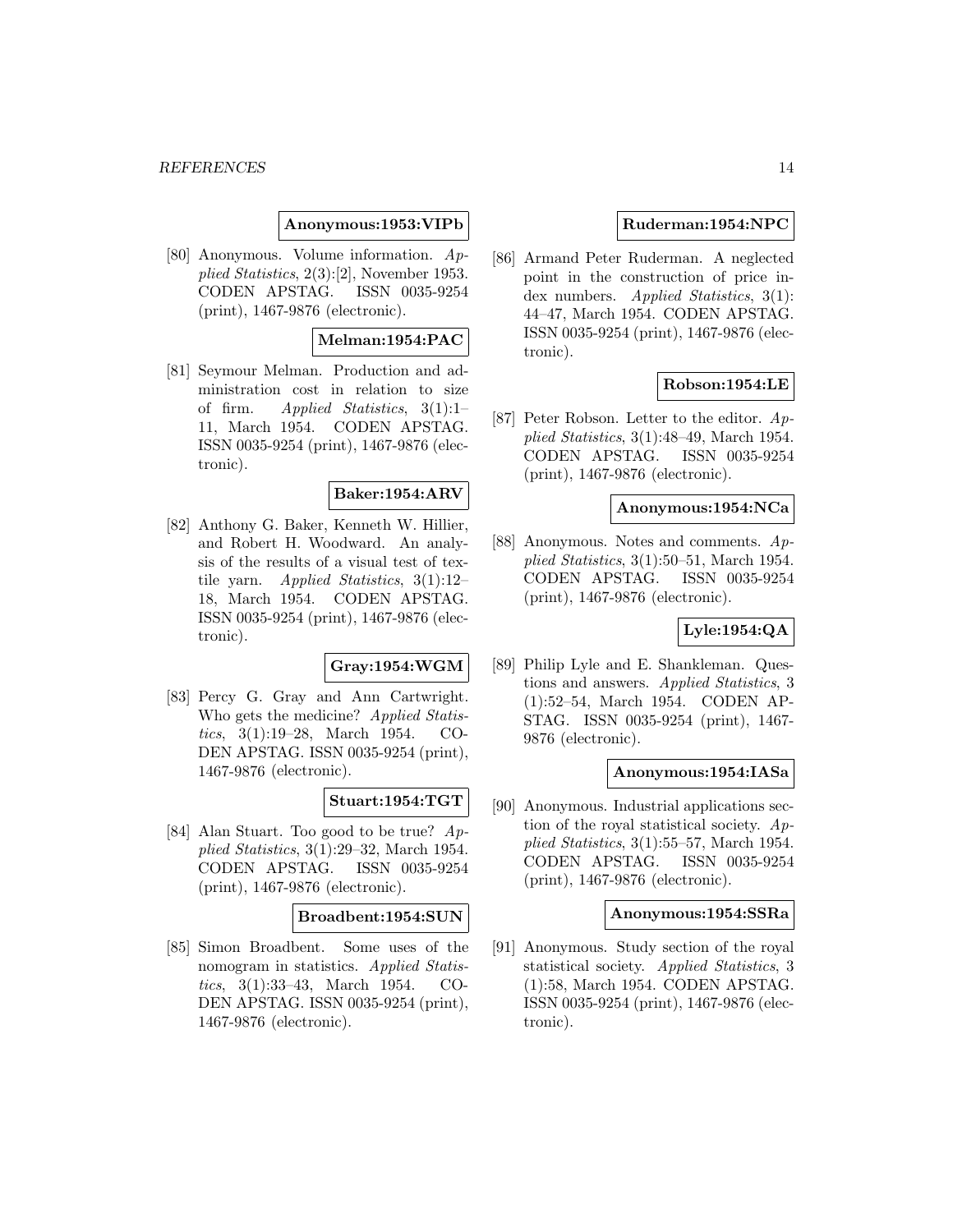# **VanRest:1954:BRM**

[92] E. D. Van Rest. Book reviews: Methods of Statistical Analysis, by C. H. Goulden. Applied Statistics, 3(1): 59, March 1954. CODEN APSTAG. ISSN 0035-9254 (print), 1467-9876 (electronic).

### **vanRest:1954:BRS**

[93] E. D. van Rest. Book reviews: Statistical Design and Analysis of Experiments for Development Research, by Donald Statler Villars. Applied Statistics, 3(1): 59–60, March 1954. CODEN APSTAG. ISSN 0035-9254 (print), 1467-9876 (electronic).

### **Davies:1954:BRD**

[94] O. L. Davies. Book reviews: The Design and Analysis of Experiment, by M. H. Quenouille. Applied Statistics, 3(1): 60–61, March 1954. CODEN APSTAG. ISSN 0035-9254 (print), 1467-9876 (electronic).

# **Jowett:1954:BRA**

[95] G. H. Jowett. Book reviews: Associated Measurements, by M. H. Quenouille. Applied Statistics, 3(1):61–62, March 1954. CODEN APSTAG. ISSN 0035- 9254 (print), 1467-9876 (electronic).

### **Jowett:1954:BRT**

[96] G. H. Jowett and M. Hodges. Book reviews: The Tools of Social Science, by John Madge. Applied Statistics, 3(1): 62, March 1954. CODEN APSTAG. ISSN 0035-9254 (print), 1467-9876 (electronic).

# **Beech:1954:BRB**

[97] D. G. Beech. Book reviews:  $50-100$ Binomial Tables, by Harry G. Romig. Applied Statistics, 3(1):63, March 1954. CODEN APSTAG. ISSN 0035-9254 (print), 1467-9876 (electronic).

### **Nuttall:1954:BRI**

[98] C. Nuttall. Book reviews: International Trade Statistics, by R. G. D. Allen and J. Edward Ely. Applied Statistics, 3(1): 63–64, March 1954. CODEN APSTAG. ISSN 0035-9254 (print), 1467-9876 (electronic).

#### **Anonymous:1954:BMPa**

[99] Anonymous. Back matter. Applied Statistics, 3(1):[1], March 1954. CO-DEN APSTAG. ISSN 0035-9254 (print), 1467-9876 (electronic).

### **Anonymous:1954:FMPa**

[100] Anonymous. Front matter. Applied Statistics, 3(1):[2], March 1954. CO-DEN APSTAG. ISSN 0035-9254 (print), 1467-9876 (electronic).

#### **Desmond:1954:QCS**

[101] David J. Desmond. Quality control on the setting of voltage regulators. Applied Statistics, 3(2):65–73, June 1954. CO-DEN APSTAG. ISSN 0035-9254 (print), 1467-9876 (electronic).

# **Leser:1954:MED**

[102] Conrad E. V. Leser. The measurement of elasticities of demand. Applied Statistics, 3(2):74–84, June 1954. CO-DEN APSTAG. ISSN 0035-9254 (print), 1467-9876 (electronic).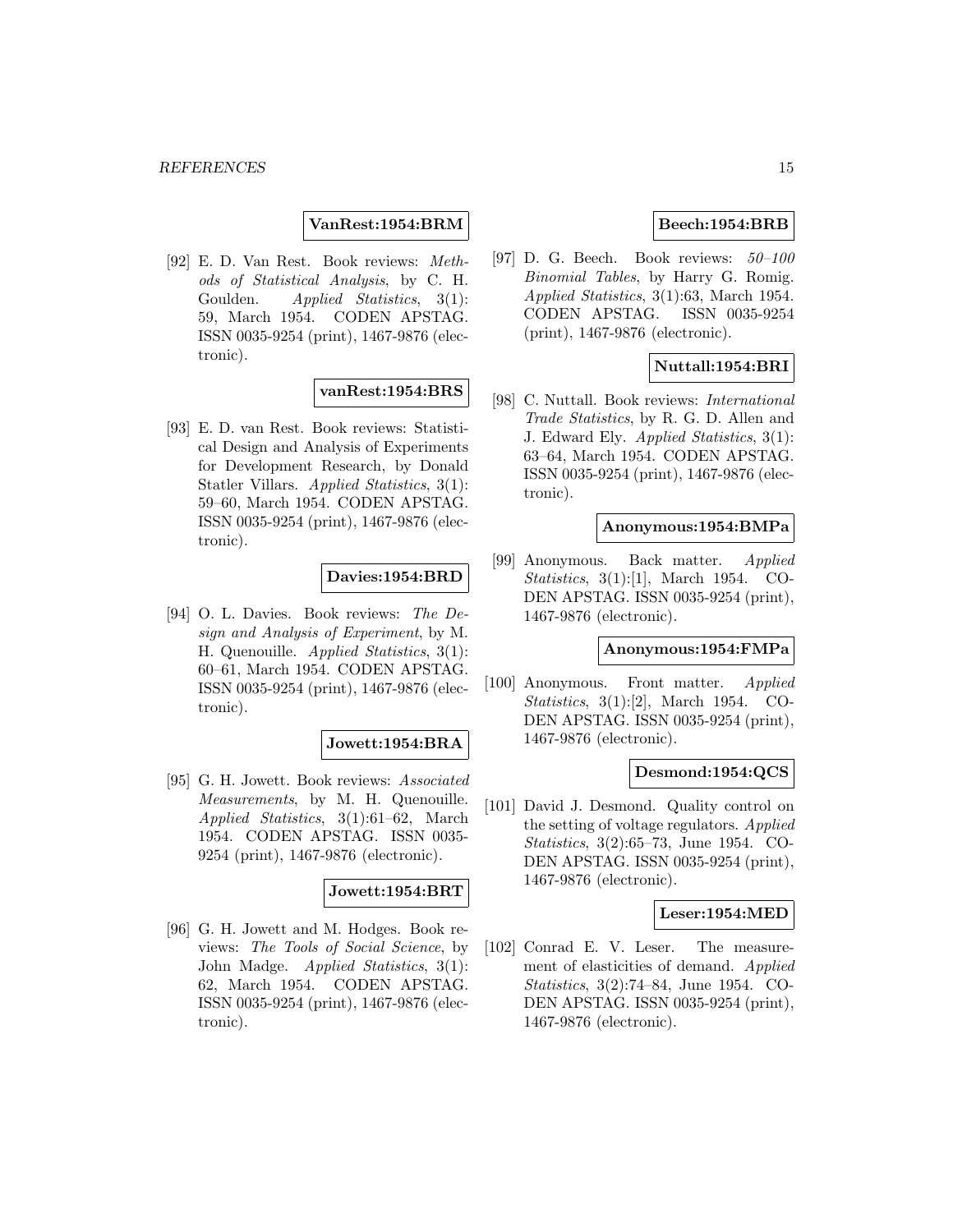#### **Shankleman:1954:WE**

[103] Eric Shankleman. What is econometrics? Applied Statistics, 3(2):85– 89, June 1954. CODEN APSTAG. ISSN 0035-9254 (print), 1467-9876 (electronic).

# **Knowles:1954:ERS**

[104] Elsie A. G. Knowles. Experiments with a random selector as an aid to the teaching of statistics. Applied Statistics, 3(2): 90–103, June 1954. CODEN APSTAG. ISSN 0035-9254 (print), 1467-9876 (electronic).

### **Liddell:1954:MDV**

[105] F. D. K. Liddell. The measurement of daily variations in absence. Applied Statistics, 3(2):104–111, June 1954. CO-DEN APSTAG. ISSN 0035-9254 (print), 1467-9876 (electronic).

#### **Leslie:1954:IEO**

[106] Rupert Thomas Leslie. Investigation of errors of observation. Applied Statistics, 3(2):112–115, June 1954. CODEN AP-STAG. ISSN 0035-9254 (print), 1467- 9876 (electronic).

# **Lyle:1954:CNUa**

[107] Philip Lyle. The construction of nomograms for use in statistics: Part I. true and empirical nomograms. Applied Statistics, 3(2):116–125, June 1954. CO-DEN APSTAG. ISSN 0035-9254 (print), 1467-9876 (electronic).

#### **Fowler:1954:LE**

[108] R. F. Fowler. Letter to the editor. Applied Statistics, 3(2):126–127, June 1954. CODEN APSTAG. ISSN 0035-9254 (print), 1467-9876 (electronic).

#### **Anonymous:1954:NCb**

[109] Anonymous. Notes and comments. Applied Statistics, 3(2):128–129, June 1954. CODEN APSTAG. ISSN 0035-9254 (print), 1467-9876 (electronic).

### **Anonymous:1954:IASb**

[110] Anonymous. Industrial applications section of the royal statistical society. Applied Statistics, 3(2):130–132, June 1954. CODEN APSTAG. ISSN 0035-9254 (print), 1467-9876 (electronic).

#### **Anonymous:1954:SSRb**

[111] Anonymous. Study section of the royal statistical society. Applied Statistics, 3 (2):133, June 1954. CODEN APSTAG. ISSN 0035-9254 (print), 1467-9876 (electronic).

### **Elliott:1954:BRT**

[112] E. Elliott. Book reviews: Tables for Aptitude Testers, by A. G. Arbous. Applied Statistics, 3(2):134, June 1954. CO-DEN APSTAG. ISSN 0035-9254 (print), 1467-9876 (electronic).

#### **Moser:1954:BRS**

[113] C. A. Moser. Book reviews: Social Accounts of Local Authorities, by J. E. G. Utting. Applied Statistics, 3(2):134– 135, June 1954. CODEN APSTAG. ISSN 0035-9254 (print), 1467-9876 (electronic).

#### **Knowles:1954:BRE**

[114] E. A. G. Knowles. Book reviews: Exercises in Theoretical Statistics, by M. G. Kendall. Applied Statistics, 3(2): 135–136, June 1954. CODEN APSTAG. ISSN 0035-9254 (print), 1467-9876 (electronic).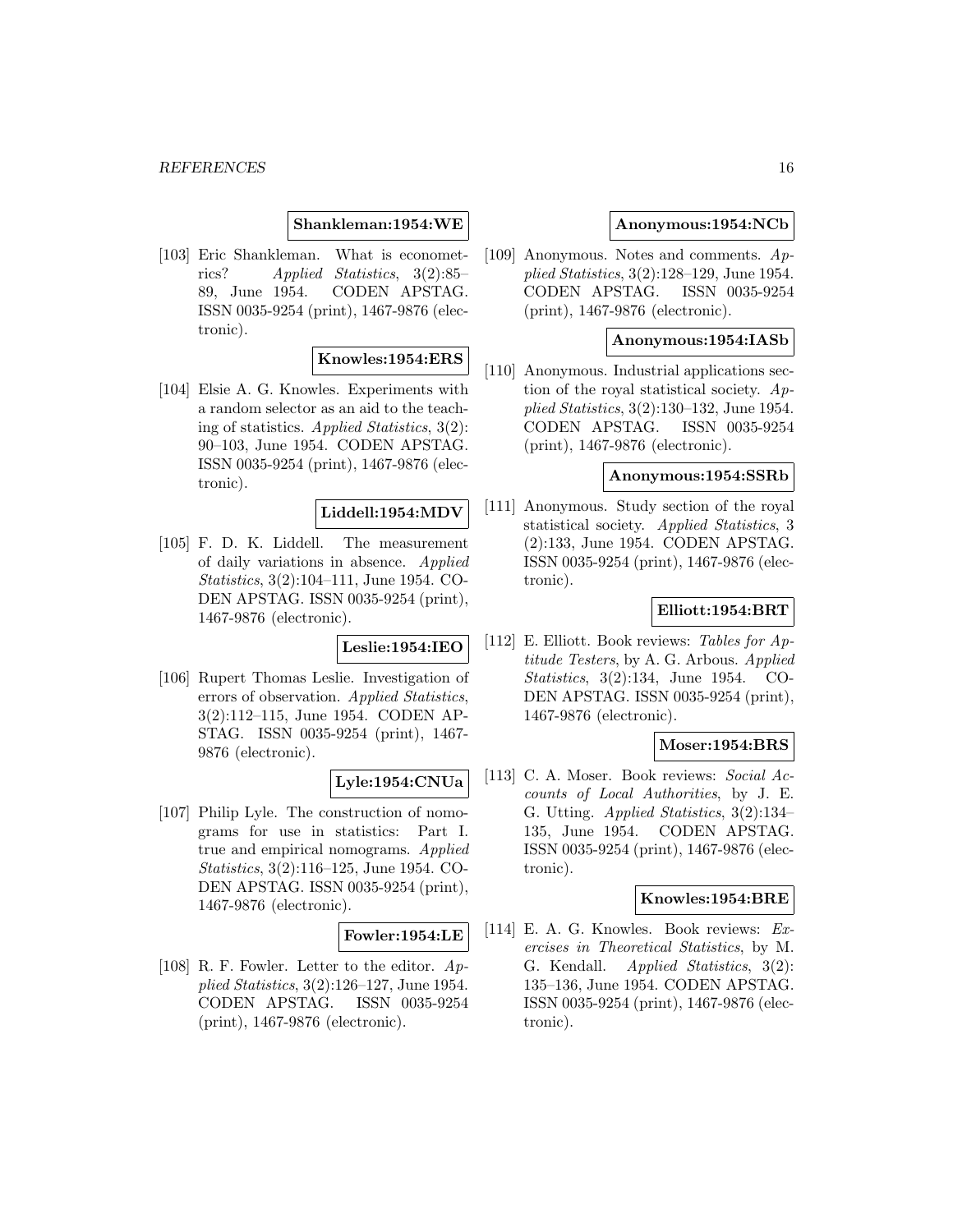#### **Anonymous:1954:BMPb**

[115] Anonymous. Back matter. Applied Statistics, 3(2):[2], June 1954. CO-DEN APSTAG. ISSN 0035-9254 (print), 1467-9876 (electronic).

### **Anonymous:1954:FMPb**

[116] Anonymous. Front matter. Applied Statistics, 3(2):[2], June 1954. CO-DEN APSTAG. ISSN 0035-9254 (print), 1467-9876 (electronic).

### **Bailey:1954:QMC**

[117] Norman T. J. Bailey. Queueing for medical care. Applied Statistics, 3(3): 137–145, November 1954. CODEN AP-STAG. ISSN 0035-9254 (print), 1467- 9876 (electronic).

### **Hughes:1954:AS**

[118] Cyril Davenport Hughes. Accuracy in statistics. Applied Statistics, 3(3):146– 149, November 1954. CODEN AP-STAG. ISSN 0035-9254 (print), 1467- 9876 (electronic).

#### **Horsnell:1954:DSS**

[119] Gareth Horsnell. The determination of single-sample schemes for percentage defectives. Applied Statistics, 3(3):150– 158, November 1954. CODEN AP-STAG. ISSN 0035-9254 (print), 1467- 9876 (electronic).

#### **Arbous:1954:UEA**

[120] Adrian Garth Arbous and Herbert Simon Sichel. The use of estimates of absence-proneness for guiding executive action. Applied Statistics, 3(3):159–173, November 1954. CODEN APSTAG. ISSN 0035-9254 (print), 1467-9876 (electronic).

### **Leser:1954:PFB**

[121] Conrad E. V. Leser. Production functions for the British industrial economy. Applied Statistics, 3(3):174–183, November 1954. CODEN APSTAG. ISSN 0035-9254 (print), 1467-9876 (electronic).

#### **Lyle:1954:CNUb**

[122] Philip Lyle. The construction of nomograms for use in statistics: Part II. the graphical analysis of the results of a factorial experiment. Applied Statistics, 3(3):184–195, November 1954. CO-DEN APSTAG. ISSN 0035-9254 (print), 1467-9876 (electronic).

#### **Conway:1954:LE**

[123] Freda Conway and W. T. Osborn. Letters to the editor. Applied Statistics, 3(3):196–198, November 1954. CO-DEN APSTAG. ISSN 0035-9254 (print), 1467-9876 (electronic).

### **Anonymous:1954:NCc**

[124] Anonymous. Notes and comments. Applied Statistics, 3(3):199, November 1954. CODEN APSTAG. ISSN 0035- 9254 (print), 1467-9876 (electronic).

#### **Anonymous:1954:IASc**

[125] Anonymous. Industrial applications section of the royal statistical society. Applied Statistics, 3(3):200–201, November 1954. CODEN APSTAG. ISSN 0035- 9254 (print), 1467-9876 (electronic).

#### **Anonymous:1954:SSRc**

[126] Anonymous. Study section of the royal statistical society. Applied Statistics, 3(3):202–203, November 1954. CO-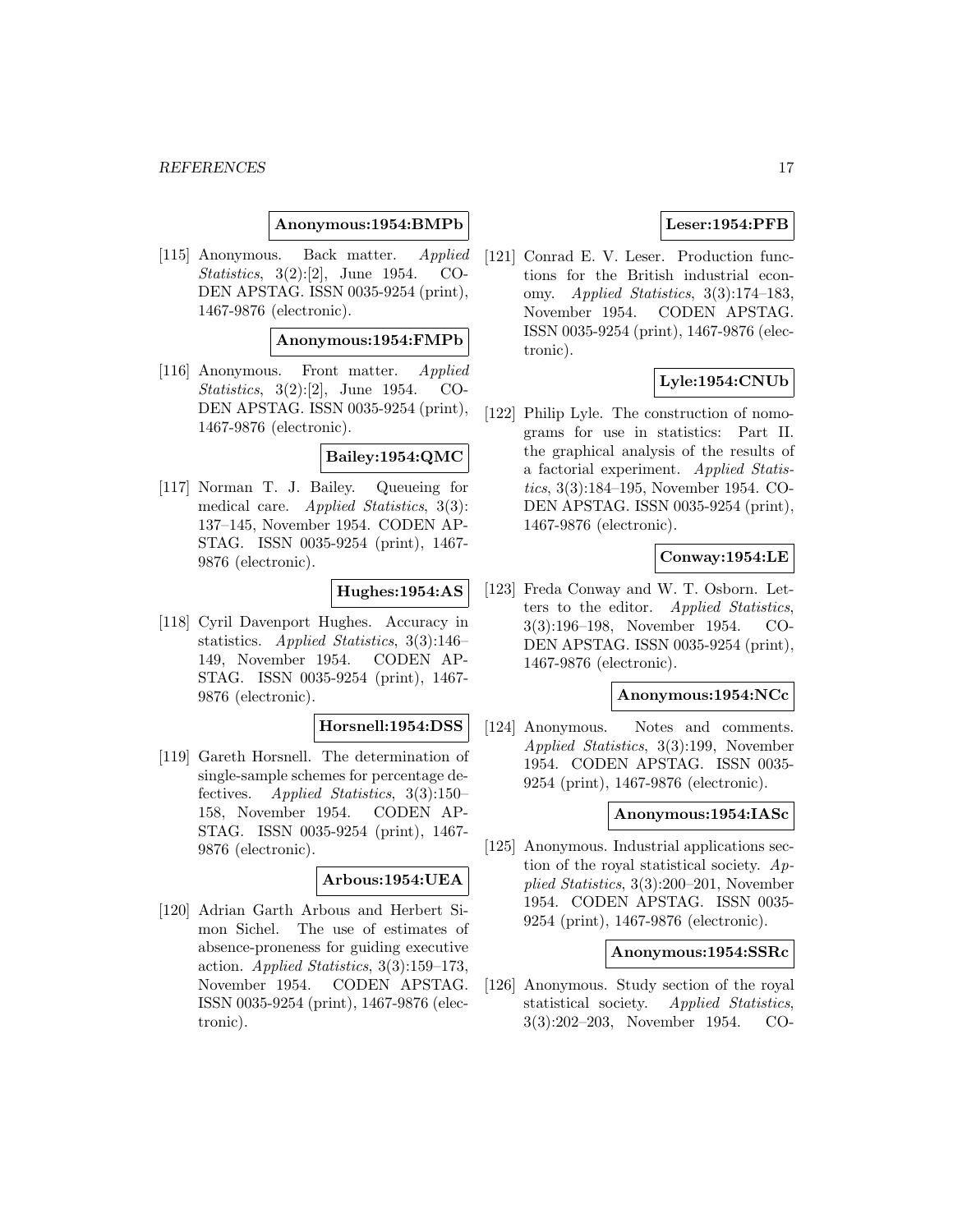DEN APSTAG. ISSN 0035-9254 (print), 1467-9876 (electronic).

#### **Hinsley:1954:BRS**

[127] J. F. Hinsley. Book reviews: Statistical Methods in Electrical Engineering, by D. A. Bell. Applied Statistics, 3 (3):204, November 1954. CODEN AP-STAG. ISSN 0035-9254 (print), 1467- 9876 (electronic).

### **Swan:1954:BRC**

[128] A. W. Swan. Book reviews: Le Contrôle Statistique des Fabrications, by R. Cave. Applied Statistics, 3(3):205, November 1954. CODEN APSTAG. ISSN 0035- 9254 (print), 1467-9876 (electronic).

### **Wilkins:1954:BRS**

[129] L. T. Wilkins. Book reviews: Statistical Inference, by H. M. Walker and J. Lev. Applied Statistics,  $3(3):206-207$ , November 1954. CODEN APSTAG. ISSN 0035-9254 (print), 1467-9876 (electronic).

#### **Davies:1954:BRM**

[130] D. R. Davies. Book reviews: Mathematics in Action, by O. G. Sutton. Applied Statistics, 3(3):207, November 1954. CODEN APSTAG. ISSN 0035- 9254 (print), 1467-9876 (electronic).

#### **Anonymous:1954:OPR**

[131] Anonymous. Other publications received. Applied Statistics, 3(3):208, November 1954. CODEN APSTAG. ISSN 0035-9254 (print), 1467-9876 (electronic).

# **Stuart:1954:BRS**

[132] A. Stuart. Book reviews: Sampling Theory of Surveys with Applications,

by Pandurang V. Sukhatme. Applied Statistics, 3(3):208, November 1954. CODEN APSTAG. ISSN 0035-9254 (print), 1467-9876 (electronic).

# **Anonymous:1954:BMPc**

[133] Anonymous. Back matter. Applied Statistics, 3(3):[1], November 1954. CO-DEN APSTAG. ISSN 0035-9254 (print), 1467-9876 (electronic).

#### **Anonymous:1954:FMPc**

[134] Anonymous. Front matter. *Applied* Statistics, 3(3):[2], November 1954. CO-DEN APSTAG. ISSN 0035-9254 (print), 1467-9876 (electronic).

#### **Anonymous:1954:VIP**

[135] Anonymous. Volume information. Applied Statistics, 3(3):[7], November 1954. CODEN APSTAG. ISSN 0035-9254 (print), 1467-9876 (electronic).

#### **Beer:1955:PIA**

[136] Stafford Beer. The productivity index in active service. Applied Statistics, 4(1): 1–14, March 1955. CODEN APSTAG. ISSN 0035-9254 (print), 1467-9876 (electronic).

#### **Swan:1955:MGS**

[137] Albert W. Swan. A method of graphing sales figures for executive use. Applied Statistics, 4(1):15–21, March 1955. CO-DEN APSTAG. ISSN 0035-9254 (print), 1467-9876 (electronic).

### **Williams:1955:ALP**

[138] Noel Williams. An application of linear programming to the selection of raw materials. Applied Statistics, 4(1):22– 31, March 1955. CODEN APSTAG.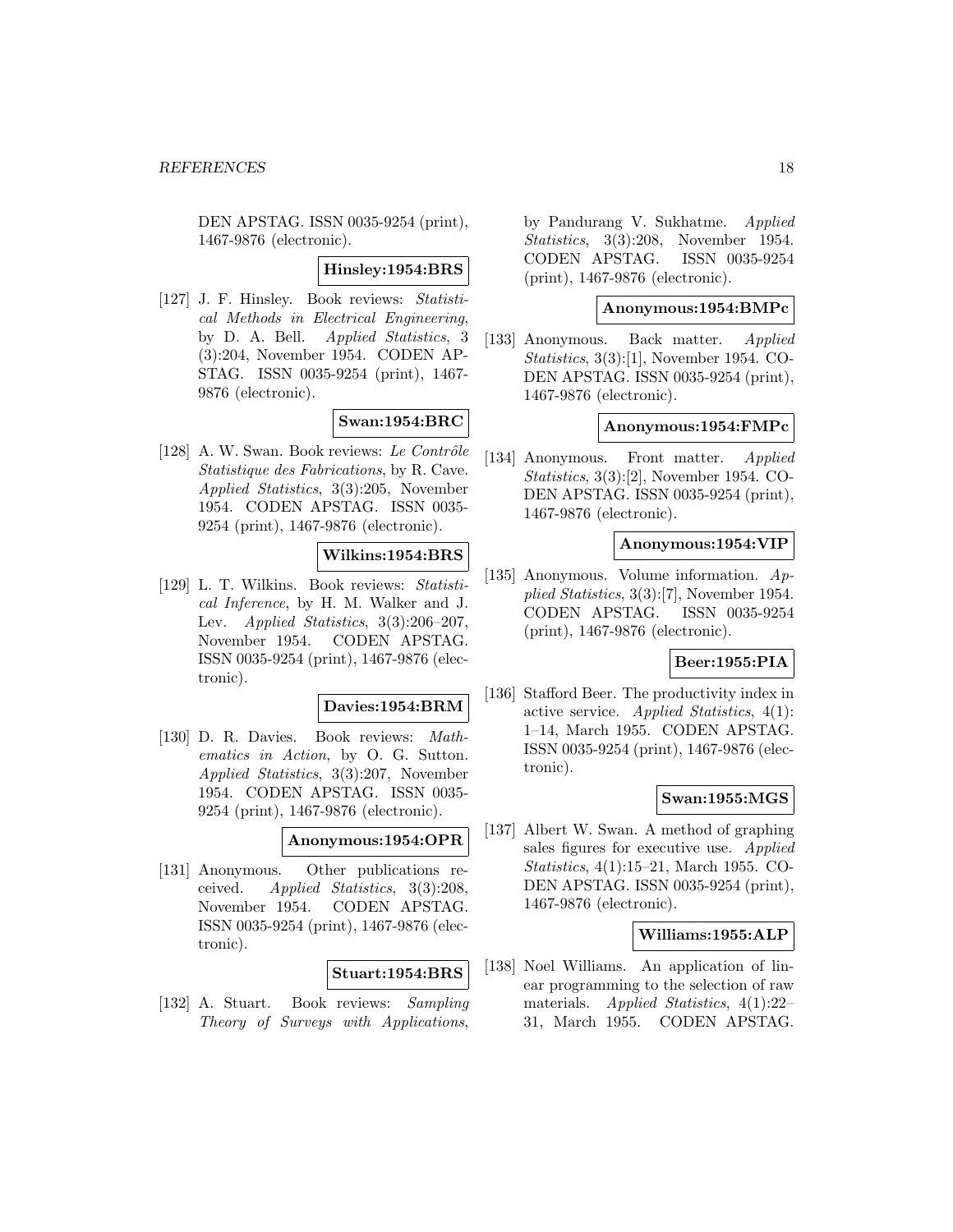ISSN 0035-9254 (print), 1467-9876 (electronic).

**Jowett:1955:CMI**

[139] Geoffrey H. Jowett. The comparison of means of industrial time series. Applied Statistics, 4(1):32–46, March 1955. CO-DEN APSTAG. ISSN 0035-9254 (print), 1467-9876 (electronic).

# **Davies:1955:SMM**

[140] G. P. Davies and G. W. Sears. Some makeshift methods of analysis applied to complex experimental results. Applied Statistics, 4(1):47–63, March 1955. CO-DEN APSTAG. ISSN 0035-9254 (print), 1467-9876 (electronic).

# **Sakura:1955:LE**

[141] Itasu Sakura. Letter to the editor. Applied Statistics, 4(1):64, March 1955. CODEN APSTAG. ISSN 0035-9254 (print), 1467-9876 (electronic).

#### **vanRest:1955:QA**

[142] E. D. van Rest. Question and answer. Applied Statistics, 4(1):65–66, March 1955. CODEN APSTAG. ISSN 0035- 9254 (print), 1467-9876 (electronic).

### **Anonymous:1955:IASa**

[143] Anonymous. Industrial applications section of the royal statistical society. Applied Statistics, 4(1):67–69, March 1955. CODEN APSTAG. ISSN 0035-9254 (print), 1467-9876 (electronic).

#### **Anonymous:1955:SSRa**

[144] Anonymous. Study section of the royal statistical society. Applied Statistics, 4 (1):70, March 1955. CODEN APSTAG. ISSN 0035-9254 (print), 1467-9876 (electronic).

# **Read:1955:BRD**

[145] D. R. Read. Book reviews: The Design and Analysis of Industrial Experiments, by O. L. Davies. Applied Statistics, 4 (1):71, March 1955. CODEN APSTAG. ISSN 0035-9254 (print), 1467-9876 (electronic).

# **Davies:1955:BRB**

[146] O. L. Davies. Book reviews: Biometrika Tables for Statisticians, Volume I, by E. S. Pearson and H. O. Hartley. Applied Statistics, 4(1):72, March 1955. CO-DEN APSTAG. ISSN 0035-9254 (print), 1467-9876 (electronic).

### **Anonymous:1955:VIPa**

[147] Anonymous. Volume information. Applied Statistics, 4(1):[4], March 1955. CODEN APSTAG. ISSN 0035-9254 (print), 1467-9876 (electronic).

# **Jessop:1955:RIP**

[148] Marjorie Jessop. Reservoirs of infection of pulmonary tuberculosis in warwickshire. Applied Statistics, 4(2):73-79, June 1955. CODEN APSTAG. ISSN 0035-9254 (print), 1467-9876 (electronic).

### **Jowett:1955:MRB**

[149] Geoffrey H. Jowett. Multiple regression between variables measured at the points of a plane sheet. Applied Statistics, 4(2):80–89, June 1955. CODEN APSTAG. ISSN 0035-9254 (print), 1467-9876 (electronic).

### **Daniell:1955:CA**

[150] P. A. Daniell and F. D. K. Liddell. Calculation by accumulation. *Applied*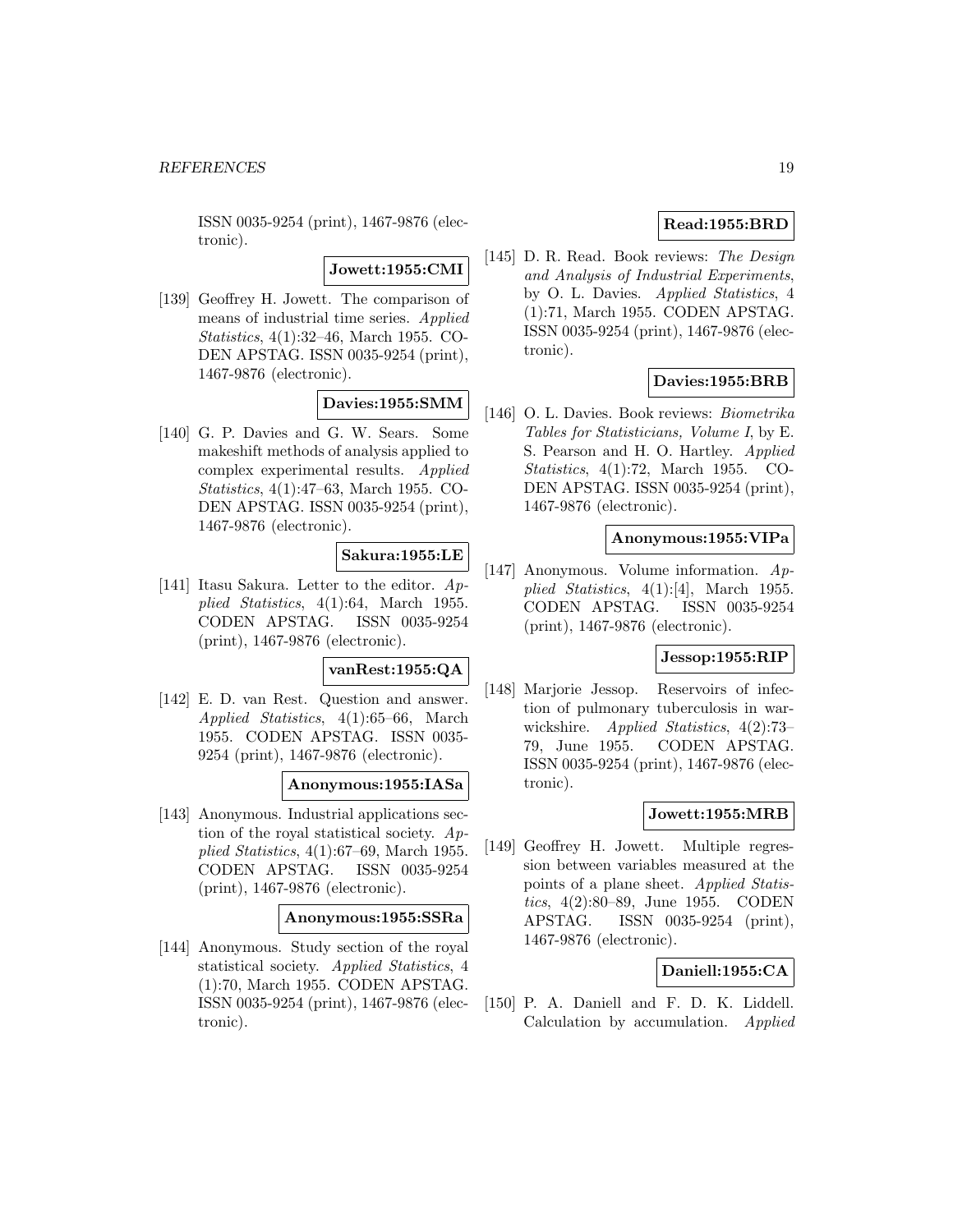Statistics, 4(2):90–96, June 1955. CO-DEN APSTAG. ISSN 0035-9254 (print), 1467-9876 (electronic).

# **Billewicz:1955:SNP**

[151] Wladyslaw Z. Billewicz. A simple nonparametric graphical test for the significance of a difference. Applied Statistics, 4(2):97–102, June 1955. CODEN AP-STAG. ISSN 0035-9254 (print), 1467- 9876 (electronic).

# **Wishart:1955:MA**

[152] John Wishart. Multivariate analysis. Applied Statistics, 4(2):103–116, June 1955. CODEN APSTAG. ISSN 0035- 9254 (print), 1467-9876 (electronic).

# **Glaskin:1955:LE**

[153] A. Glaskin. Letter to the editor. Applied Statistics, 4(2):117–119, June 1955. CO-DEN APSTAG. ISSN 0035-9254 (print), 1467-9876 (electronic).

### **Anonymous:1955:NCa**

[154] Anonymous. Notes and comments. Applied Statistics, 4(2):120–121, June 1955. CODEN APSTAG. ISSN 0035-9254 (print), 1467-9876 (electronic).

### **Anonymous:1955:IASb**

[155] Anonymous. Industrial applications section of the royal statistical society. Applied Statistics, 4(2):122–125, June 1955. CODEN APSTAG. ISSN 0035-9254 (print), 1467-9876 (electronic).

#### **Anonymous:1955:SSRb**

[156] Anonymous. Study section of the royal statistical society. Applied Statistics, 4 (2):126, June 1955. CODEN APSTAG. ISSN 0035-9254 (print), 1467-9876 (electronic).

# **Jowett:1955:BRE**

[157] G. H. Jowett. Book reviews: Elements of Statistics, by H. C. Fryer. Applied Statistics, 4(2):127, June 1955. CODEN AP-STAG. ISSN 0035-9254 (print), 1467- 9876 (electronic).

# **Tippett:1955:BRH**

[158] L. H. C. Tippett. Book reviews: Handbook of Graphic Presentation, by Calvin F. Schmid. *Applied Statistics*, 4(2): 127, June 1955. CODEN APSTAG. ISSN 0035-9254 (print), 1467-9876 (electronic).

#### **Moser:1955:BRD**

[159] C. A. Moser. Book reviews: The Design of Social Research, by R. L. Ackoff. Applied Statistics, 4(2):128–129, June 1955. CODEN APSTAG. ISSN 0035- 9254 (print), 1467-9876 (electronic).

# **VanRest:1955:BRS**

[160] E. D. Van Rest. Book reviews: Statistical Analysis in Chemistry and the Chemical Industry, by Carl A. Bennett and Norman L. Franklin. Applied Statistics, 4(2):129–130, June 1955. CODEN AP-STAG. ISSN 0035-9254 (print), 1467- 9876 (electronic).

# **Tippett:1955:BRQ**

[161] L. H. C. Tippett. Book reviews: *Qual*ity Control Through Statistical Methods, by Norbert Lloyd Enrick. Applied Statistics, 4(2):130, June 1955. CODEN AP-STAG. ISSN 0035-9254 (print), 1467- 9876 (electronic).

### **Tippett:1955:BRP**

[162] L. H. C. Tippett. Book reviews: Productivity, a Critique of Current Usage, by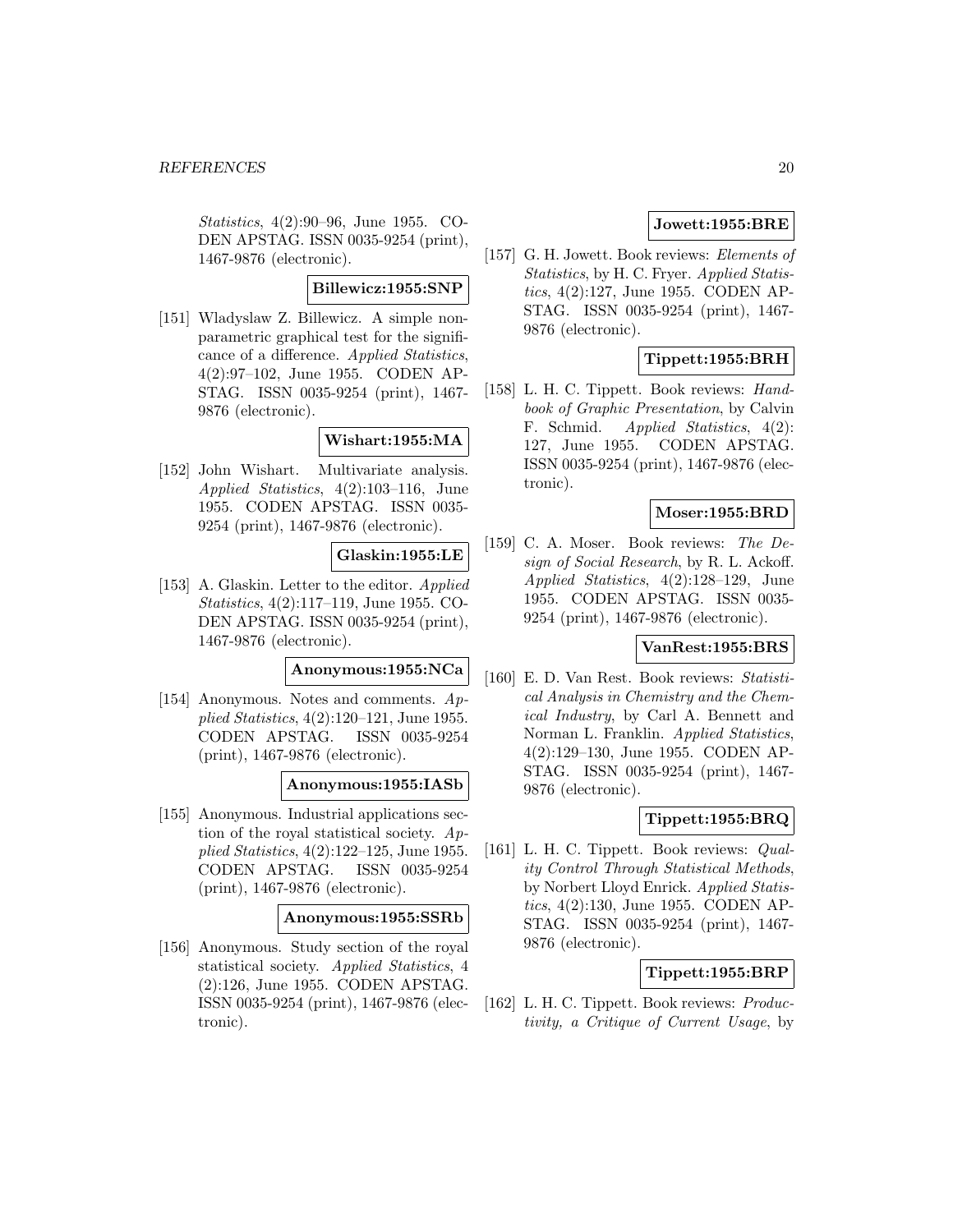Lewis A. Maverick. Applied Statistics, 4(2):130–131, June 1955. CODEN AP-STAG. ISSN 0035-9254 (print), 1467- 9876 (electronic).

### **Bartlett:1955:BRC**

[163] M. S. Bartlett. Book reviews: A concise history of mathematics, by D. J. Struik. Applied Statistics, 4(2):131, June 1955. CODEN APSTAG. ISSN 0035- 9254 (print), 1467-9876 (electronic).

**Anonymous:1955:PRa**

[164] Anonymous. Publications received. Applied Statistics, 4(2):132, June 1955. CODEN APSTAG. ISSN 0035-9254 (print), 1467-9876 (electronic).

#### **Saunders:1955:CTN**

[165] Christopher T. Saunders. Current trends in national income statistics. Applied Statistics, 4(3):133–144, November 1955. CODEN APSTAG. ISSN 0035- 9254 (print), 1467-9876 (electronic).

### **Harper:1955:FPS**

[166] Roland Harper. Fundamental problems in the subjective appraisal of foodstuffs. Applied Statistics, 4(3):145–161, November 1955. CODEN APSTAG. ISSN 0035-9254 (print), 1467-9876 (electronic).

### **Liston:1955:SFE**

[167] David J. Liston. Sales forecasting: An evaluation of some practical results. Applied Statistics, 4(3):162–172, November 1955. CODEN APSTAG. ISSN 0035- 9254 (print), 1467-9876 (electronic).

# **Hepburn:1955:LQM**

[168] John H. Hepburn. Level of quality for minimum cost of manufacture of a

specification. Applied Statistics, 4(3): 173–182, November 1955. CODEN AP-STAG. ISSN 0035-9254 (print), 1467- 9876 (electronic).

### **Shankleman:1955:MRN**

[169] Eric Shankleman. Measuring the readership of newspapers and magazines. Applied Statistics, 4(3):183–194, November 1955. CODEN APSTAG. ISSN 0035- 9254 (print), 1467-9876 (electronic).

### **Ramm:1955:DBS**

[170] Bernard T. Ramm. The determination of branch staff establishments in a multiple shop organisation. Applied Statistics, 4(3):195–198, November 1955. CO-DEN APSTAG. ISSN 0035-9254 (print), 1467-9876 (electronic).

# **Clarke:1955:DTS**

[171] Geoffrey M. Clarke. A design for testing several treatments under controlled environmental conditions. Applied Statistics, 4(3):199–206, November 1955. CO-DEN APSTAG. ISSN 0035-9254 (print), 1467-9876 (electronic).

#### **Anonymous:1955:NCb**

[172] Anonymous. Notes and comments. Applied Statistics, 4(3):207, November 1955. CODEN APSTAG. ISSN 0035- 9254 (print), 1467-9876 (electronic).

#### **Anonymous:1955:IASc**

[173] Anonymous. Industrial applications section of the royal statistical society. Applied Statistics, 4(3):208–210, November 1955. CODEN APSTAG. ISSN 0035- 9254 (print), 1467-9876 (electronic).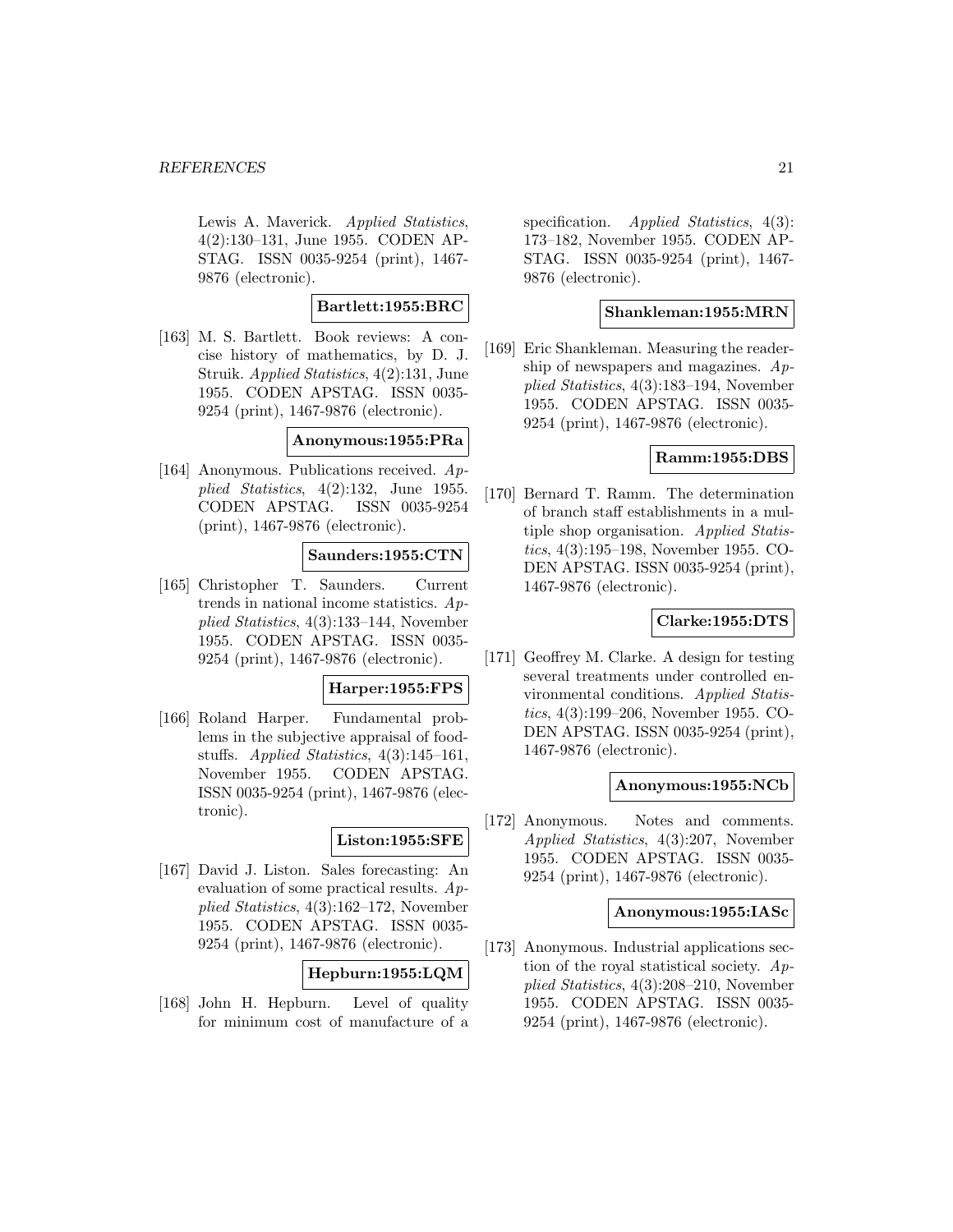#### **Anonymous:1955:SSRc**

[174] Anonymous. Study section of the royal statistical society. Applied Statistics, 4 (3):211, November 1955. CODEN AP-STAG. ISSN 0035-9254 (print), 1467- 9876 (electronic).

### **Anonymous:1955:PRb**

[175] Anonymous. Publications received. Applied Statistics, 4(3):212, November 1955. CODEN APSTAG. ISSN 0035- 9254 (print), 1467-9876 (electronic).

# **Harland:1955:BRB**

[176] S. C. Harland. Book review: Biomathematics: The Principles of Mathematics for Students of Biological Science, by Cedric A. B. Smith. Applied Statistics, 4(3):212, November 1955. CODEN AP-STAG. ISSN 0035-9254 (print), 1467- 9876 (electronic).

### **Anonymous:1955:VIPb**

[177] Anonymous. Volume information. Applied Statistics, 4(3):[2], November 1955. CODEN APSTAG. ISSN 0035-9254 (print), 1467-9876 (electronic).

### **Goobey:1956:USI**

[178] G. H. Ross Goobey. The use of statistics in the investment of funds. Applied Statistics, 5(1):1–11, March 1956. CO-DEN APSTAG. ISSN 0035-9254 (print), 1467-9876 (electronic).

#### **Hill:1956:MCL**

[179] David Hill. Modified control limits. Applied Statistics, 5(1):12–19, March 1956. CODEN APSTAG. ISSN 0035-9254 (print), 1467-9876 (electronic).

# **Sandon:1956:RCC**

[180] Frank Sandon. A regression control chart for use in personnel selection. Applied Statistics, 5(1):20–31, March 1956. CODEN APSTAG. ISSN 0035-9254 (print), 1467-9876 (electronic).

### **Harper:1956:FAT**

[181] Roland Harper. Factor analysis as a technique for examining complex data on foodstuffs. Applied Statistics, 5(1): 32–48, March 1956. CODEN APSTAG. ISSN 0035-9254 (print), 1467-9876 (electronic).

#### **Cole:1956:FWS**

[182] Dorothy E. Cole. Field work in sample surveys of household income and expenditure. Applied Statistics, 5(1):49– 61, March 1956. CODEN APSTAG. ISSN 0035-9254 (print), 1467-9876 (electronic).

### **Anonymous:1956:NCa**

[183] Anonymous. Notes and comments.  $Ap$ plied Statistics, 5(1):62, March 1956. CODEN APSTAG. ISSN 0035-9254 (print), 1467-9876 (electronic).

# **Plackett:1956:QA**

[184] R. L. Plackett. Questions and answers. Applied Statistics, 5(1):63–64, March 1956. CODEN APSTAG. ISSN 0035- 9254 (print), 1467-9876 (electronic).

#### **Anonymous:1956:IASa**

[185] Anonymous. Industrial applications section of the royal statistical society. Applied Statistics, 5(1):65–66, March 1956. CODEN APSTAG. ISSN 0035-9254 (print), 1467-9876 (electronic).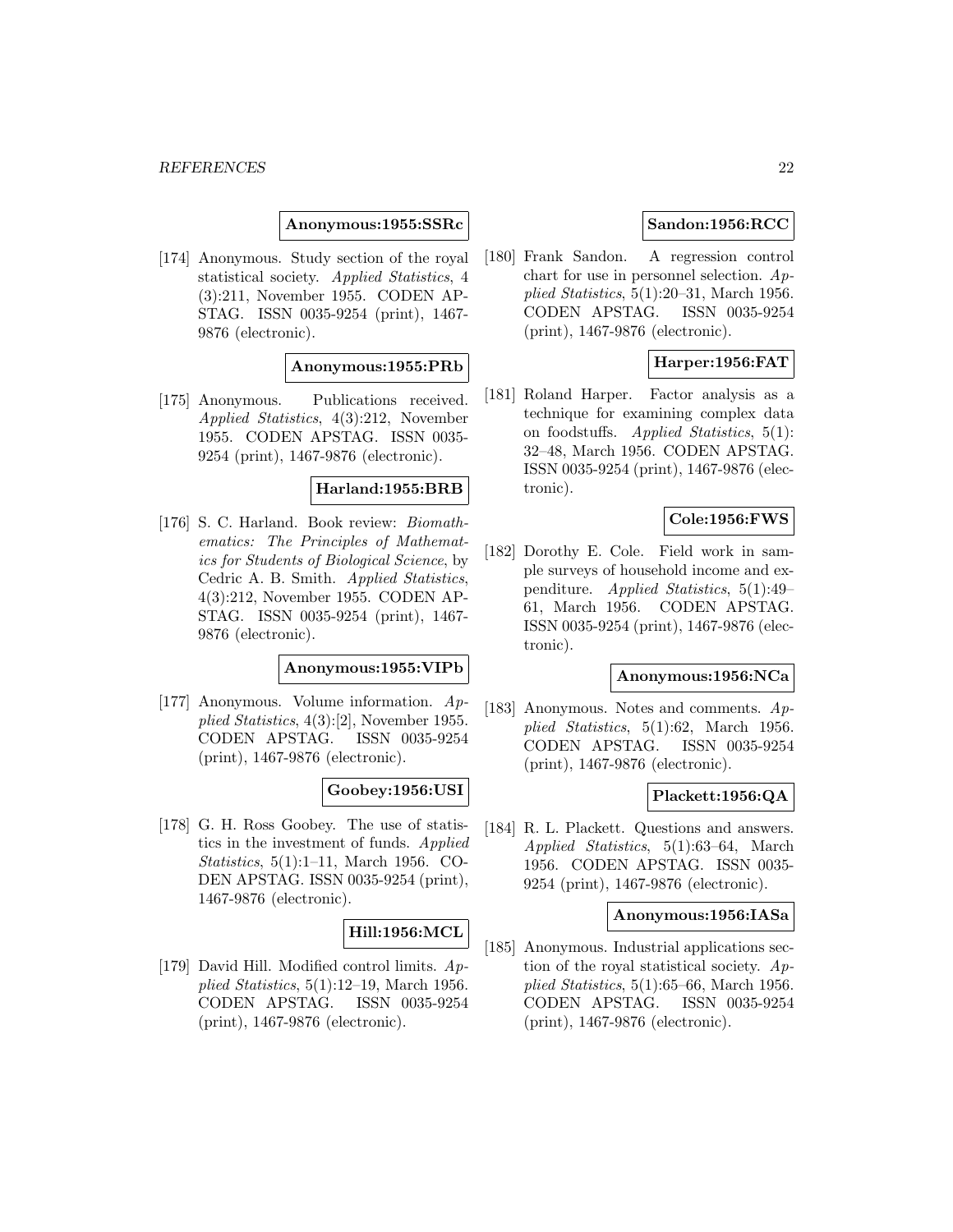#### **Anonymous:1956:SSRa**

[186] Anonymous. Study section of the royal statistical society. Applied Statistics, 5 (1):67, March 1956. CODEN APSTAG. ISSN 0035-9254 (print), 1467-9876 (electronic).

### **Plackett:1956:BRC**

[187] R. L. Plackett. Book reviews: Chance and Choice by Cardpack and Chessboard. Volume 2, by Lancelot Hogben. Applied Statistics, 5(1):68, March 1956. CO-DEN APSTAG. ISSN 0035-9254 (print), 1467-9876 (electronic).

# **Jowett:1956:BRS**

[188] G. H. Jowett. Book reviews: Statistical Methods for Research Workers, by Ronald A. Fisher. Applied Statistics, 5 (1):68–70, March 1956. CODEN AP-STAG. ISSN 0035-9254 (print), 1467- 9876 (electronic).

# **Jowett:1956:BRI**

[189] G. H. Jowett. Book reviews: An Introduction to Stochastic Processes, by M. S. Bartlett. Applied Statistics, 5(1): 70, March 1956. CODEN APSTAG. ISSN 0035-9254 (print), 1467-9876 (electronic).

### **Shankleman:1956:BRP**

[190] E. Shankleman. Book reviews: Population Statistics and their Compilation, by Hugh H. Wolfenden. Applied Statistics, 5(1):71–72, March 1956. CODEN AP-STAG. ISSN 0035-9254 (print), 1467- 9876 (electronic).

#### **Anonymous:1956:PRa**

[191] Anonymous. Publications received. Applied Statistics, 5(1):72, March 1956.

CODEN APSTAG. ISSN 0035-9254 (print), 1467-9876 (electronic).

#### **Anonymous:1956:BMPa**

[192] Anonymous. Back matter. Applied Statistics, 5(1):[2], March 1956. CO-DEN APSTAG. ISSN 0035-9254 (print), 1467-9876 (electronic).

#### **Anonymous:1956:FMPa**

[193] Anonymous. Front matter. Applied Statistics, 5(1):[2], March 1956. CO-DEN APSTAG. ISSN 0035-9254 (print), 1467-9876 (electronic).

# **Gray:1956:EIV**

[194] Percy G. Gray. Examples of interviewer variability taken from two sample surveys. Applied Statistics, 5(2): 73–85, June 1956. CODEN APSTAG. ISSN 0035-9254 (print), 1467-9876 (electronic).

#### **James:1956:SSP**

[195] Stanley F. James. Some sampling problems in connection with accounting records. Applied Statistics, 5(2): 86–105, June 1956. CODEN APSTAG. ISSN 0035-9254 (print), 1467-9876 (electronic).

#### **Gridgeman:1956:TE**

[196] Norman Theodore Gridgeman. A tasting experiment. Applied Statistics, 5(2): 106–112, June 1956. CODEN APSTAG. ISSN 0035-9254 (print), 1467-9876 (electronic).

#### **Ferber:1956:CGP**

[197] Robert Ferber. Are correlations any guide to predictive value? Applied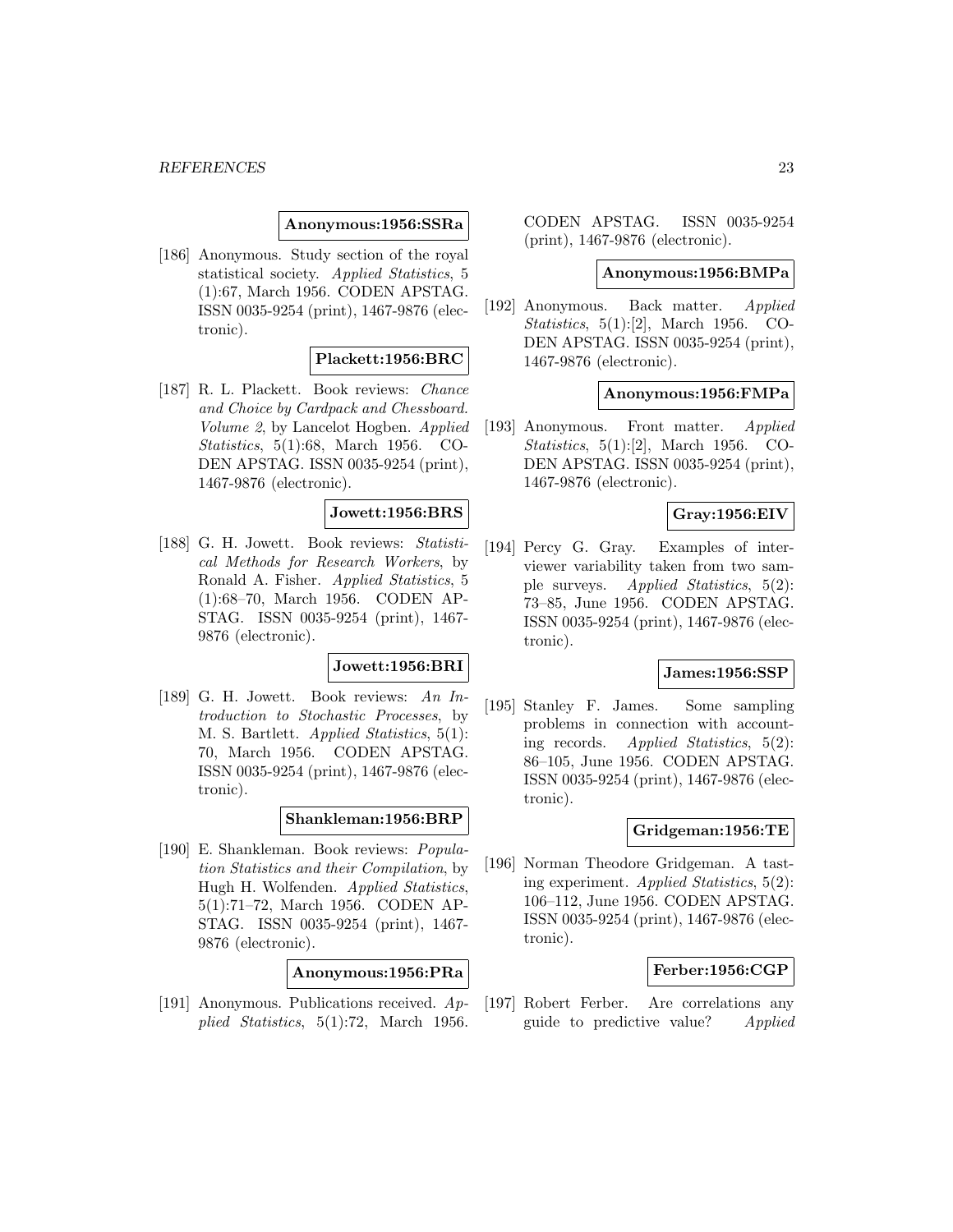Statistics, 5(2):113–121, June 1956. CO-DEN APSTAG. ISSN 0035-9254 (print), 1467-9876 (electronic).

### **Barnett:1956:FEF**

[198] Martin K. Barnett and Frank C. Mead, Jr. A 2 4 factorial experiment in four blocks of eight: A study in radioactive decontamination. Applied Statistics, 5 (2):122–131, June 1956. CODEN AP-STAG. ISSN 0035-9254 (print), 1467- 9876 (electronic).

#### **Leander:1956:EUT**

[199] Erik K. Leander and David J. Finney. An extension of the use of the  $\chi^2$ -test. Applied Statistics, 5(2):132–136, June 1956. CODEN APSTAG. ISSN 0035- 9254 (print), 1467-9876 (electronic).

### **Jowett:1956:QA**

[200] G. H. Jowett. Question and answer. Applied Statistics, 5(2):137–138, June 1956. CODEN APSTAG. ISSN 0035- 9254 (print), 1467-9876 (electronic).

#### **Anonymous:1956:IASb**

[201] Anonymous. Industrial applications section of the royal statistical society. Applied Statistics, 5(2):139, June 1956. CODEN APSTAG. ISSN 0035-9254 (print), 1467-9876 (electronic).

#### **Anonymous:1956:SSRb**

[202] Anonymous. Study section of the royal statistical society. Applied Statistics, 5 (2):140, June 1956. CODEN APSTAG. ISSN 0035-9254 (print), 1467-9876 (electronic).

### **Bartlett:1956:BRS**

[203] M. S. Bartlett. Book reviews: Stochastic Models for Learning, by R. R. Bush and F. Mosteller. Applied Statistics, 5 (2):141, June 1956. CODEN APSTAG. ISSN 0035-9254 (print), 1467-9876 (electronic).

### **Utting:1956:BRC**

[204] J. E. G. Utting. Book reviews: *Contribu*tions of Survey Methods to Economics, by George Katona, Lawrence R. Klein, John B. Lansing and James N. Morgan. Applied Statistics, 5(2):141–143, June 1956. CODEN APSTAG. ISSN 0035- 9254 (print), 1467-9876 (electronic).

# **Wilkins:1956:BRC**

[205] L. T. Wilkins. Book reviews: The Communication of Ideas, by T. Cauter and J. S. Downham. Applied Statistics, 5(2): 143–144, June 1956. CODEN APSTAG. ISSN 0035-9254 (print), 1467-9876 (electronic).

# **Beech:1956:BRH**

[206] D. G. Beech. Book reviews: Handbook of Industrial Engineering and Management, by W. G. Ireson and E. L. Grant. Applied Statistics, 5(2):144, June 1956. CODEN APSTAG. ISSN 0035- 9254 (print), 1467-9876 (electronic).

#### **Anonymous:1956:BMPb**

[207] Anonymous. Back matter. Applied Statistics, 5(2):[1], June 1956. CO-DEN APSTAG. ISSN 0035-9254 (print), 1467-9876 (electronic).

#### **Anonymous:1956:FMPb**

[208] Anonymous. Front matter. Applied Statistics, 5(2):[2], June 1956. CO-DEN APSTAG. ISSN 0035-9254 (print), 1467-9876 (electronic).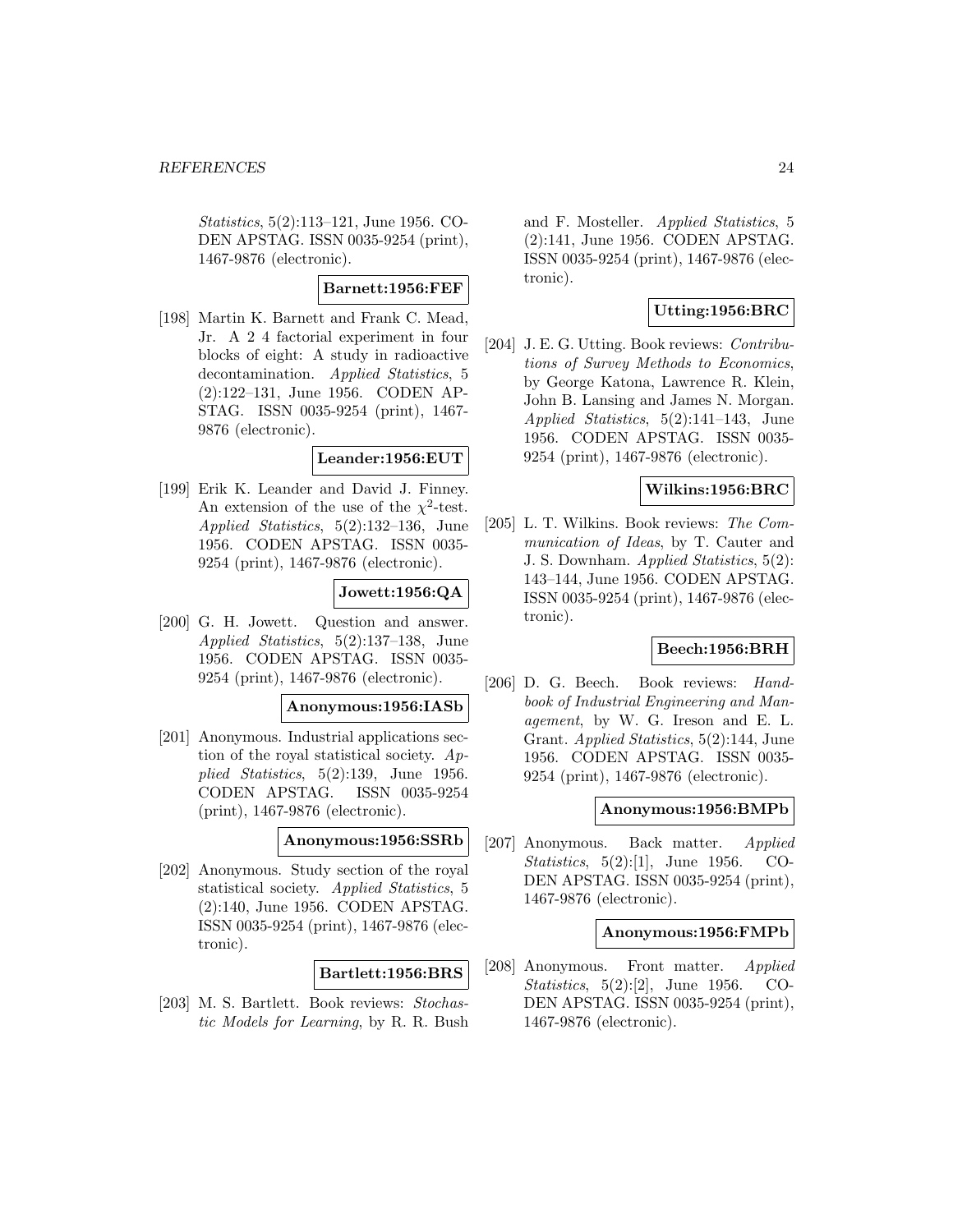# **Bailey:1956:SHP**

[209] Norman T. J. Bailey. Statistics in hospital planning and design. Applied Statistics, 5(3):146–157, November 1956. CO-DEN APSTAG. ISSN 0035-9254 (print), 1467-9876 (electronic).

### **Jessop:1956:MCM**

[210] W. Neil Jessop. Monte Carlo methods and industrial problems. Applied Statistics, 5(3):158–165, November 1956. CO-DEN APSTAG. ISSN 0035-9254 (print), 1467-9876 (electronic).

#### **Williams:1956:ASM**

[211] Noel Williams. The allocation of scarce materials between products. Applied Statistics, 5(3):166–176, November 1956. CODEN APSTAG. ISSN 0035- 9254 (print), 1467-9876 (electronic).

### **Maurice:1956:ICG**

[212] Rita J. Maurice. Industrial censuses in Great Britain and the United States. Applied Statistics, 5(3):177–194, November 1956. CODEN APSTAG. ISSN 0035-9254 (print), 1467-9876 (electronic).

### **Belson:1956:TSE**

[213] William A. Belson. A technique for studying the effects of a television broadcast. Applied Statistics, 5(3):195–202, November 1956. CODEN APSTAG. ISSN 0035-9254 (print), 1467-9876 (electronic).

### **Healy:1956:MVE**

[214] Michael Healy and Michael Westmacott. Missing values in experiments analysed on automatic computers. Applied Statistics, 5(3):203–206, November 1956. CO-

DEN APSTAG. ISSN 0035-9254 (print), 1467-9876 (electronic).

#### **Banerjee:1956:CCP**

[215] K. S. Banerjee. A comment on the construction of price index numbers. Applied Statistics, 5(3):207–210, November 1956. CODEN APSTAG. ISSN 0035- 9254 (print), 1467-9876 (electronic).

#### **Anonymous:1956:NCb**

[216] Anonymous. Notes and comments. Applied Statistics, 5(3):211–212, November 1956. CODEN APSTAG. ISSN 0035- 9254 (print), 1467-9876 (electronic).

#### **Anonymous:1956:MSR**

[217] Anonymous. Meetings of sections of the royal statistical society. Applied Statistics, 5(3):213–214, November 1956. CO-DEN APSTAG. ISSN 0035-9254 (print), 1467-9876 (electronic).

#### **Bailey:1956:BRP**

[218] Norman T. J. Bailey. Book reviews: Prediction Methods in Relation to Borstal Training, by Hermann Mannheim and Leslie T. Wilkins. Applied Statistics, 5(3):215–216, November 1956. CO-DEN APSTAG. ISSN 0035-9254 (print), 1467-9876 (electronic).

#### **Anonymous:1956:PRb**

[219] Anonymous. Publications received. Applied Statistics, 5(3):216, November 1956. CODEN APSTAG. ISSN 0035- 9254 (print), 1467-9876 (electronic).

### **Beech:1956:BRC**

[220] D. G. Beech. Book reviews: Correlated Random Normal Deviates, by E. C. Fieller, T. Lewis and E. S. Pearson.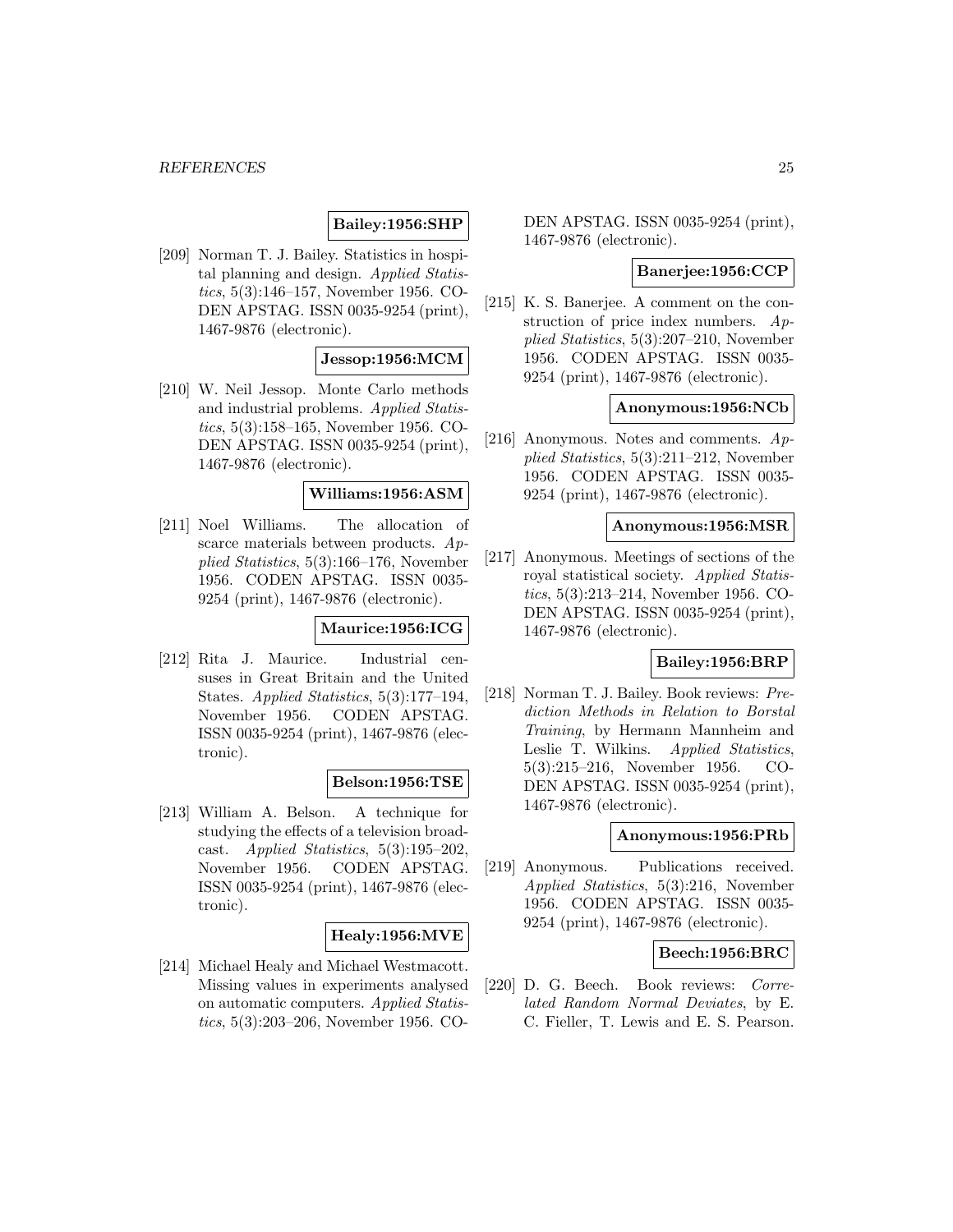Applied Statistics, 5(3):216, November 1956. CODEN APSTAG. ISSN 0035- 9254 (print), 1467-9876 (electronic).

#### **Anonymous:1956:BMPc**

[221] Anonymous. Back matter. Applied Statistics, 5(3):[2], November 1956. CO-DEN APSTAG. ISSN 0035-9254 (print), 1467-9876 (electronic).

#### **Anonymous:1956:FMPc**

[222] Anonymous. Front matter. Applied Statistics,  $5(3):[2]$ , November 1956. CO-DEN APSTAG. ISSN 0035-9254 (print), 1467-9876 (electronic).

#### **Anonymous:1956:FP**

[223] Anonymous. Foreword. Applied Statistics, 5(3):[1], November 1956. CO-DEN APSTAG. ISSN 0035-9254 (print), 1467-9876 (electronic).

#### **Anonymous:1956:VIP**

[224] Anonymous. Volume information. Applied Statistics, 5(3):[5], November 1956. CODEN APSTAG. ISSN 0035-9254 (print), 1467-9876 (electronic).

#### **Klein:1957:SLE**

[225] L. R. Klein. The scope and limitations of econometrics. Applied Statistics, 6(1): 1–17, March 1957. CODEN APSTAG. ISSN 0035-9254 (print), 1467-9876 (electronic).

### **Cartwright:1957:EOI**

[226] Ann Cartwright. The effect of obtaining information from different informats on a family morbidity inquiry. Applied Statistics, 6(1):18–25, March 1957. CO-DEN APSTAG. ISSN 0035-9254 (print), 1467-9876 (electronic).

# **Kay:1957:LPP**

[227] Emil Kay and Eric Duckworth. Linear programming in practice. Applied Statistics, 6(1):26–39, March 1957. CO-DEN APSTAG. ISSN 0035-9254 (print), 1467-9876 (electronic).

# **Tulse:1957:SVV**

[228] R. Tulse. Sampling for variables with a very skew distribution. Applied Statistics, 6(1):40–44, March 1957. CO-DEN APSTAG. ISSN 0035-9254 (print), 1467-9876 (electronic).

### **Baker:1957:APR**

[229] Anthony G. Baker. Analysis and presentation of the results of factorial experiments. Applied Statistics, 6(1):45– 55, March 1957. CODEN APSTAG. ISSN 0035-9254 (print), 1467-9876 (electronic).

### **Chittleburgh:1957:PPC**

[230] Raymond Chittleburgh and Alec Lee. A problem in production control. Applied Statistics, 6(1):56–62, March 1957. CO-DEN APSTAG. ISSN 0035-9254 (print), 1467-9876 (electronic).

### **Stannage:1957:URA**

[231] William Stannage. Use of regression analysis to detect errors in measurement of intermediate materials in a multistage process. Applied Statistics, 6(1): 63–66, March 1957. CODEN APSTAG. ISSN 0035-9254 (print), 1467-9876 (electronic).

#### **Brayer:1957:CSE**

[232] Edward F. Brayer. Calculating the standard error of a proportion. Applied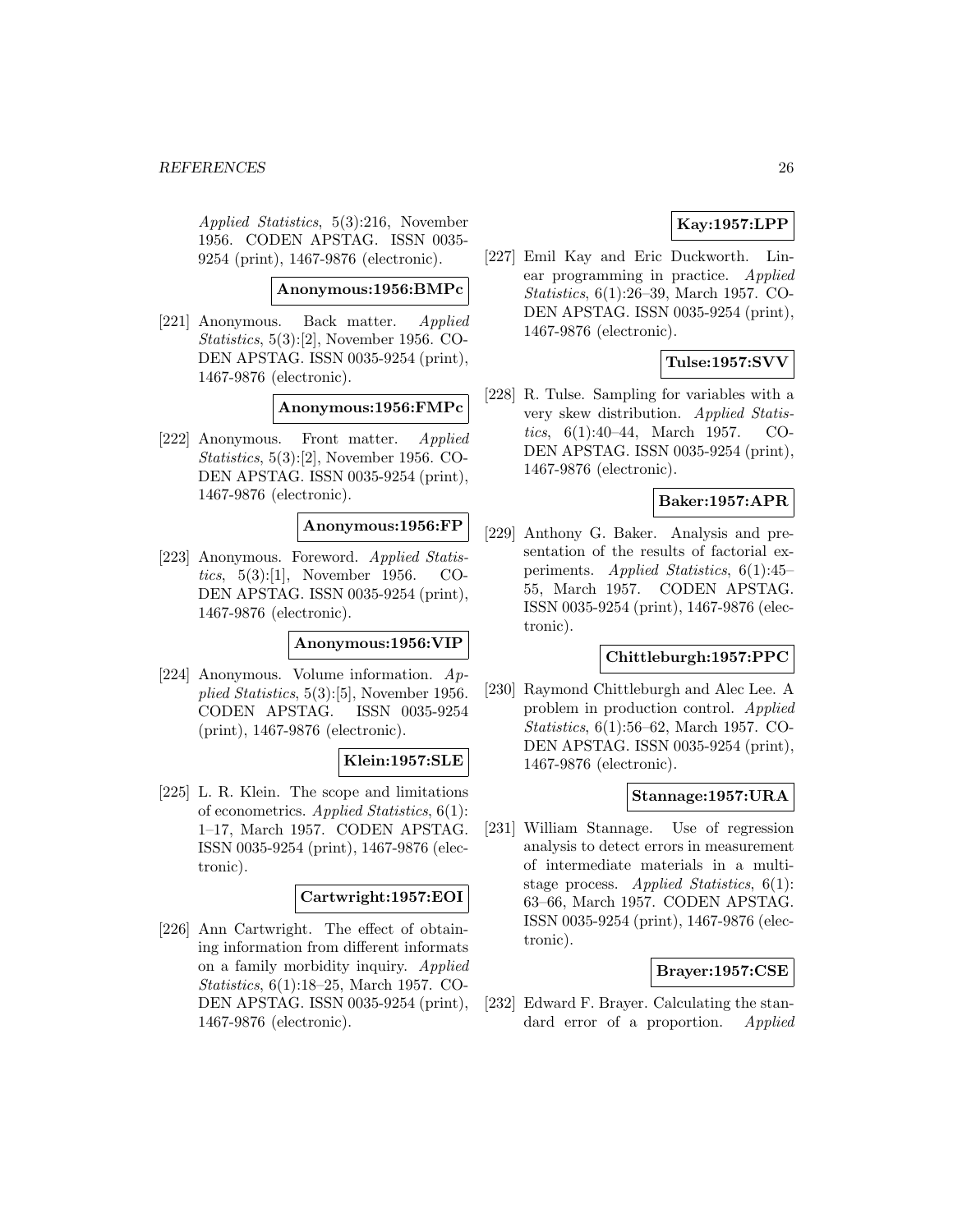Statistics, 6(1):67–68, March 1957. CO-DEN APSTAG. ISSN 0035-9254 (print), 1467-9876 (electronic).

**Anonymous:1957:NCa**

[233] Anonymous. Notes and comments. Applied Statistics, 6(1):69–70, March 1957. CODEN APSTAG. ISSN 0035-9254 (print), 1467-9876 (electronic).

#### **Anonymous:1957:MSRa**

[234] Anonymous. Meetings of sections of the royal statistical societ. Applied Statistics, 6(1):71–72, March 1957. CO-DEN APSTAG. ISSN 0035-9254 (print), 1467-9876 (electronic).

# **Smith:1957:BRE**

[235] Cedric A. B. Smith. Book reviews: Experimental Design and Its Statistical Basis, by D. J. Finney. Applied Statistics, 6 (1):73, March 1957. CODEN APSTAG. ISSN 0035-9254 (print), 1467-9876 (electronic).

#### **Saunders:1957:BRG**

[236] C. T. Saunders. Book reviews: Guide to New Zealand Official Statistics, by E. P. Neale. Applied Statistics, 6(1):74, March 1957. CODEN APSTAG. ISSN 0035- 9254 (print), 1467-9876 (electronic).

### **Beech:1957:BRC**

[237] D. G. Beech. Book reviews: Curso de Estadistica: Volume I, Estadistica Descriptiva y Modelo Matematico, by Enrique Chacon. Applied Statistics, 6(1): 74–75, March 1957. CODEN APSTAG. ISSN 0035-9254 (print), 1467-9876 (electronic).

# **Beech:1957:BRN**

[238] D. G. Beech. Book reviews: Nellie Landblom's Copybook for Beginners in Research Work, by Nellie T. Landblom. Applied Statistics, 6(1):75, March 1957. CODEN APSTAG. ISSN 0035-9254 (print), 1467-9876 (electronic).

# **Wilkins:1957:BRP**

[239] Leslie T. Wilkins. Book reviews: A primer of social statistics, by S. M. Dornbusch and C. F. Schmid. Applied Statistics, 6(1):75–76, March 1957. CO-DEN APSTAG. ISSN 0035-9254 (print), 1467-9876 (electronic).

# **Tippett:1957:BRD**

[240] L. H. C. Tippett. Book reviews: Dynamic Factors in Industrial Productivity, by Seymour Melman. Applied Statistics, 6(1):76–77, March 1957. CO-DEN APSTAG. ISSN 0035-9254 (print), 1467-9876 (electronic).

### **Nuttall:1957:BRC**

[241] C. Nuttall. Book reviews: The Classification and Coding of Accounts, by J. M. S. Risk. Applied Statistics, 6(1): 78, March 1957. CODEN APSTAG. ISSN 0035-9254 (print), 1467-9876 (electronic).

#### **Sandon:1957:BRE**

[242] Frank Sandon. Book reviews: The Essentials of Educational Statistics, by Francis G. Cornell. Applied Statistics, 6(1):78–79, March 1957. CODEN AP-STAG. ISSN 0035-9254 (print), 1467- 9876 (electronic).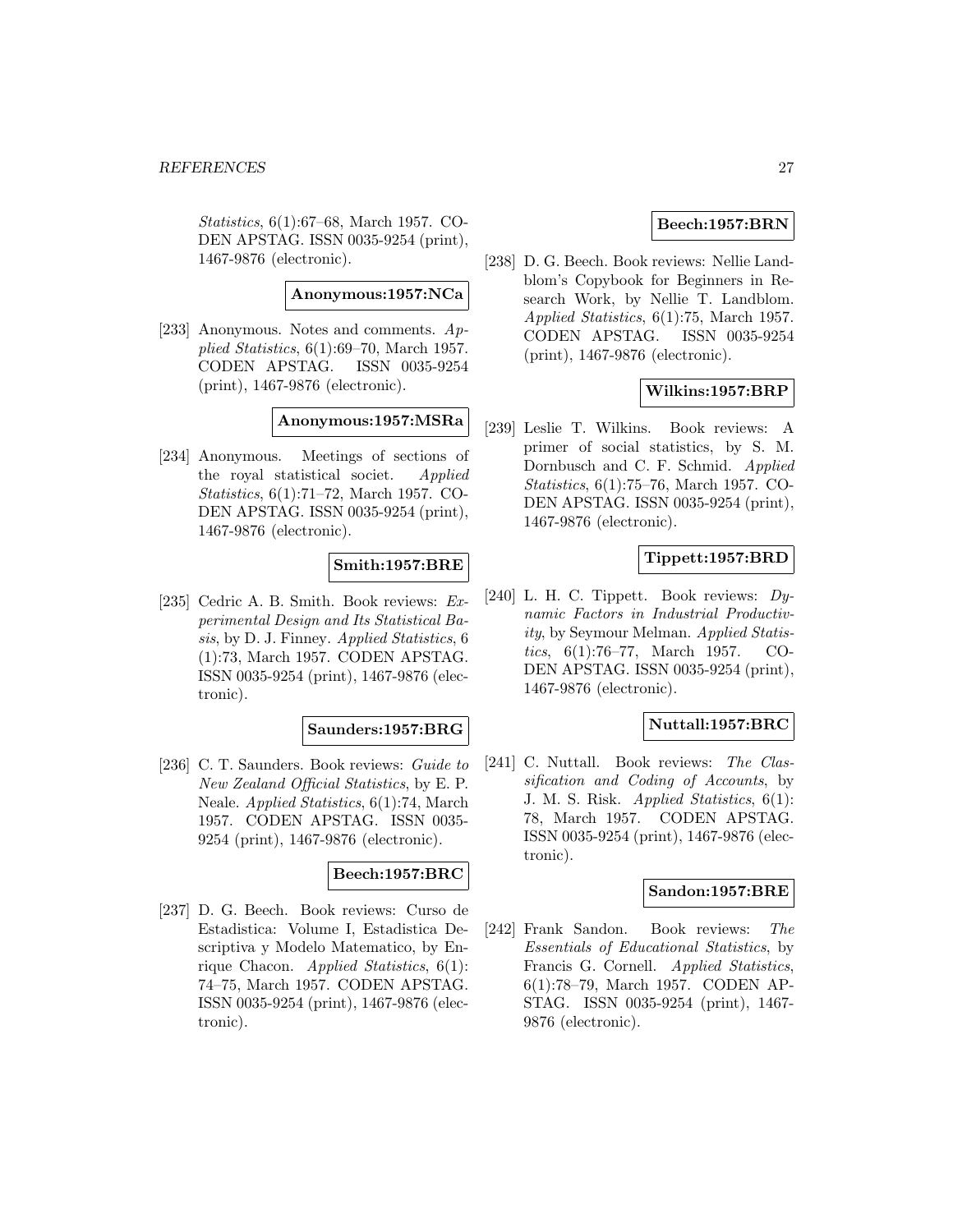# **Coutie:1957:BRT**

[243] G. A. Coutie. Book reviews: The Theory of Games and Linear Programming, by S. Vajda. Applied Statistics, 6(1): 79–80, March 1957. CODEN APSTAG. ISSN 0035-9254 (print), 1467-9876 (electronic).

**Anonymous:1957:VIPa**

[244] Anonymous. Volume information. Applied Statistics,  $6(1):[4]$ , March 1957. CODEN APSTAG. ISSN 0035-9254 (print), 1467-9876 (electronic).

### **Box:1957:EOM**

[245] George E. P. Box. Evolutionary operation: A method for increasing industrial productivity. Applied Statistics, 6 (2):81–101, June 1957. CODEN AP-STAG. ISSN 0035-9254 (print), 1467- 9876 (electronic).

### **Lipton:1957:SSA**

[246] Stephen Lipton. Some statistical applications of electronic computers. Applied Statistics, 6(2):102–113, June 1957. CO-DEN APSTAG. ISSN 0035-9254 (print), 1467-9876 (electronic).

# **Gibson:1957:TGRa**

[247] Wendy M. Gibson and Geoffrey H. Jowett. 'three-group' regression analysis: Part I. simple regression analysis. Applied Statistics, 6(2):114–122, June 1957. CODEN APSTAG. ISSN 0035- 9254 (print), 1467-9876 (electronic).

#### **Gales:1957:DFS**

[248] Kathleen Gales. Discriminant functions of socio-economic class. Applied Statistics, 6(2):123–132, June 1957. CO-

DEN APSTAG. ISSN 0035-9254 (print), 1467-9876 (electronic).

### **Morrison:1957:SVE**

[249] S. James Morrison. The study of variability in engineering design. Applied Statistics, 6(2):133–138, June 1957. CO-DEN APSTAG. ISSN 0035-9254 (print), 1467-9876 (electronic).

# **Gray:1957:SSB**

[250] Percy G. Gray. A sample survey with both a postal and an interview stage. Applied Statistics, 6(2):139–153, June 1957. CODEN APSTAG. ISSN 0035- 9254 (print), 1467-9876 (electronic).

#### **Anonymous:1957:NCb**

[251] Anonymous. Notes and comments.  $Ap$ plied Statistics, 6(2):154, June 1957. CODEN APSTAG. ISSN 0035-9254 (print), 1467-9876 (electronic).

#### **Anonymous:1957:MSRb**

[252] Anonymous. Meetings of sections of the royal statistical society. Applied Statistics, 6(2):155–156, June 1957. CO-DEN APSTAG. ISSN 0035-9254 (print), 1467-9876 (electronic).

### **Tippett:1957:BRS**

[253] L. H. C. Tippett. Book reviews: Statistics: A New Approach, by W. Allen Wallis and Harry V. Roberts. Applied Statistics, 6(2):157–158, June 1957. CO-DEN APSTAG. ISSN 0035-9254 (print), 1467-9876 (electronic).

#### **Burke:1957:BRS**

[254] S. Burke. Book reviews: Statistics and Their Application to Commerce. 11th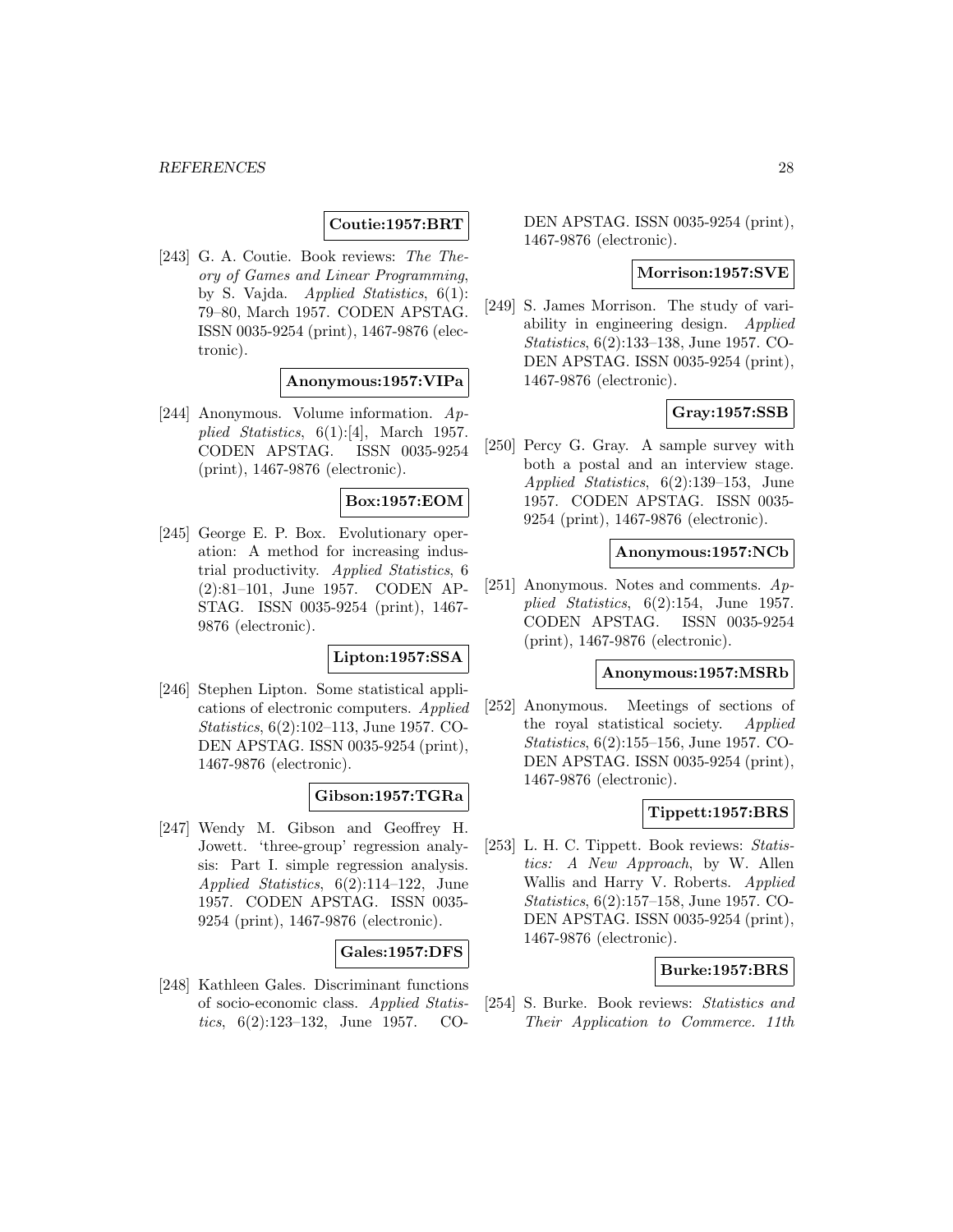Edition, by A. R. Ilersic. Applied Statistics, 6(2):158–159, June 1957. CO-DEN APSTAG. ISSN 0035-9254 (print), 1467-9876 (electronic).

# **Anonymous:1957:PRa**

[255] Anonymous. Publications received.  $Ap$ plied Statistics,  $6(2):160$ , June 1957. CODEN APSTAG. ISSN 0035-9254 (print), 1467-9876 (electronic).

# **Beech:1957:BRG**

[256] D. G. Beech. Book reviews: Guide to Elementary Statistical Formulas, by Robert E. Johnson and Doris N. Morris. Applied Statistics, 6(2):160, June 1957. CODEN APSTAG. ISSN 0035- 9254 (print), 1467-9876 (electronic).

#### **Tanner:1957:SRT**

[257] John C. Tanner. The sampling of road traffic. Applied Statistics, 6(3):161–170, November 1957. CODEN APSTAG. ISSN 0035-9254 (print), 1467-9876 (electronic).

#### **Moore:1957:NQC**

[258] Peter G. Moore. Normality in quality control charts. Applied Statistics, 6(3): 171–179, November 1957. CODEN AP-STAG. ISSN 0035-9254 (print), 1467- 9876 (electronic).

# **Barr:1957:DBE**

[259] Alexander Barr. Differences between experienced interviewers. Applied Statistics, 6(3):180–188, November 1957. CO-DEN APSTAG. ISSN 0035-9254 (print), 1467-9876 (electronic).

# **Gibson:1957:TGRb**

[260] Wendy M. Gibson and Geoffrey H. Jowett. 'three-group' regression analysis: Part II. multiple regression analysis. Applied Statistics, 6(3):189–197, November 1957. CODEN APSTAG. ISSN 0035-9254 (print), 1467-9876 (electronic).

#### **Tomlinson:1957:SSP**

[261] Rolfe C. Tomlinson. A simple sequential procedure to test whether average conditions achieve a certain standard. Applied Statistics, 6(3):198–207, November 1957. CODEN APSTAG. ISSN 0035- 9254 (print), 1467-9876 (electronic).

# **Kemp:1957:OPU**

[262] Kenneth W. Kemp. An optical periodograph for use in the analysis of continuous measurements. Applied Statistics, 6(3):208–213, November 1957. CO-DEN APSTAG. ISSN 0035-9254 (print), 1467-9876 (electronic).

# **Stevens:1957:CLR**

[263] Colin Stevens. Confidence limits for the range of a search radar. Applied Statistics, 6(3):214–222, November 1957. CO-DEN APSTAG. ISSN 0035-9254 (print), 1467-9876 (electronic).

#### **Anonymous:1957:NCc**

[264] Anonymous. Notes and comments. Applied Statistics, 6(3):223, November 1957. CODEN APSTAG. ISSN 0035- 9254 (print), 1467-9876 (electronic).

#### **Anonymous:1957:MSRc**

[265] Anonymous. Meetings of sections of the royal statistical society. Applied Statistics, 6(3):224, November 1957. CO-DEN APSTAG. ISSN 0035-9254 (print), 1467-9876 (electronic).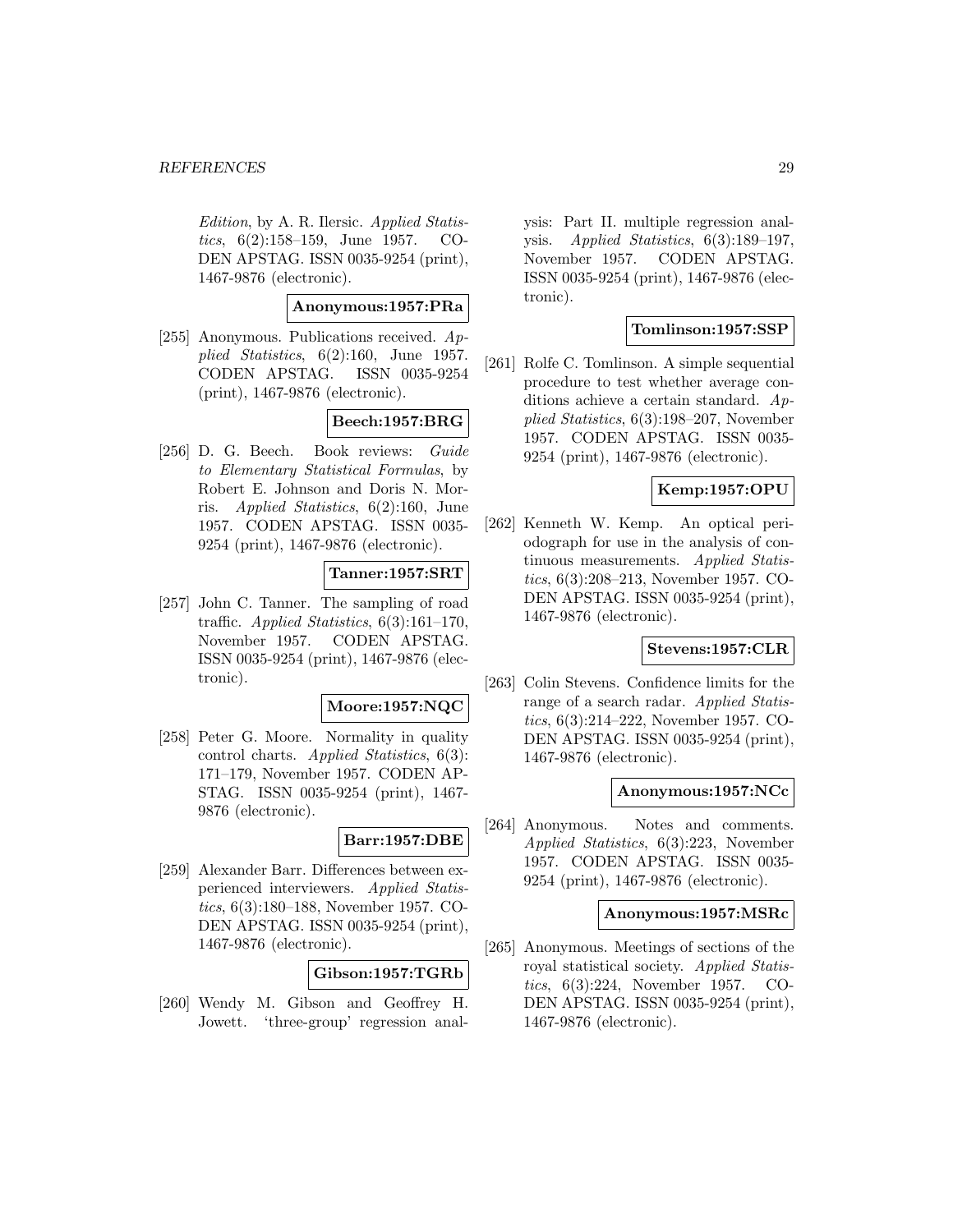### **Saunders:1957:BRN**

[266] C. T. Saunders. Book reviews: National Income Visualized, by Arthur O. Dahlberg. Applied Statistics, 6(3):225– 226, November 1957. CODEN AP-STAG. ISSN 0035-9254 (print), 1467- 9876 (electronic).

# **Jowett:1957:BRS**

[267] G. H. Jowett. Book reviews: Statistical Methods and Scientific Inference, by Ronald A. Fisher. Applied Statistics, 6(3):226–227, November 1957. CO-DEN APSTAG. ISSN 0035-9254 (print), 1467-9876 (electronic).

# **Oldham:1957:BRD**

[268] P. D. Oldham. Book reviews: A dictionary of statistical terms, by Maurice G. Kendall and William R. Buckland. Applied Statistics, 6(3):227–228, November 1957. CODEN APSTAG. ISSN 0035- 9254 (print), 1467-9876 (electronic).

### **Corlett:1957:BRL**

[269] W. J. Corlett. Book reviews: The Lognormal Distribution, With Special Reference to Its Uses in Economics, by J. Aitchison and J. A. C. Brown. Applied Statistics, 6(3):228–230, November 1957. CODEN APSTAG. ISSN 0035- 9254 (print), 1467-9876 (electronic).

# **Beech:1957:BRS**

[270] D. G. Beech. Book reviews: Statistical Methods in Research and Production, With Special Reference to the Chemical Industry. Third Edition, by O. L. Davies. Applied Statistics, 6(3):230–231, November 1957. CODEN APSTAG. ISSN 0035-9254 (print), 1467-9876 (electronic).

### **Rowntree:1957:BRP**

[271] J. A. Rowntree. Book reviews: The 1953 Pilot Population Census for the First Population Census in Sudan. Applied Statistics, 6(3):231–232, November 1957. CODEN APSTAG. ISSN 0035- 9254 (print), 1467-9876 (electronic).

#### **Anonymous:1957:PRb**

[272] Anonymous. Publication received. Applied Statistics, 6(3):232, November 1957. CODEN APSTAG. ISSN 0035- 9254 (print), 1467-9876 (electronic).

#### **Anonymous:1957:VIPb**

[273] Anonymous. Volume information. Applied Statistics, 6(3):[3], November 1957. CODEN APSTAG. ISSN 0035-9254 (print), 1467-9876 (electronic).

# **Armitage:1958:SVT**

[274] Peter Armitage, G. Isley, and C. Ingram. Studies in the variability of two bloodclotting test. Applied Statistics, 7(1): 1–14, March 1958. CODEN APSTAG. ISSN 0035-9254 (print), 1467-9876 (electronic).

#### **Maurice:1958:OSE**

[275] Rita J. Maurice. Official statistics of economic trends. Applied Statistics, 7(1): 15–24, March 1958. CODEN APSTAG. ISSN 0035-9254 (print), 1467-9876 (electronic).

#### **Friend:1958:PAO**

[276] John K. Friend. Probits: An application to observational data. Applied Statistics, 7(1):25–41, March 1958. CODEN AP-STAG. ISSN 0035-9254 (print), 1467- 9876 (electronic).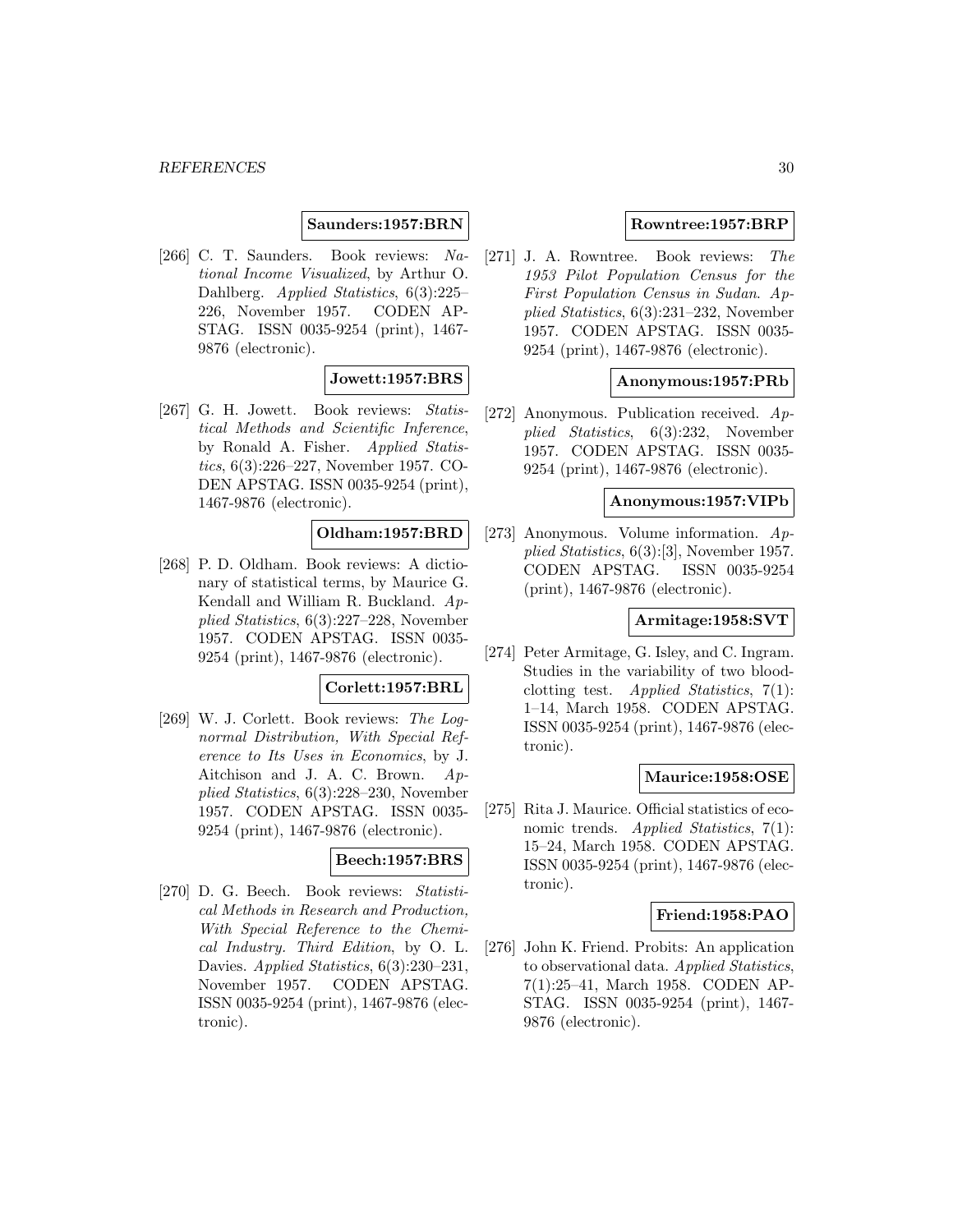# **Duncan:1958:SAS**

[277] David C. Duncan. Statistics of an auction sale. Applied Statistics, 7(1):42– 47, March 1958. CODEN APSTAG. ISSN 0035-9254 (print), 1467-9876 (electronic).

#### **Mansfield:1958:RCC**

[278] Edwin Mansfield and Harold H. Wein. A regression control chart for cost. Applied Statistics, 7(1):48–57, March 1958. CO-DEN APSTAG. ISSN 0035-9254 (print), 1467-9876 (electronic).

#### **Gray:1958:ILS**

[279] Percy G. Gray. Initial letters of surnames. Applied Statistics, 7(1):58– 59, March 1958. CODEN APSTAG. ISSN 0035-9254 (print), 1467-9876 (electronic).

### **Anonymous:1958:NCa**

[280] Anonymous. Notes and comments.  $Ap$ plied Statistics, 7(1):60–61, March 1958. CODEN APSTAG. ISSN 0035-9254 (print), 1467-9876 (electronic).

#### **Anonymous:1958:MSRa**

[281] Anonymous. Meetings of sections of the royal statistical society. Applied Statistics, 7(1):62–64, March 1958. CO-DEN APSTAG. ISSN 0035-9254 (print), 1467-9876 (electronic).

# **Beer:1958:BRRa**

[282] Stafford Beer. Book reviews: The Rationalization of Industrial Decision Processes, by William T. Morris. Applied Statistics, 7(1):65–66, March 1958. CO-DEN APSTAG. ISSN 0035-9254 (print), 1467-9876 (electronic).

#### **Beer:1958:BRRb**

[283] Stafford Beer. Book reviews: The Reduction and Presentation of Experimental Results, by J. T. Richardson. Applied Statistics, 7(1):66–67, March 1958. CO-DEN APSTAG. ISSN 0035-9254 (print), 1467-9876 (electronic).

#### **VanRest:1958:BRP**

[284] E. D. Van Rest. Book reviews: Proceedings of the Third Berkeley Symposium on Mathematical Statistics and Probability. Vol. V. Econometrics, Industrial Research, and Psychometry, by J. Neyman. Applied Statistics, 7(1):67– 68, March 1958. CODEN APSTAG. ISSN 0035-9254 (print), 1467-9876 (electronic).

#### **Walker:1958:BRS**

[285] A. M. Walker. Book reviews: Statistical Analysis of Stationary Time Series, by U. Grenander and M. Rosenblatt.  $Ap$ plied Statistics, 7(1):68–70, March 1958. CODEN APSTAG. ISSN 0035-9254 (print), 1467-9876 (electronic).

#### **Beech:1958:BRF**

[286] D. G. Beech. Book reviews: The Fascination of Numbers, by W. J. Reichmann. Applied Statistics, 7(1):70, March 1958. CODEN APSTAG. ISSN 0035- 9254 (print), 1467-9876 (electronic).

### **Smith:1958:BRN**

[287] F. T. M. Smith. Book reviews: Numerical Methods, by R. A. Buckingham. Applied Statistics, 7(1):70–71, March 1958. CODEN APSTAG. ISSN 0035-9254 (print), 1467-9876 (electronic).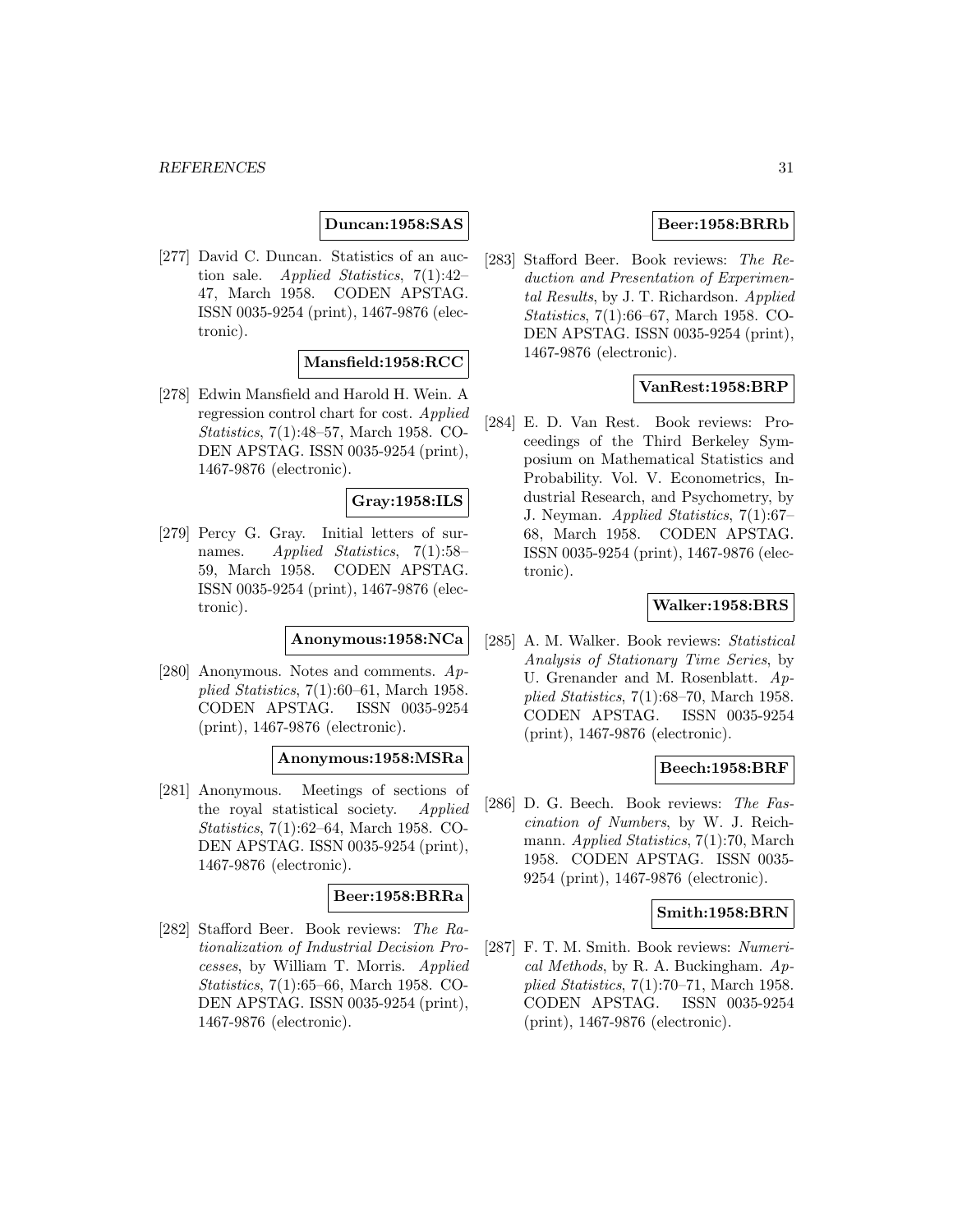# **Anson:1958:BRI**

[288] C. J. Anson. Book reviews: Introduction to Statistical Inference, by Jerome C. R. Li. Applied Statistics, 7(1):71–72, March 1958. CODEN APSTAG. ISSN 0035- 9254 (print), 1467-9876 (electronic).

### **Anonymous:1958:PRa**

[289] Anonymous. Publications received. Applied Statistics, 7(1):72, March 1958. CODEN APSTAG. ISSN 0035-9254 (print), 1467-9876 (electronic).

#### **Anonymous:1958:VIPa**

[290] Anonymous. Volume information. Applied Statistics,  $7(1):[4]$ , March 1958. CODEN APSTAG. ISSN 0035-9254 (print), 1467-9876 (electronic).

#### **Anonymous:1958:E**

[291] Anonymous. Editorial. Applied Statistics, 7(2):73–75, June 1958. CODEN APSTAG. ISSN 0035-9254 (print), 1467-9876 (electronic).

#### **Shankleman:1958:EHS**

[292] Eric Shankleman. The economist and his statistics. Applied Statistics, 7(2): 76–85, June 1958. CODEN APSTAG. ISSN 0035-9254 (print), 1467-9876 (electronic).

#### **Broadbent:1958:SMR**

[293] Simon Broadbent. Simple mortality rates. Applied Statistics, 7(2):86– 95, June 1958. CODEN APSTAG. ISSN 0035-9254 (print), 1467-9876 (electronic).

#### **Muir:1958:MC**

[294] Andrew Muir. Marginal cost. Applied Statistics, 7(2):96–103, June 1958. CO-

DEN APSTAG. ISSN 0035-9254 (print), 1467-9876 (electronic).

# **Bailey:1958:SAM**

[295] Norman T. J. Bailey. A simple approach to the minimisation of store-size. Applied Statistics, 7(2):104–113, June 1958. CODEN APSTAG. ISSN 0035- 9254 (print), 1467-9876 (electronic).

#### **Jowett:1958:FA**

[296] Geoffrey H. Jowett. Factor analysis. Applied Statistics, 7(2):114–125, June 1958. CODEN APSTAG. ISSN 0035- 9254 (print), 1467-9876 (electronic).

#### **Anonymous:1958:NCb**

[297] Anonymous. Notes and comments.  $Ap$ plied Statistics, 7(2):126, June 1958. CODEN APSTAG. ISSN 0035-9254 (print), 1467-9876 (electronic).

#### **Anonymous:1958:MSRb**

[298] Anonymous. Meetings of sections of the royal statistical society. Applied Statistics, 7(2):127–129, June 1958. CO-DEN APSTAG. ISSN 0035-9254 (print), 1467-9876 (electronic).

### **Nuttall:1958:BRS**

[299] C. Nuttall. Book reviews: Statistical Sources for Market Research. Applied Statistics, 7(2):130, June 1958. CO-DEN APSTAG. ISSN 0035-9254 (print), 1467-9876 (electronic).

### **Stanley:1958:BRI**

[300] Philip J. Stanley. Book reviews: Introduction to Statistical Reasoning, by Philip J. McCarthy. Applied Statistics, 7(2):130–131, June 1958. CODEN AP-STAG. ISSN 0035-9254 (print), 1467- 9876 (electronic).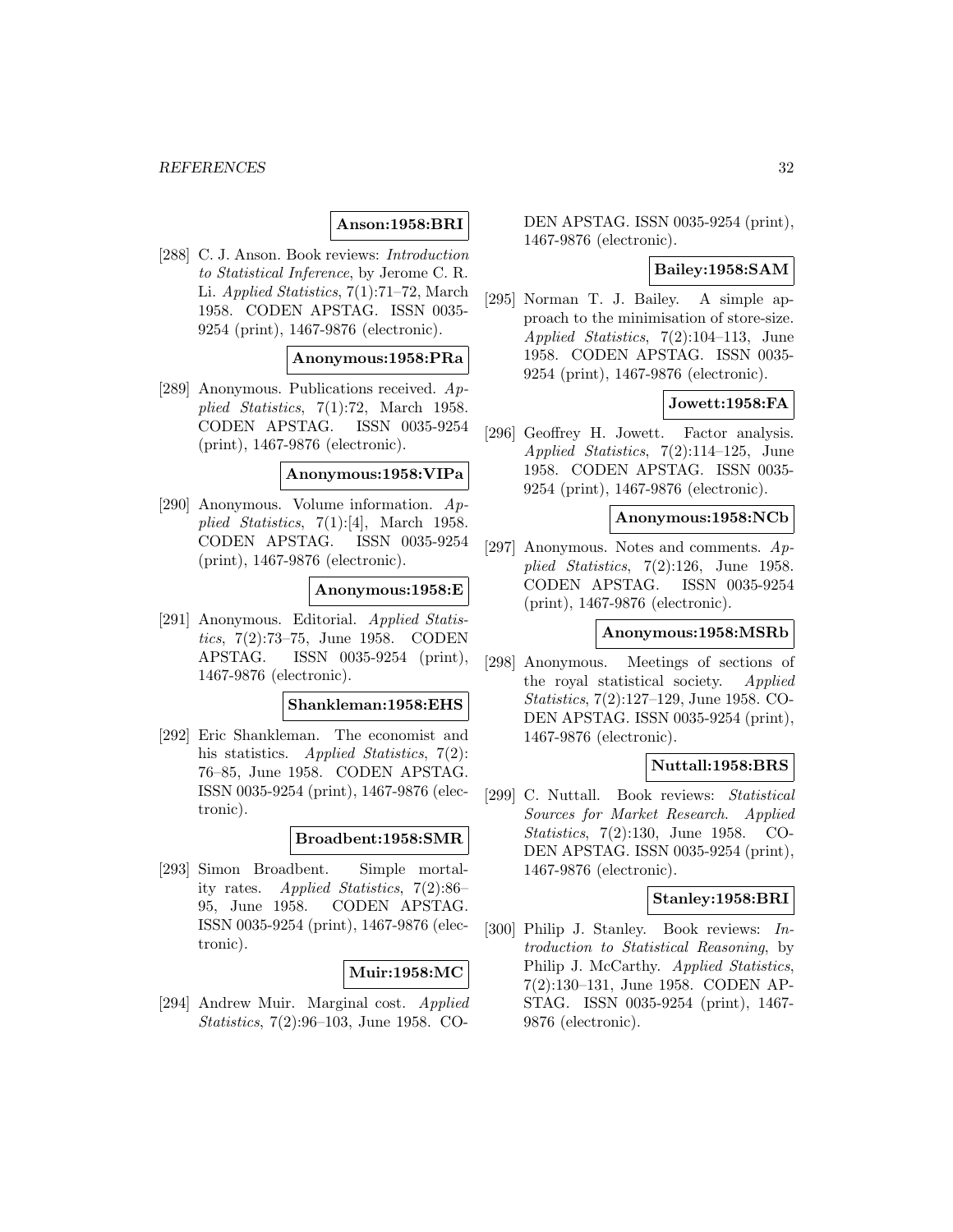#### **Anonymous:1958:PRb**

[301] Anonymous. Publications received. Applied Statistics, 7(2):132, June 1958. CODEN APSTAG. ISSN 0035-9254 (print), 1467-9876 (electronic).

### **Jessop:1958:BRR**

[302] W. N. Jessop. Book reviews: Regression Analysis of Production Costs and Factory Operations. (Third Edition), by Philip Lyle and Leonard H. C. Tippett. Applied Statistics, 7(2):132, June 1958. CODEN APSTAG. ISSN 0035- 9254 (print), 1467-9876 (electronic).

### **Tippett:1958:GAS**

[303] Leonard H. C. Tippett. A guide to acceptance sampling. Applied Statistics, 7(3):133–148, November 1958. CO-DEN APSTAG. ISSN 0035-9254 (print), 1467-9876 (electronic).

#### **Hamaker:1958:SBP**

[304] Hugo C. Hamaker. Some basic principles of sampling inspection by attributes. Applied Statistics, 7(3):149– 159, November 1958. CODEN AP-STAG. ISSN 0035-9254 (print), 1467- 9876 (electronic).

### **Morrison:1958:LDQ**

[305] James Morrison. The lognormal distribution in quality control. Applied Statistics, 7(3):160–172, November 1958. CO-DEN APSTAG. ISSN 0035-9254 (print), 1467-9876 (electronic).

#### **Glenn:1958:AVR**

[306] William Alexander Glenn and Clyde Young Kramer. Analysis of variance of a randomised block design with missing observations. Applied Statistics, 7(3):173–

185, November 1958. CODEN AP-STAG. ISSN 0035-9254 (print), 1467- 9876 (electronic).

# **Lindley:1958:PHC**

[307] D. V. Lindley. Professor Hogben's 'crisis' — A survey of the foundations of statistics. Applied Statistics, 7(3):186–198, November 1958. CODEN APSTAG. ISSN 0035-9254 (print), 1467-9876 (electronic).

#### **Anonymous:1958:NCc**

[308] Anonymous. Notes and comments. Applied Statistics, 7(3):199, November 1958. CODEN APSTAG. ISSN 0035- 9254 (print), 1467-9876 (electronic).

#### **Anonymous:1958:MSRc**

[309] Anonymous. Meetings of sections of the royal statistical society. Applied Statistics, 7(3):200, November 1958. CO-DEN APSTAG. ISSN 0035-9254 (print), 1467-9876 (electronic).

### **Barr:1958:BRS**

[310] A. Barr. Book reviews: Social Aspects of Prescribing, by J. P. Martin. Applied Statistics, 7(3):201–202, November 1958. CODEN APSTAG. ISSN 0035- 9254 (print), 1467-9876 (electronic).

# **VanRest:1958:BRS**

[311] E. D. Van Rest. Book reviews: Statistical Methods in Quality Control, by Dudley J. Cowden. Applied Statistics, 7(3): 202–203, November 1958. CODEN AP-STAG. ISSN 0035-9254 (print), 1467- 9876 (electronic).

### **Foster:1958:BRI**

[312] F. G. Foster. Book reviews: An Introduction to Probability Theory and its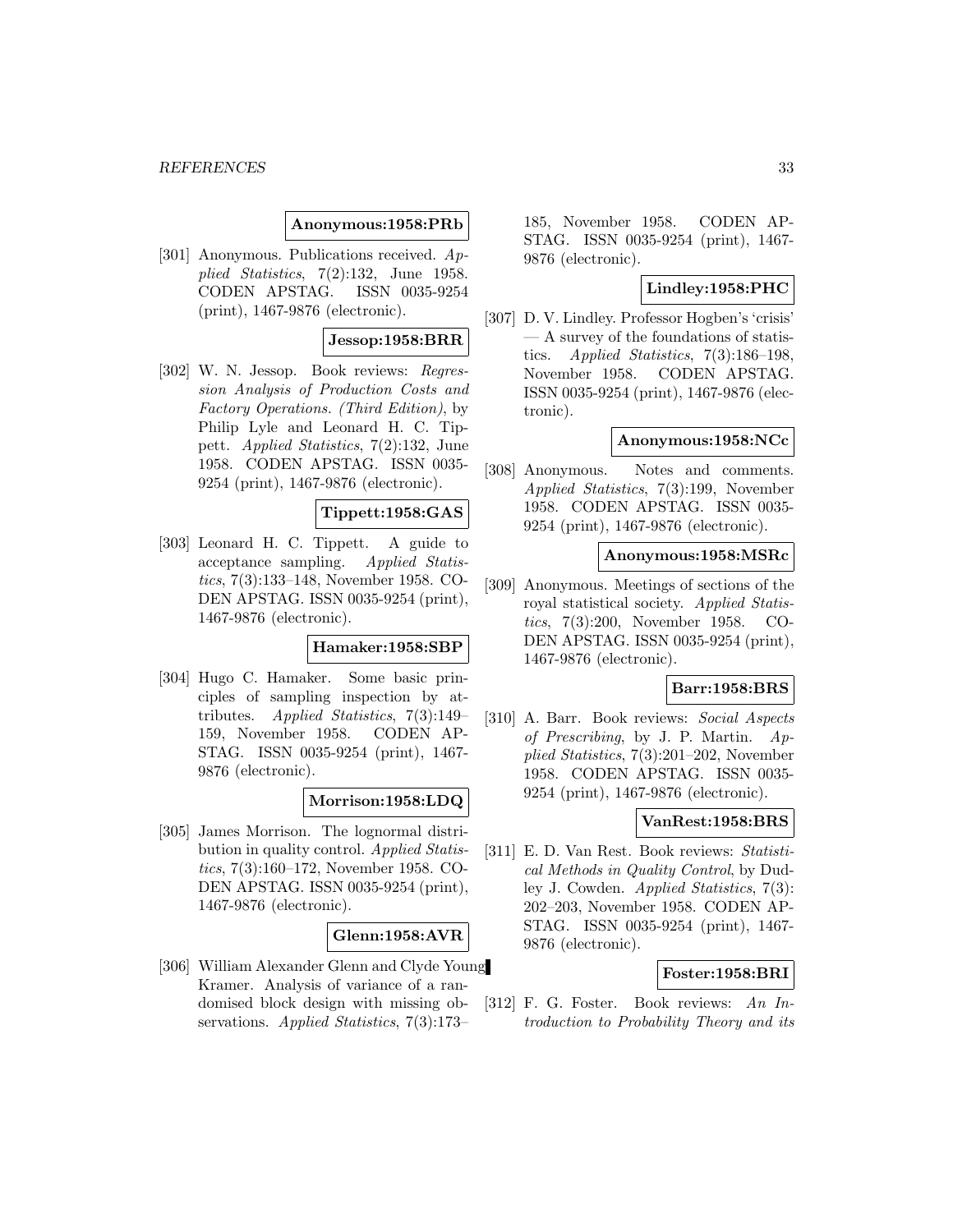#### *REFERENCES* 34

Applications, Volume 1 (2nd Edition), by William Feller. Applied Statistics, 7(3):203–204, November 1958. CO-DEN APSTAG. ISSN 0035-9254 (print), 1467-9876 (electronic).

# **Anonymous:1958:PRc**

[313] Anonymous. Publications received. Applied Statistics, 7(3):204, November 1958. CODEN APSTAG. ISSN 0035- 9254 (print), 1467-9876 (electronic).

#### **Anonymous:1958:VIPb**

[314] Anonymous. Volume information. Applied Statistics, 7(3):[3], November 1958. CODEN APSTAG. ISSN 0035-9254 (print), 1467-9876 (electronic).

#### **Newbery:1959:SAQ**

[315] Geoffrey Newbery. Some aspects of quality control in cotton textiles. Applied Statistics, 8(1):1–12, March 1959. CO-DEN APSTAG. ISSN 0035-9254 (print), 1467-9876 (electronic).

#### **Freeman:1959:USE**

[316] G. H. Freeman. The use of the same experimental material for more than one set of treatments. Applied Statistics, 8 (1):13–20, March 1959. CODEN AP-STAG. ISSN 0035-9254 (print), 1467- 9876 (electronic).

#### **Ward:1959:EBP**

[317] Denis H. Ward. Elimination of bias in the preliminary examination of data. Applied Statistics, 8(1):21–25, March 1959. CODEN APSTAG. ISSN 0035- 9254 (print), 1467-9876 (electronic).

# **Ehrenberg:1959:PCP**

[318] A. S. C. Ehrenberg. The pattern of consumer purchases. Applied Statistics, 8

(1):26–41, March 1959. CODEN AP-STAG. ISSN 0035-9254 (print), 1467- 9876 (electronic).

### **Banerjee:1959:CCF**

[319] K. S. Banerjee. Choice of conversion factor in the derivation of an index of a discontinued series. Applied Statistics, 8(1): 42–44, March 1959. CODEN APSTAG. ISSN 0035-9254 (print), 1467-9876 (electronic).

#### **Rosenbaum:1959:SCP**

[320] Sidney Rosenbaum. A significance chart for percentages. Applied Statistics,  $8(1)$ : 45–52, March 1959. CODEN APSTAG. ISSN 0035-9254 (print), 1467-9876 (electronic).

#### **Anonymous:1959:NCa**

[321] Anonymous. Notes and comments. Applied Statistics, 8(1):53–54, March 1959. CODEN APSTAG. ISSN 0035-9254 (print), 1467-9876 (electronic).

#### **Anonymous:1959:MSRa**

[322] Anonymous. Meetings of sections of the royal statistical society. Applied Statistics, 8(1):55–57, March 1959. CO-DEN APSTAG. ISSN 0035-9254 (print), 1467-9876 (electronic).

#### **Emmett:1959:BRM**

[323] B. P. Emmett. Book reviews: Motivation Research, by Harry Henry. Applied Statistics, 8(1):58, March 1959. CO-DEN APSTAG. ISSN 0035-9254 (print), 1467-9876 (electronic).

#### **Beech:1959:BRM**

[324] D. G. Beech. Book reviews: Multivariate Correlation Analysis, by Philip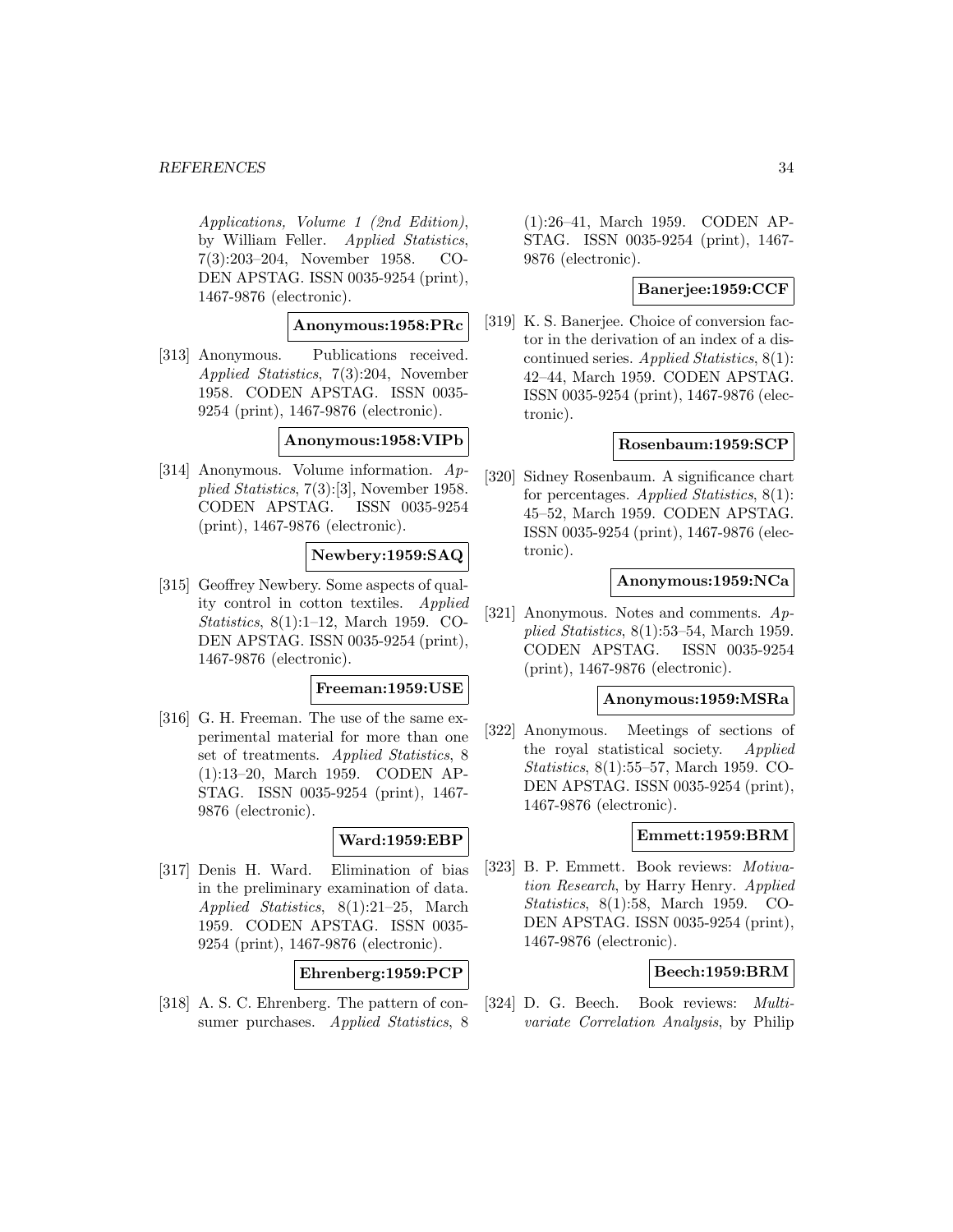H. DuBois. Applied Statistics, 8(1):58– 60, March 1959. CODEN APSTAG. ISSN 0035-9254 (print), 1467-9876 (electronic).

### **Oldham:1959:BRM**

[325] P. D. Oldham. Book reviews: The Mathematical Theory of Epidemics, by N. T. J. Bailey. Applied Statistics, 8(1):60– 61, March 1959. CODEN APSTAG. ISSN 0035-9254 (print), 1467-9876 (electronic).

### **Beech:1959:BRAa**

[326] D. G. Beech. Book reviews: The Advanced Theory of Statistics. Volume 1, Distribution Theory, by Maurice G. Kendall and Alan Stuart. Applied Statistics, 8(1):61–62, March 1959. CO-DEN APSTAG. ISSN 0035-9254 (print), 1467-9876 (electronic).

### **Emmett:1959:BRS**

[327] B. P. Emmett. Book reviews: Sampling Opinions: An Analysis of Survey Procedure, by Frederick F. Stephan and Philip J. McCarthy. Applied Statistics, 8(1): 62–63, March 1959. CODEN APSTAG. ISSN 0035-9254 (print), 1467-9876 (electronic).

# **Jackson:1959:BRQ**

[328] R. R. P. Jackson. Book reviews: Queues, Inventories and Maintenance: The Analysis of Operational Systems with Variable Demand and Supply, by Philip M. Morse. Applied Statistics, 8 (1):63, March 1959. CODEN APSTAG. ISSN 0035-9254 (print), 1467-9876 (electronic).

#### **Anonymous:1959:PRa**

[329] Anonymous. Publications received. Applied Statistics, 8(1):64, March 1959. CODEN APSTAG. ISSN 0035-9254 (print), 1467-9876 (electronic).

### **Bulmer:1959:BRF**

[330] M. G. Bulmer. Book reviews: Fundamentals of Statistical Reasoning, by M. H. Quenouille. Applied Statistics, 8(1): 64, March 1959. CODEN APSTAG. ISSN 0035-9254 (print), 1467-9876 (electronic).

# **Anonymous:1959:VIPa**

[331] Anonymous. Volume information. Applied Statistics, 8(1):[4], March 1959. CODEN APSTAG. ISSN 0035-9254 (print), 1467-9876 (electronic).

#### **Belson:1959:MPP**

[332] William A. Belson. Matching and prediction on the principle of biological classification. Applied Statistics, 8(2): 65–75, June 1959. CODEN APSTAG. ISSN 0035-9254 (print), 1467-9876 (electronic).

### **Hill:1959:DSS**

[333] I. D. Hill, Gareth Horsnell, and Bernard T. Warner. Deferred sentencing schemes. Applied Statistics, 8(2): 76–91, June 1959. CODEN APSTAG. ISSN 0035-9254 (print), 1467-9876 (electronic).

### **Gray:1959:LCS**

[334] Percy G. Gray and Elizabeth A. Parr. The length of cigarette stubs. Applied Statistics, 8(2):92–103, June 1959. CO-DEN APSTAG. ISSN 0035-9254 (print), 1467-9876 (electronic).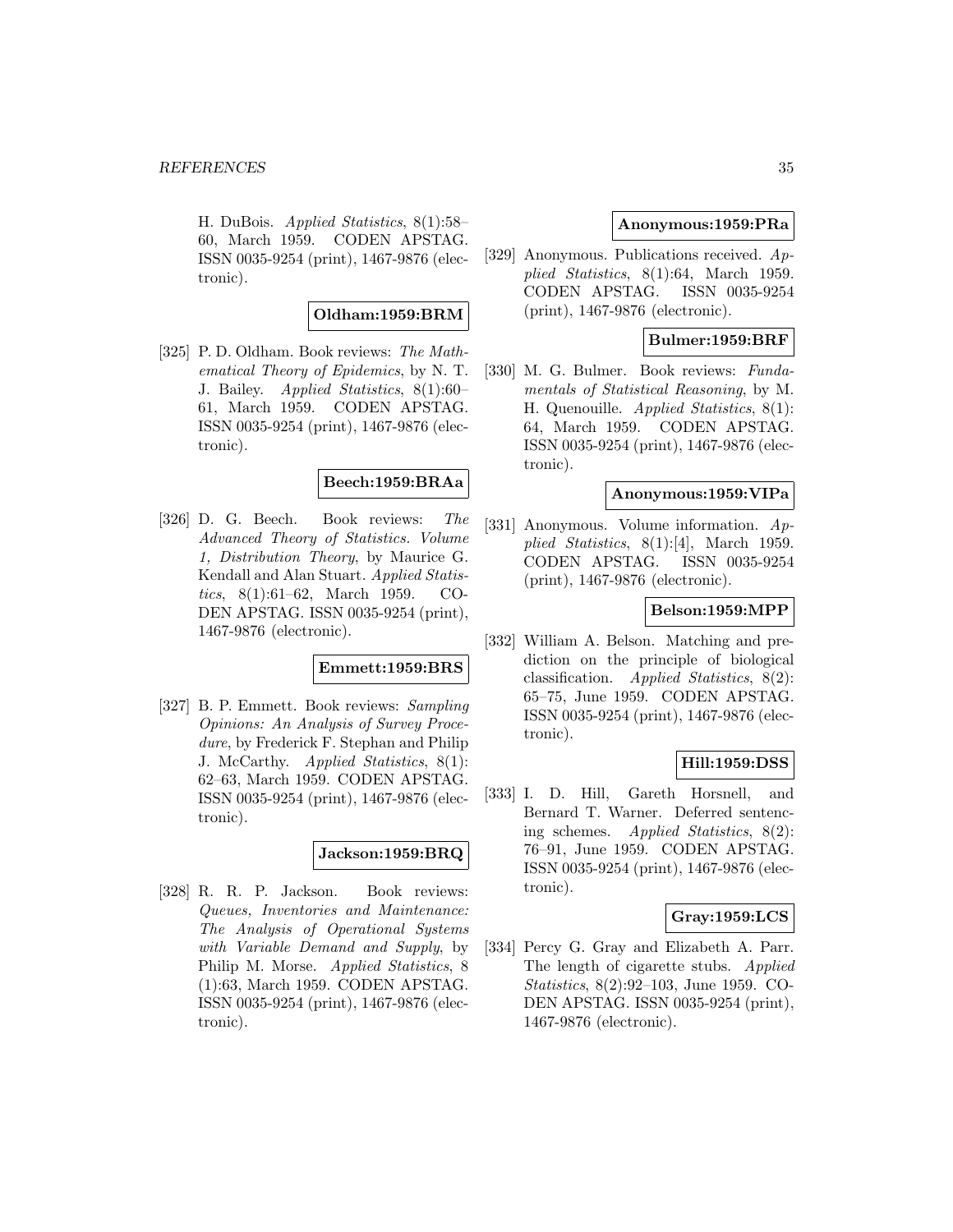# **Ward:1959:UEP**

[335] Denis H. Ward. The use of edge-punched cards in statistical computation. Applied Statistics, 8(2):104–113, June 1959. CO-DEN APSTAG. ISSN 0035-9254 (print), 1467-9876 (electronic).

#### **Kemsley:1959:DBS**

[336] W. F. F. Kemsley. Designing a budget survey. Applied Statistics,  $8(2):114-$ 123, June 1959. CODEN APSTAG. ISSN 0035-9254 (print), 1467-9876 (electronic).

#### **Page:1959:PRE**

[337] E. S. Page. Pseudo-random elements for computers. Applied Statistics, 8(2): 124–131, June 1959. CODEN APSTAG. ISSN 0035-9254 (print), 1467-9876 (electronic).

# **Hil:1959:LE**

[338] I. D. Hil. Letter to the editor. Applied Statistics, 8(2):132, June 1959. CO-DEN APSTAG. ISSN 0035-9254 (print), 1467-9876 (electronic).

#### **Anonymous:1959:MSRb**

[339] Anonymous. Meetings of sections of the royal statistical society. Applied Statistics, 8(2):133–134, June 1959. CO-DEN APSTAG. ISSN 0035-9254 (print), 1467-9876 (electronic).

# **Jowett:1959:BRA**

[340] G. H. Jowett. Book reviews: The Analysis of Multiple Time-Series, by M. H. Quenouille. Applied Statistics, 8(2): 135, June 1959. CODEN APSTAG. ISSN 0035-9254 (print), 1467-9876 (electronic).

# **Wilkins:1959:BRC**

[341] L. T. Wilkins. Book reviews: A course in multivariate analysis, by Maurice G. Kendall. Applied Statistics, 8(2):135– 136, June 1959. CODEN APSTAG. ISSN 0035-9254 (print), 1467-9876 (electronic).

#### **Sandon:1959:BRF**

[342] Frank Sandon. Book reviews: A first course in statistics, by R. Loveday.  $Ap$ plied Statistics, 8(2):136–137, June 1959. CODEN APSTAG. ISSN 0035-9254 (print), 1467-9876 (electronic).

### **Sandon:1959:BRP**

[343] Frank Sandon. Book reviews: Principles of Statistical Techniques, by P. G. Moore. Applied Statistics, 8(2):136– 137, June 1959. CODEN APSTAG. ISSN 0035-9254 (print), 1467-9876 (electronic).

### **Wilkins:1959:BRS**

[344] L. T. Wilkins. Book reviews: Survey Methods in Social Investigation, by Claus A. Moser. Applied Statistics, 8(2): 137–139, June 1959. CODEN APSTAG. ISSN 0035-9254 (print), 1467-9876 (electronic).

### **Corlett:1959:BRE**

[345] W. J. Corlett. Book reviews: Economic Arithmetic, by Robin Marris. Applied Statistics, 8(2):139–142, June 1959. CO-DEN APSTAG. ISSN 0035-9254 (print), 1467-9876 (electronic).

#### **Lucas:1959:BRO**

[346] P. G. Lucas. Book reviews: Operational Research in Practice, by Max Davies and Michel Verhulst. Applied Statistics, 8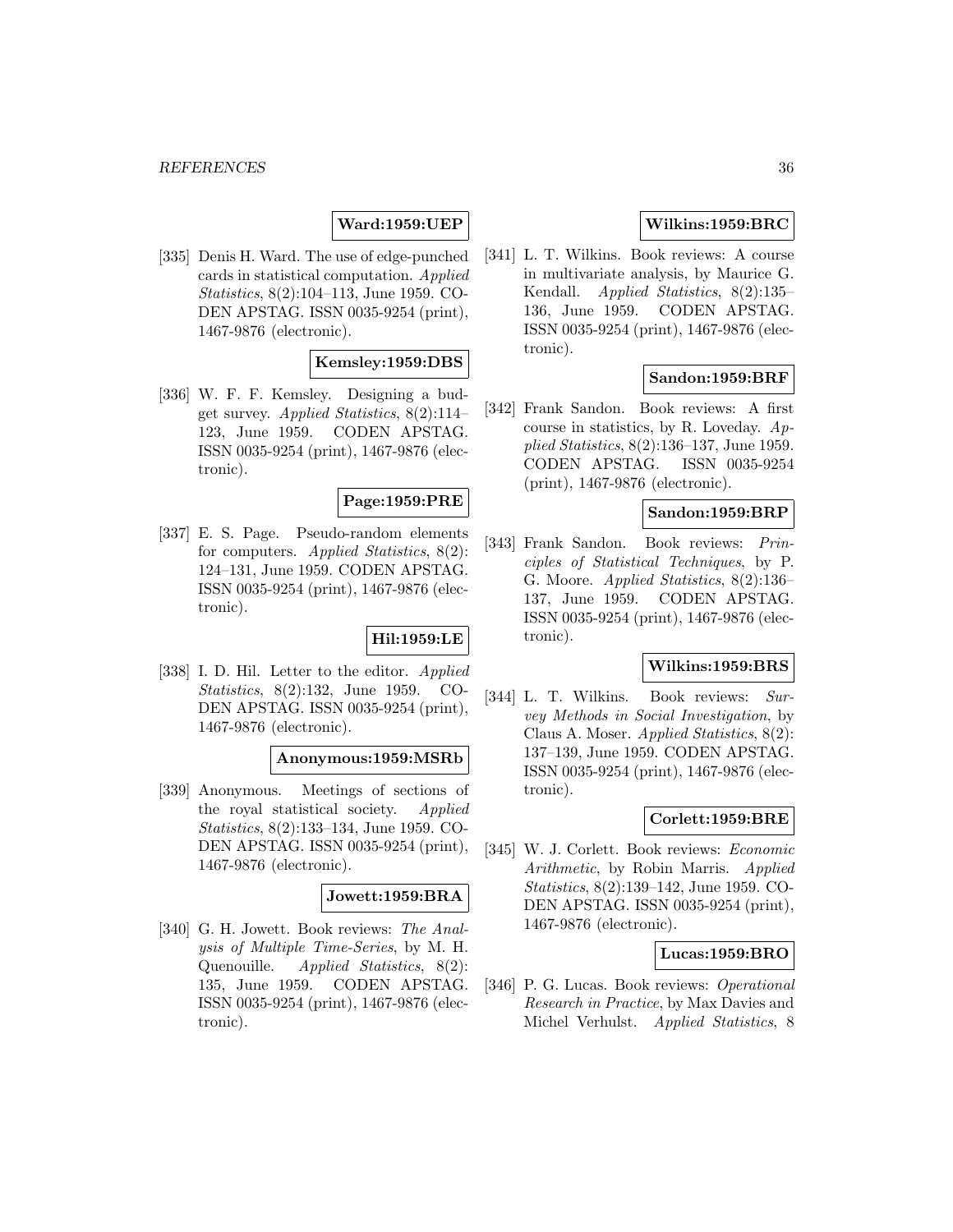(2):142, June 1959. CODEN APSTAG. ISSN 0035-9254 (print), 1467-9876 (electronic).

#### **Corlett:1959:BRA**

[347] W. J. Corlett. Book reviews: Applied Statistics for Economists, by P. H. Karmel. Applied Statistics, 8(2):142– 143, June 1959. CODEN APSTAG. ISSN 0035-9254 (print), 1467-9876 (electronic).

### **Beech:1959:BRAb**

[348] D. G. Beech. Book reviews: Application of Statistics to Paper Testing. Applied Statistics, 8(2):143–144, June 1959. CO-DEN APSTAG. ISSN 0035-9254 (print), 1467-9876 (electronic).

### **Anonymous:1959:PRb**

[349] Anonymous. Publications received. Applied Statistics, 8(2):144, June 1959. CODEN APSTAG. ISSN 0035-9254 (print), 1467-9876 (electronic).

#### **James:1959:SAS**

[350] John S. James. A statistical approach to stores auditing. Applied Statistics, 8(3): 145–157, November 1959. CODEN AP-STAG. ISSN 0035-9254 (print), 1467- 9876 (electronic).

### **Ma:1959:ASQ**

[351] Ronald Ma. The age structure of quoted public companies. Applied Statistics, 8(3):158–167, November 1959. CO-DEN APSTAG. ISSN 0035-9254 (print), 1467-9876 (electronic).

#### **Ashford:1959:PSC**

[352] John R. Ashford. A problem of subjective classification in industrial

medicine. *Applied Statistics*, 8(3):168– 185, November 1959. CODEN AP-STAG. ISSN 0035-9254 (print), 1467- 9876 (electronic).

### **Ehrenberg:1959:RSS**

[353] A. S. C. Ehrenberg and J. M. Shewan. A reliability study of sensory assessments. I. *Applied Statistics*, 8(3): 186–195, November 1959. CODEN AP-STAG. ISSN 0035-9254 (print), 1467- 9876 (electronic).

#### **Chisholm:1959:SCT**

[354] Michael Chisholm. Shipping costs and the terms of trade: Australia and new zealand. Applied Statistics, 8(3):196– 201, November 1959. CODEN AP-STAG. ISSN 0035-9254 (print), 1467- 9876 (electronic).

# **Ward:1959:WMQ**

[355] Denis H. Ward. Weekly, monthly, and quarterly tolerances for coke quality.  $Ap$ plied Statistics, 8(3):202–209, November 1959. CODEN APSTAG. ISSN 0035- 9254 (print), 1467-9876 (electronic).

#### **Hamaker:1959:ASS**

[356] Hugo C. Hamaker. Adjusting single sampling plans for finite lot size.  $Ap$ plied Statistics, 8(3):210–214, November 1959. CODEN APSTAG. ISSN 0035- 9254 (print), 1467-9876 (electronic).

### **Anonymous:1959:NCb**

[357] Anonymous. Notes and comments.  $Ap$ plied Statistics, 8(3):215–216, November 1959. CODEN APSTAG. ISSN 0035- 9254 (print), 1467-9876 (electronic).